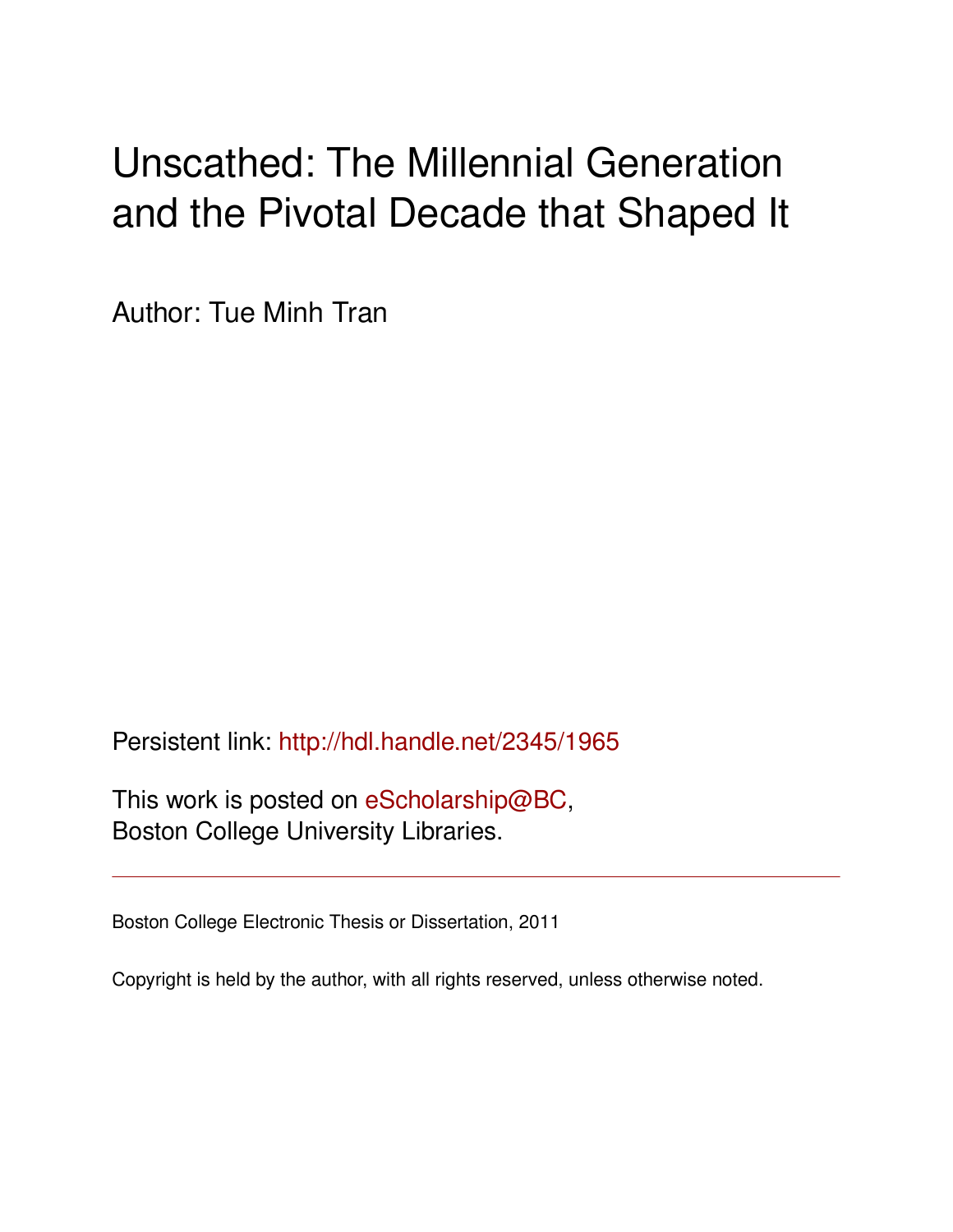## Unscathed:

The Millennial Generation and the Pivotal Decade that Shaped It

Tue Tran Boston College College of Arts & Sciences Honors Program May 2011 Dr. Donald Fishman, Thesis Advisor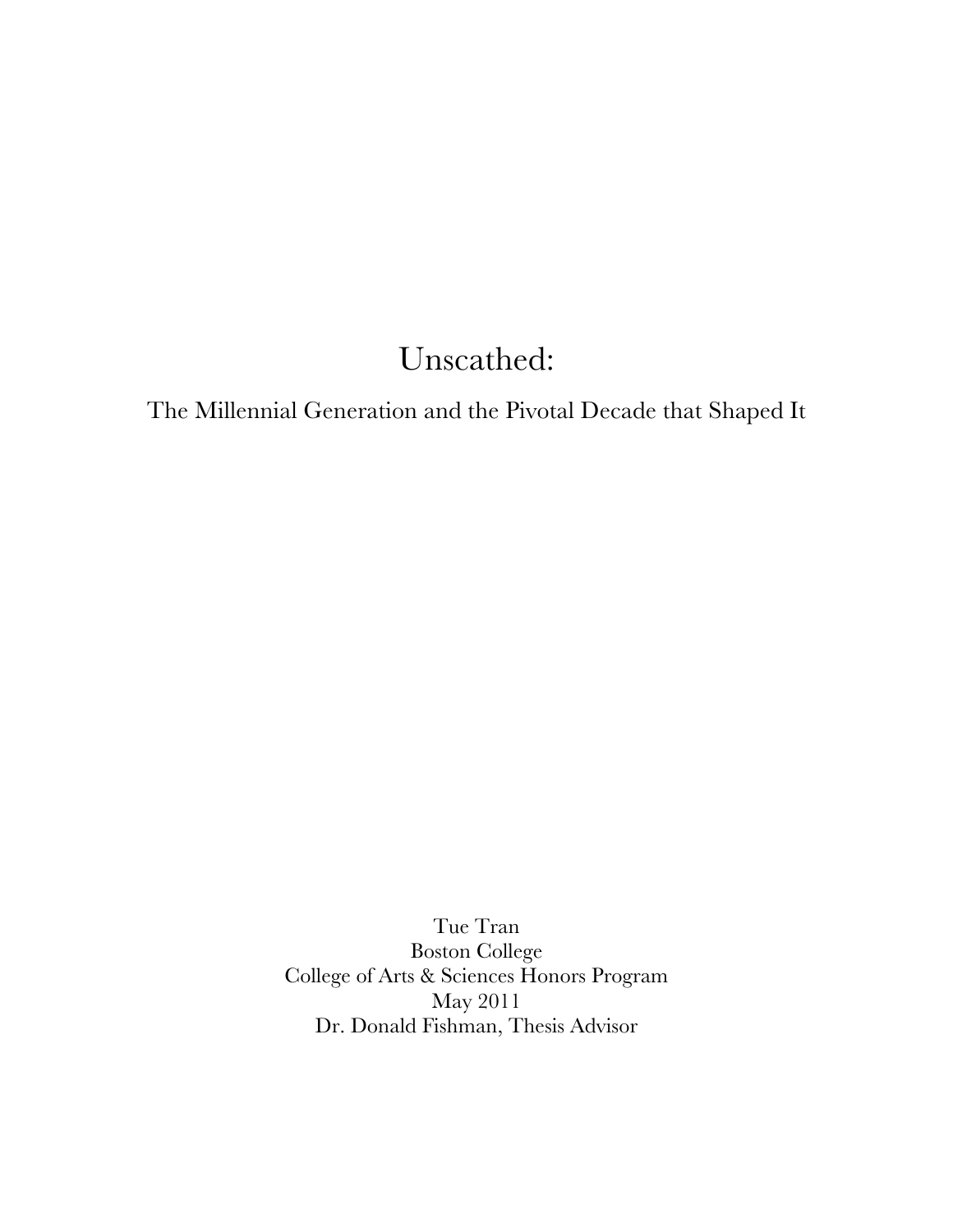Copyright, © Tue Tran

### 2011

All Rights Reserved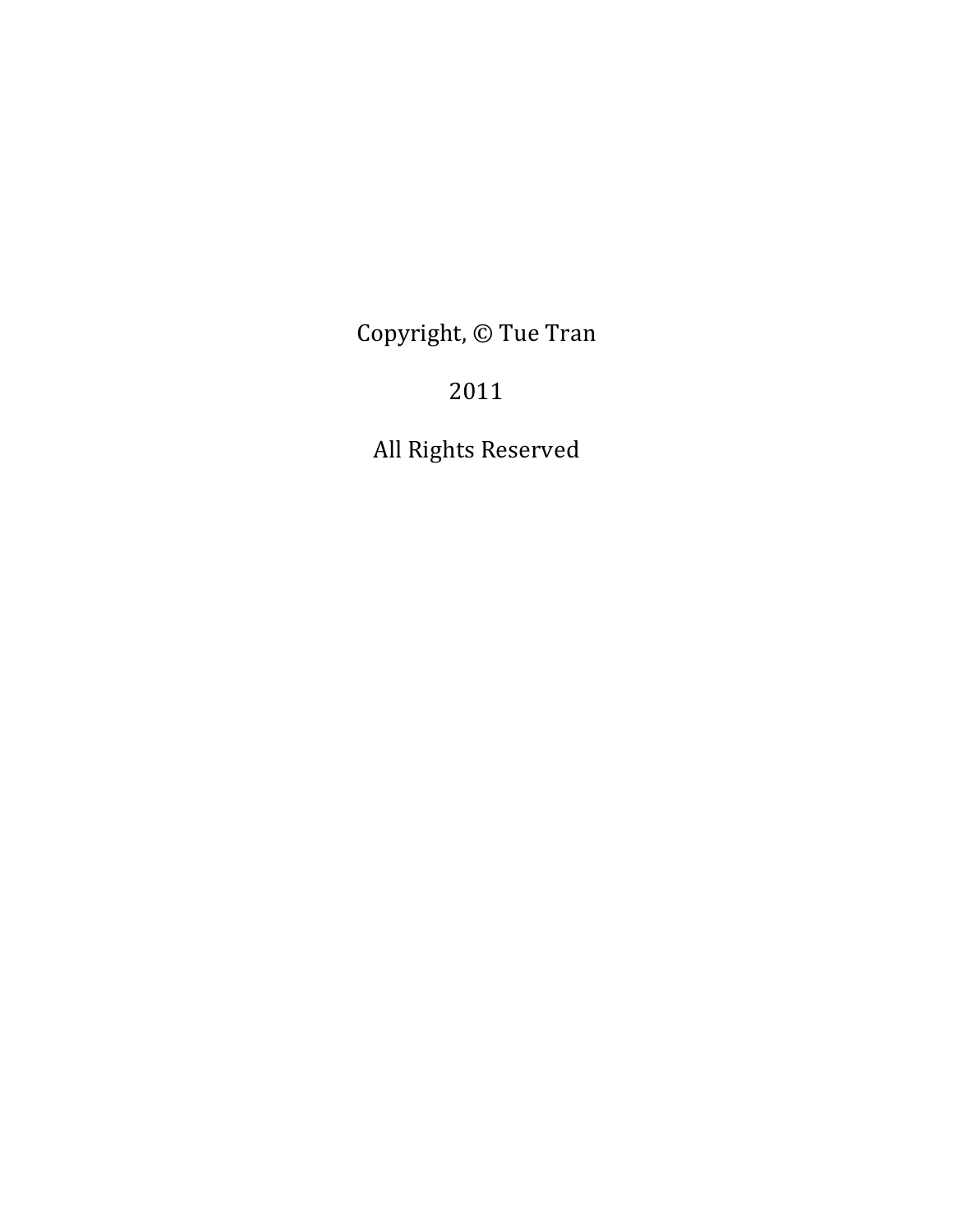### Acknowledgments!

I would like to thank Dr. Susan Michalczyk for guiding me throughout my time at Boston College. Her passion for her students is unrivaled, and her commitment to her values is inspiring.

Thank you to my mother, Duyen Vu, for your support and for understanding how time-consuming this project has been.

Dr. Donald Fishman, thank you for being my thesis advisor and helping me throughout this process. From the very beginning when I had almost no clue what I wanted to do, I appreciate the guidance you gave me about this whole process.

Thank you to the Presidential Scholars Program for giving me everything I needed to succeed at BC and beyond. Dr. Dennis Sardella, thanks for your help since senior year of high school. Jennie Thomas, thanks for your support in all areas – it shows that you really care about the PScholars. Fr. James Keenan, thanks for all the passion you have shown for the Program and for issues on campus and worldwide.

Thank you to everyone in the communication department – I will take everything I have learned and apply it to the real world.

Thank you to the one hundred people who took my survey and the people who agreed to expand on their thoughts. Without you, this thesis would not have happened. From the responses and interviews, I found our generation both thoughtful and inspiring. Our generation will be known for holding onto ideals even while facing devastating circumstances. That takes courage.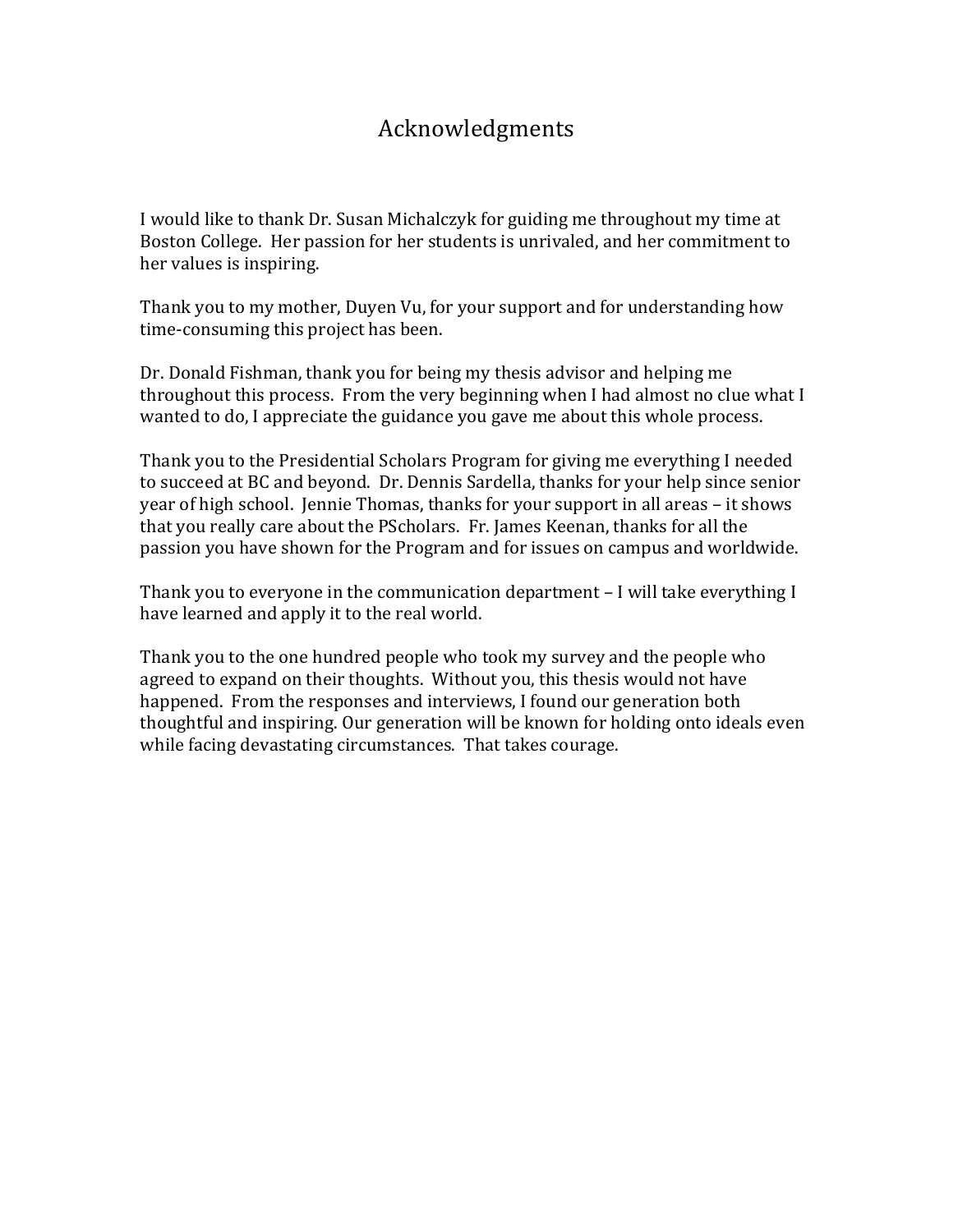### Table of Contents

| Chapter Seven: Apple, Inc., the iPod & the iPhone55 |  |
|-----------------------------------------------------|--|
|                                                     |  |
|                                                     |  |
|                                                     |  |
|                                                     |  |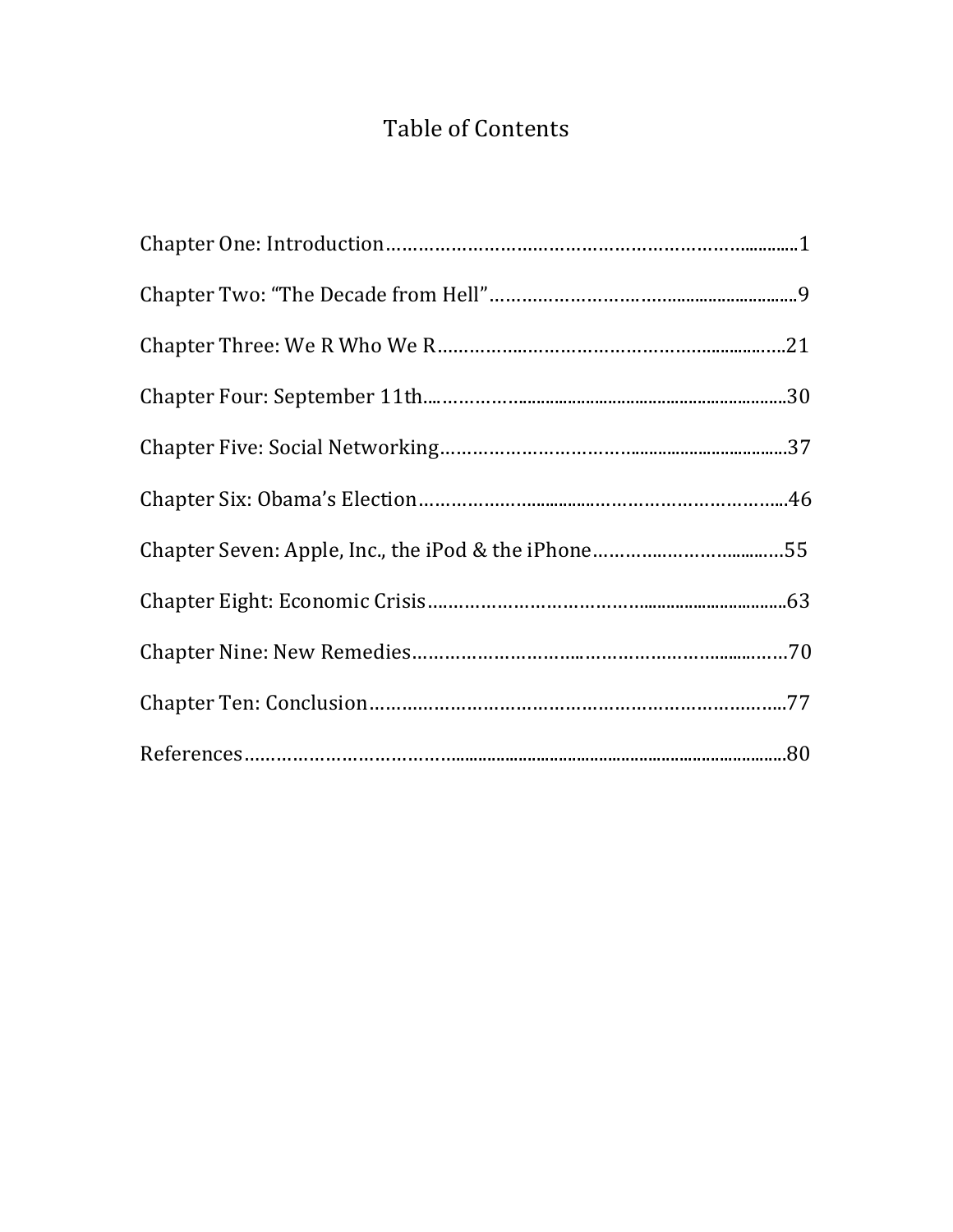#### **Chapter One: Introduction**

The idea that a large number of people have similar traits based purely on when they were born may seem a bit fantastical—some even totally dismiss the existence of generational trends. But sharing the same experiences does help bring a mutual understanding of the world and shape how people interact within society, and many have worked to unearth the mysteries behind how generations form.

The generation after Generation X has been given multiple names— "Millennials," "Generation Y," "Generation Me," the "iGeneration," just to name a few. This is indicative of the fact that people are still unsure of what defines this generation, especially since it is still maturing into its roles in the world. The only thing many experts on this subject agree upon is that this generation was approximately born from the early 1980s to the mid-2000s, and its total effect on the world remains to be seen.

Some have faith that this is one of the best generations there has ever been and will become a pillar of society, helping to steer the generations to come in a good direction. Others say this generation is narcissistic, self-centered, and not loyal professionally.

This thesis will call them "Millennials" because without a doubt, the new millennium has had an effect on growing up and developing an identity around this time. Current events play a major role in shaping a generation, and the Millennial Decade—2000 to 2009—was the first decade people could witness how this generation would function as adults in society. Some consider the high school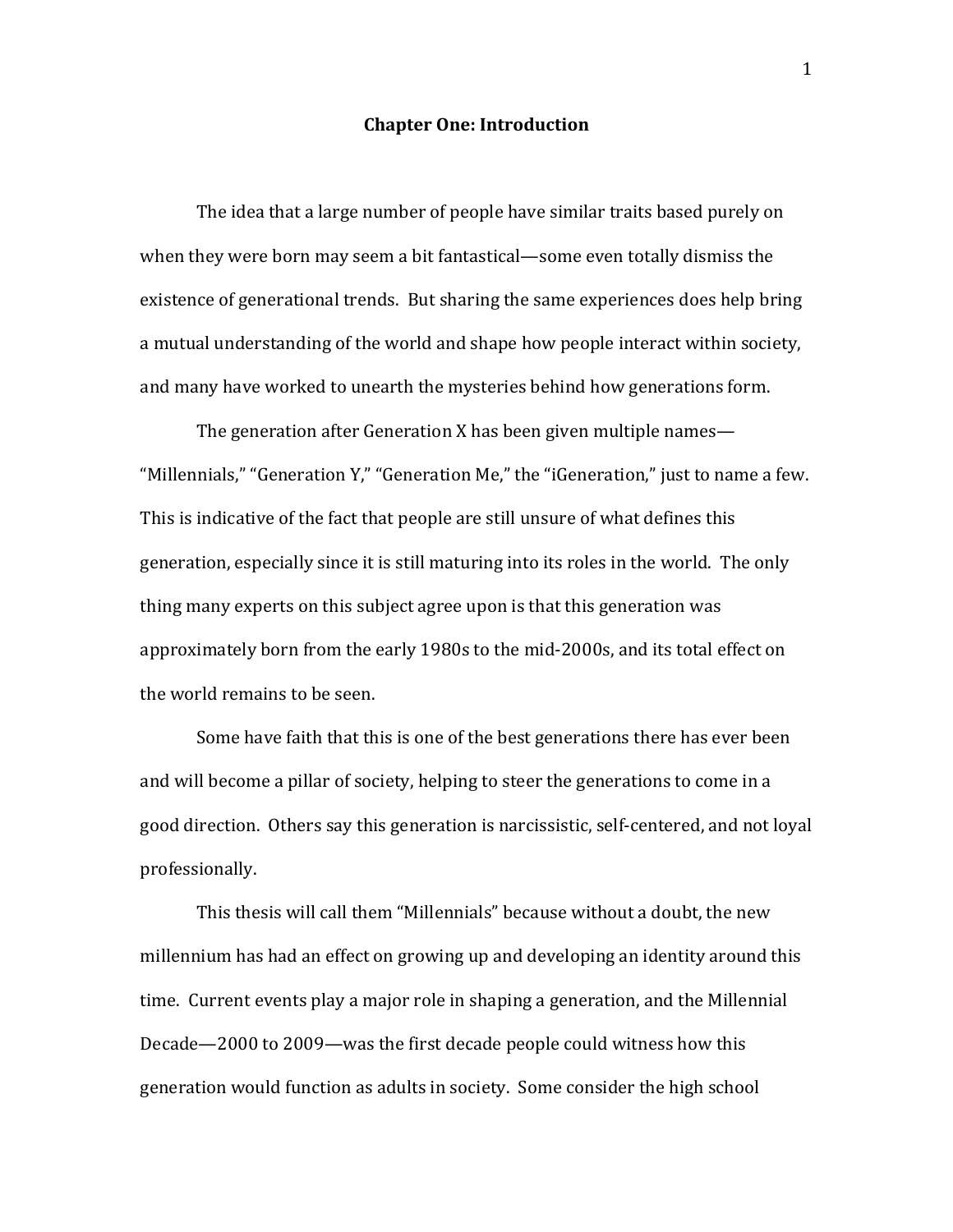graduation class of 2000 as the first of the new generation, so this decade was also when the Millennial Generation could start making an impact.

Of course, the Millennial Decade looks horrible in review—some have deemed it the "Awful Aughts." So one of the many questions will be how this decade has shaped this young generation. One of the memories this generation will forever hold as part of their growing up is September 11, 2001, when terrorists hijacked planes and flew them into the World Trade Center buildings. How does an event so grave affect young people growing up, especially if it is engrained into the memory and conscience of society?

With the presidential election in 2008, young people helped elect Barack Obama by grassroots campaigning and turning out to vote. Perhaps this will be considered the first time the world witnessed the Millennial Generation's effect and its ideals. But how does this accomplishment affect future characteristics of this generation?

#### **The Good, the Bad, and the Cruel**

Everyone seems to want to be a critic when it comes to analyzing the Millennial Generation. Those who are positive about this generation are overwhelmingly so, citing their helicopter parents and need for overachieving. But others are not so ready to give this generation such praise.

Neil Howe, William Strauss, and R.J. Matson stated in their book *Millennials Rising* that Millennials will be one of the generations that will direct the path of where our society will be moving. Eric Greenberg and Karl Weber mention how

2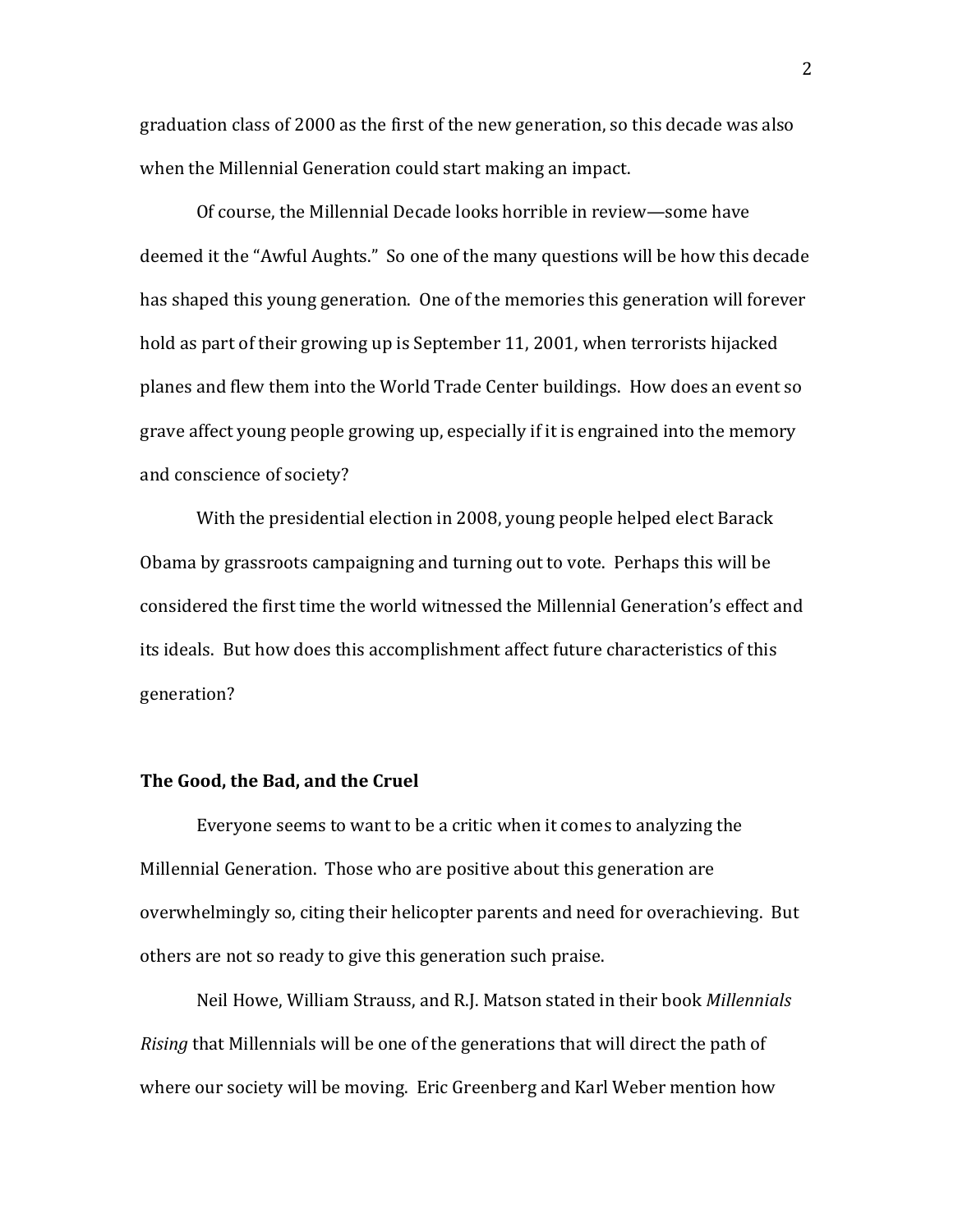they see this generation as being other-centered in their book *Generation We*. They write about traits such as teamwork and an emphasis on the common good.

But author Mark Bauerlein has gone as far in the opposite direction as titling his book "The Dumbest Generation." He states that this generation is obsessed with itself and media produced by its own, which makes this generation shallow in its understanding of the world: "Young Americans today are no more learned or skillful than their predecessors, no more knowledgeable, fluent, up-to-date, or inquisitive, except in the materials of youth culture" (Bauerlein, 9).

In her book *Generation Me*, Jean Twenge also writes about the same idea. An obsession with the self makes this generation unconcerned with accomplishments of past generations and allows this generation to feel entitled.

Many books recently published are about understanding this generation in the workplace, as they have only joined the workforce within the Millennial Decade. In *The Trophy Kids Grow Up*, Ron Alsop stated that this generation does not believe in a hierarchy based on seniority but rather merit. This idea, understandably, can make older generations resent the presence of Millennials in their workplaces.

However, if there can be an understanding of how Millennials see society, then maybe there would not be such fear of this generation. Clearly, this topic is still up for debate as the Millennials are relatively young. But there are already people who have lined up on either side of the issue.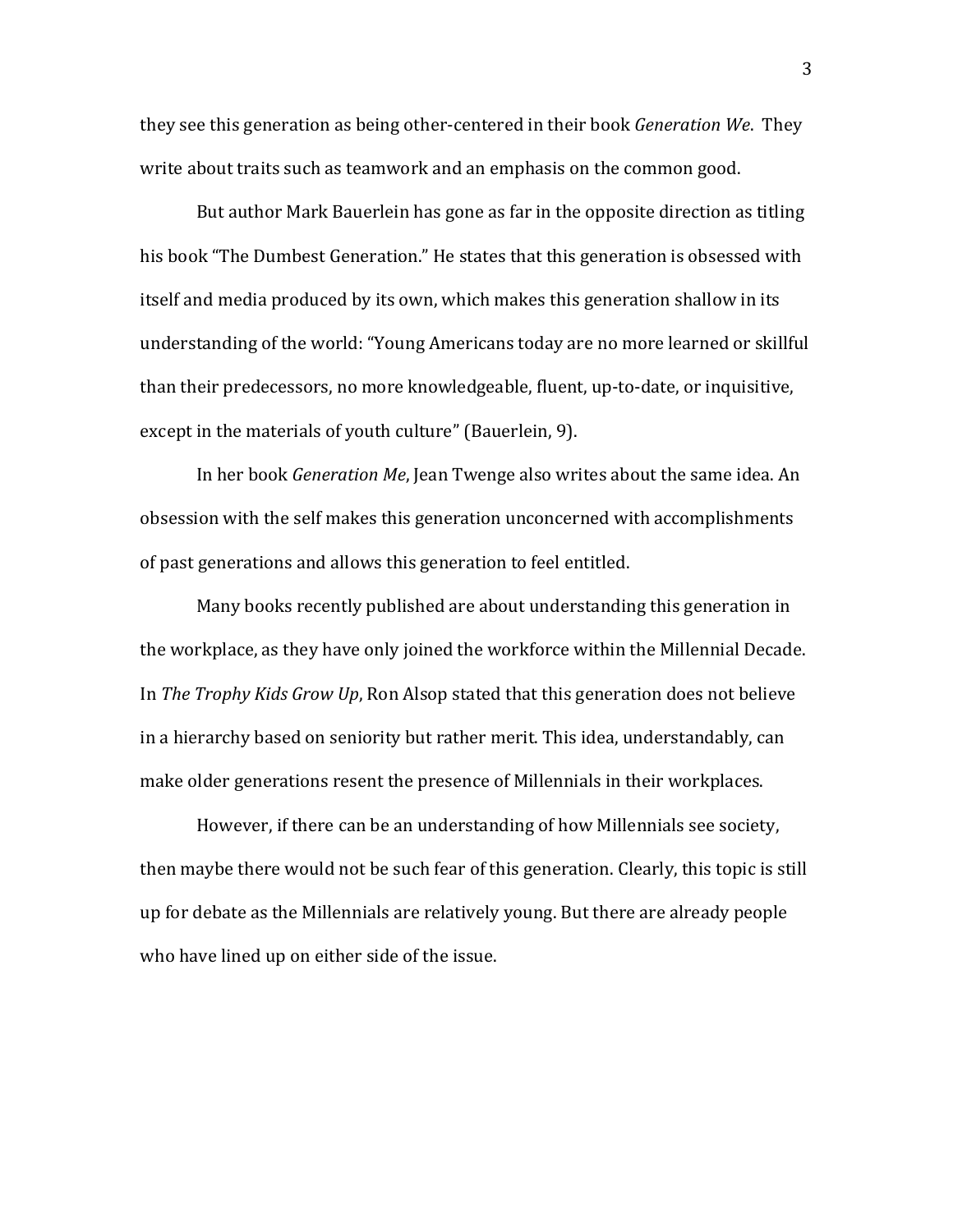#### **Purpose of the Thesis**

The purpose of the thesis is to further understand the Millennial Generation and how it sees the world, through finding out what events they deemed the most important in the decade and why. This thesis will also analyze how others view this generation, and then compare those descriptions to how this generation views itself. This will help bring the Millennial Generation's views of itself into the picture, and possibly, this will show where there is common ground and where there are conflicting opinions.

What will occur is not only a check on what others have written about this generation, but also a way to see if assumptions made by older generations are accurate and if Millennials can see their own strengths and faults. Millennials will then offer their thoughts on what they view their generation's role is in the world with regard to the other generations and their goals for the future.

Another purpose, however, is to see if there are any events that have defined this generation or has ended one and started another, particularly during the Millennial Decade. The reason why this may be the case is that the early Millennials grew up in times of prosperity for the United States. The economy was booming and America as the leader of the world was a given. David Brooks described the perfect environment in which the first Millennials grew up: "There have been no senseless" bloodbaths like World War I and Vietnam, no crushing economic depressions, no cycles of assassination and rioting to foment disillusionment" (Brooks, 49).

Fast-forward to today, and it is clear that this is no longer the case for the last of the Millennials, including the Iraq War and the economic recession people are still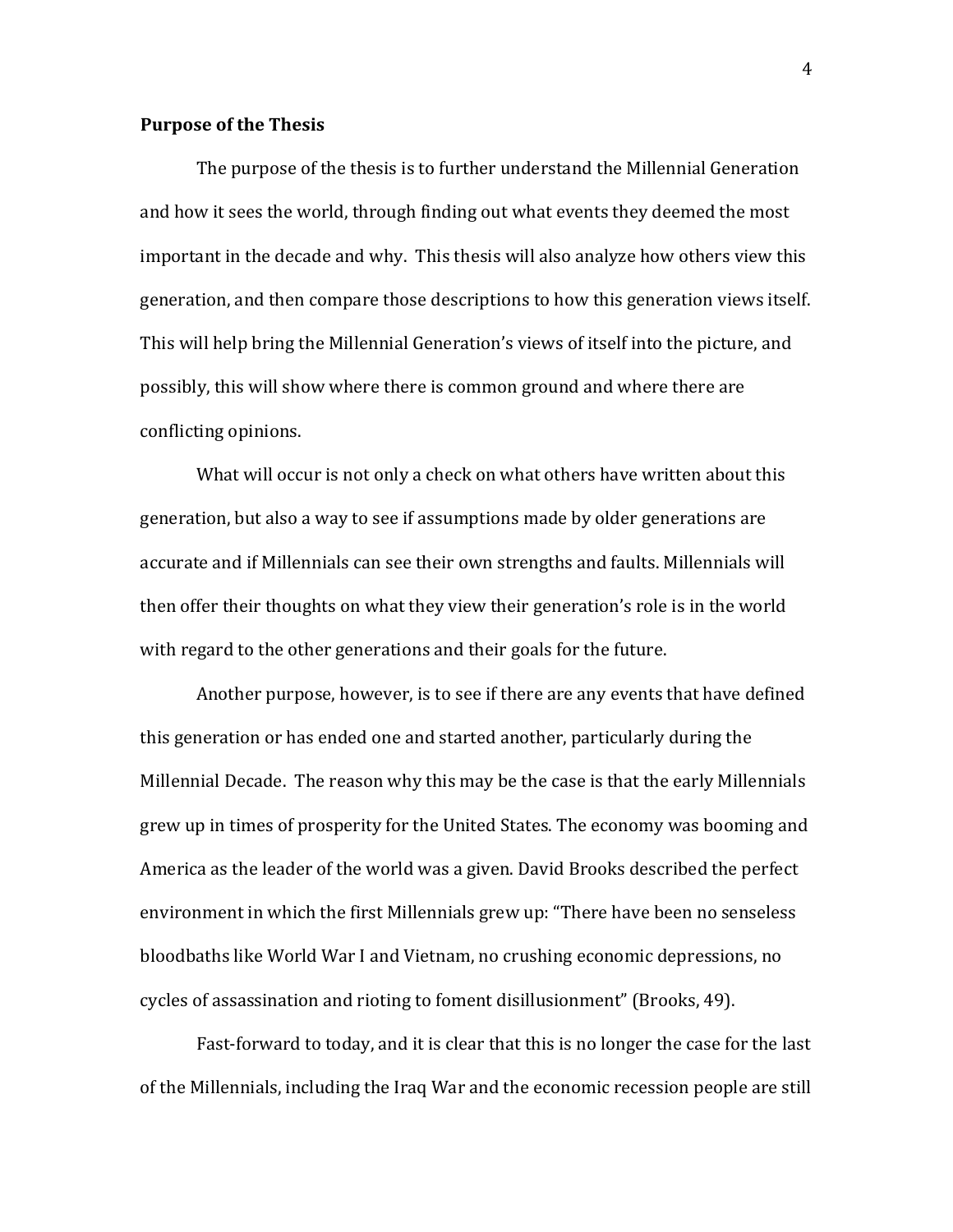trying to fix. Within the past few years, there has been a dramatic shift in our understanding of the United States' role in the world. With China, India, and Brazil growing rapidly, America no longer has the same influence. The US dollar has weakened. Our educational system's superiority is now up for debate. And the recent recession and high unemployment has exposed how our country's selfconfidence is often bravado.

The last of the Millennial Generation is most likely in an uncertain place. They carry the same work ethic and drive that older Millennials had. But the world—in the eyes of Americans—is much more uncertain now. This ambiguity will without a doubt play a role in defining this generation and the generations after.

#### **Methodology/Data(Base**

This thesis will survey 100 random current American college students from across the United States. It was limited to this group of Millennials because they have been immersed in the Millennial Decade by growing up during those years, but they also have not gone into the "real world," which may alter their views.

The survey, which also includes basic demographics questions, has two main questions: 1) "What were the five biggest events that occurred from 2000 to 2009 to you? This can be anything, including new products or technology or people rising to power, etc. Please rank from most influential to least." and, 2) "What do you think defines our generation? This can be anything, including trends, personalities, achievements, goals, etc."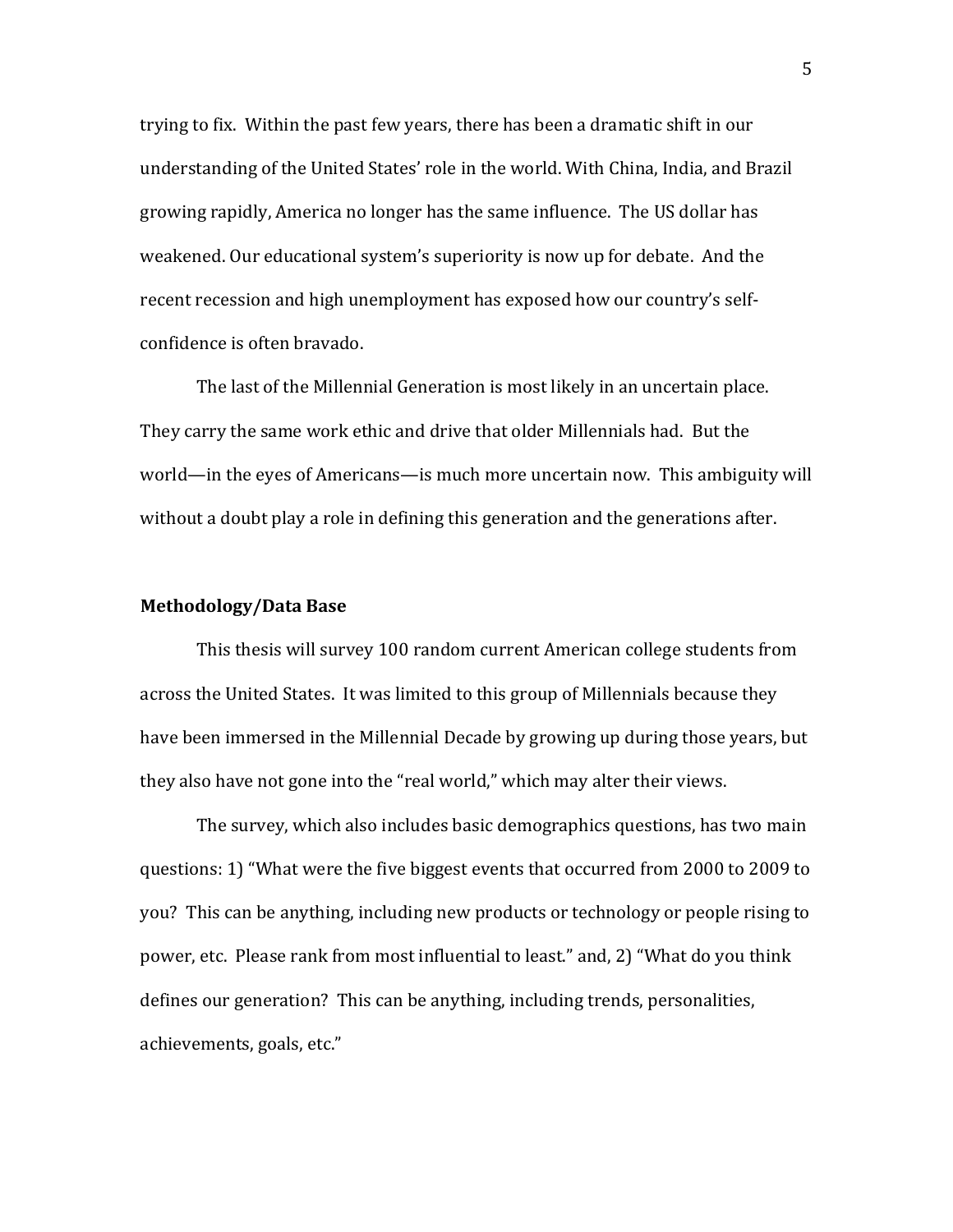Then a select group of respondents will be interviewed to further explain the positions they took on the survey. Their narratives and goals will be the final part of the thesis. Those selected for interviews will be based on representation of the whole data set and answers that stand out from the pool of responses.

Secondary sources will be books written about the Millennial Generation and will be used to compare and contrast what other generations think about this generation to what they think about themselves. These will range from books about this generation in general to books about how to manage Millennials in the workplace.

*Time* magazine covers from 2000 to 2009 will also be consulted, showing what *Time* believes are the most important events of that decade to compare to the answers given by the 100 respondents.

The top five events as determined by the survey of the Millennial Decade will be examined through the eyes of Millennials. Then at the end of each of these chapters, interviews will be used to answer how those events affected our generation and how the respondents think these events will affect our future and how we see the world. These will counterbalance each other to see if the realities of both the media and of this generation meet.

#### **Organization**

Chapter 1: Introduction to the Thesis Chapter 2: The Millennial Decade Chapter 3: The Millennials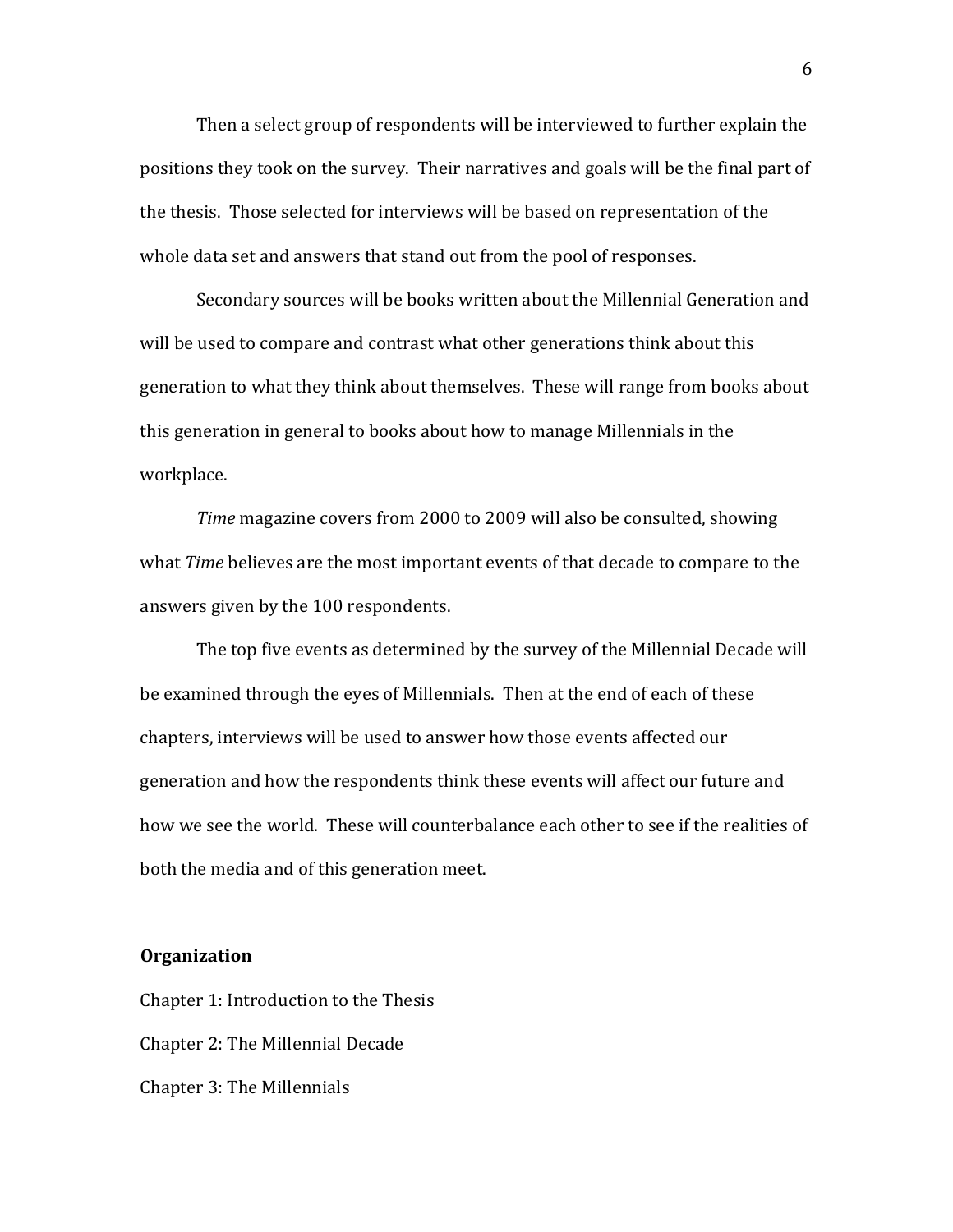Chapter 4: September 11<sup>th</sup> Chapter 5: Social Media Chapter 6: Obama's Election Chapter 7: Apple, Inc., the iPod & the iPhone Chapter 8: Economic Crisis Chapter 9: Conclusion

**Chapter Two—This will be about the significant events that occurred during** the Millennial Decade based on covers of *Time.* This will then be compared to what this generation says was important to them during this time and why. What are this generation's thoughts about the Millennial Decade?

**Chapter Three**—This will be a summary of what older generations are saying about Millennials: What are some of the traits others are seeing? How are they in the workplace? It will also include self-reflections from the survey and the personal interviews, critically looking at themselves and their peers. This will find out what Millennials think about themselves.

**Chapter Four to Eight**—Each chapter will focus on one event that was determined by the survey as the most significant events to the Millennials during the Millennial Decade. Interviews of Millennials will try to encapsulate what their thoughts on the events are. Millennials will also be asked how they believe those events will affect how this generation will proceed in furthering society. The number of times the topic was on the cover of *Time* will also be determined to see the topic's prevalence.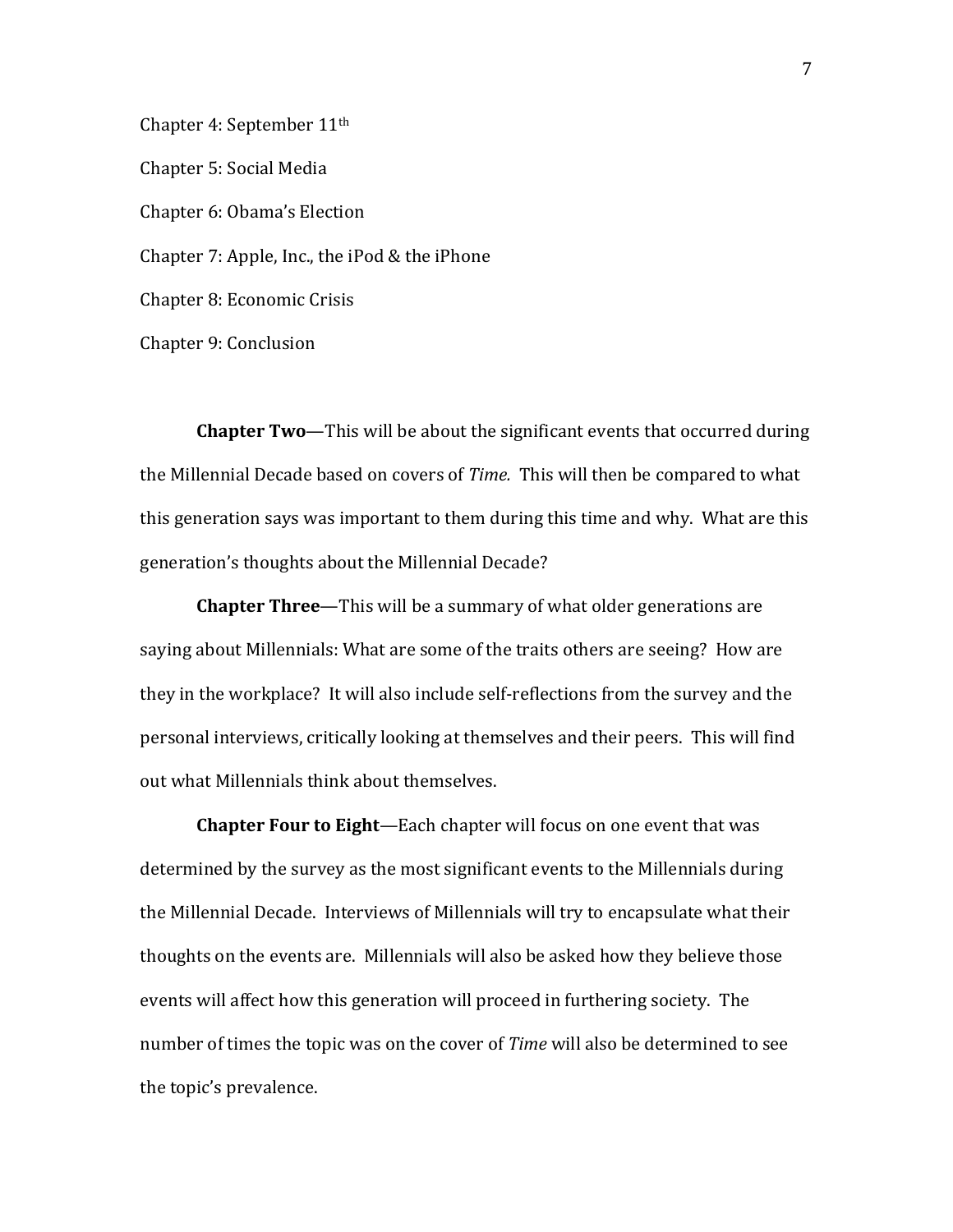**Chapter Nine—There will be a discussion about where this generation** believes will be its next few steps and what its legacy will be, based on the interviews.

#### **Conclusion**

The main goals of this thesis are to further the discussion on what defines this generation and to give a voice to Millennials in this discussion. Hopefully, if conventional analysis of this generation is deemed accurate even among the Millennials themselves, then there will be a look into what their motivations are.

Also, this thesis will look at the events in the Millennial Decade that have helped shaped or totally changed the direction in which Millennials are moving and why Millennials believe this to be true.

For the reader, no matter what generation he or she is a part of, it is with hope that he or she will think about how history helps shape whole groups of people. Experiences are powerful, and when they are shared, their effect can be felt on a wide scale. But how much the Millennial Decade has helped shape the Millennial Generation and how lasting the Decade's influence will be is still undetermined and is hard to predict.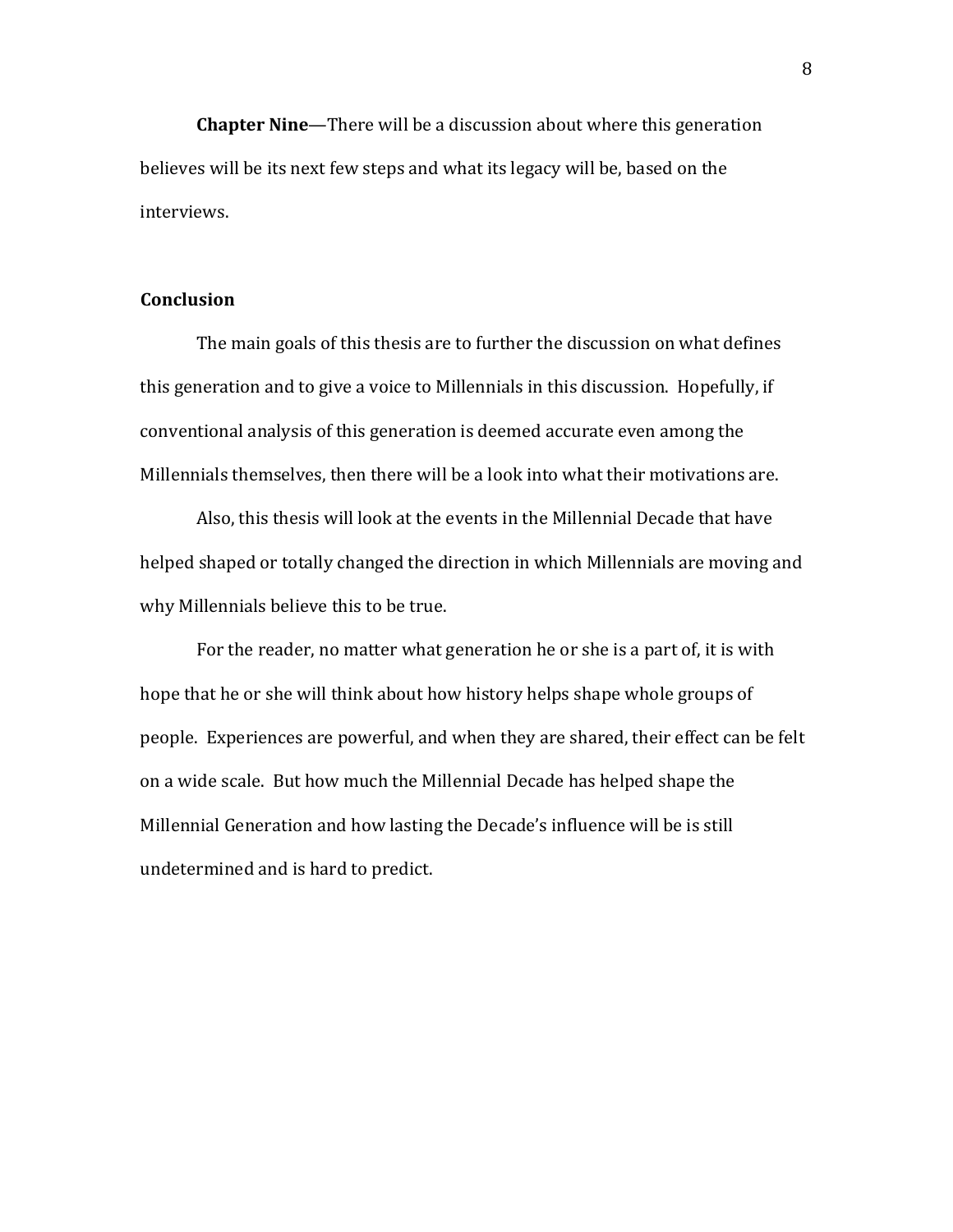#### **Chapter Two: "The Decade from Hell"**

In the December 7, 2009 issue, *Time* fondly declared the Millennial Decade as the "Decade from Hell." In that article, Andy Serwer said that it "will very likely go down as the most dispiriting and disillusioning decade Americans have lived through in the post-World War II era" (Serwer, 31). Without a doubt, this type of environment would shape how the Millennial Generation sees the world, as it was still growing up during that time span and waiting for the chance to hit its stride.

While the Y2K scare was a dud, America would be shaken to its core on September 11, 2001, by terrorist attacks, which *Newsweek* deems this generation as "Generation 9-11" because of how tremendous a change it was for college students at that time: "The kids who grew up with peace and prosperity are facing their defining moment" (Kantrowitz & Naughton, 47).

Politics had already become heated and uncertain with the 2000 presidential election, but now, it looked as though core American values, such as privacy, had to adapt to the changing times. The United States entered into two wars and this altered not only how Americans viewed their government, but also they saw how gripping a tale war is, especially since "The End" is not in sight.

This decade was also bookended by two economic meltdowns, the latter sending the economy into free fall—and some are not even sure if the current slow recovery is permanent. People pitted Wall Street against "Main Street," a phrase that grew to mean the common American who is not a part of the corporate world  $(Sloan, 24)$ .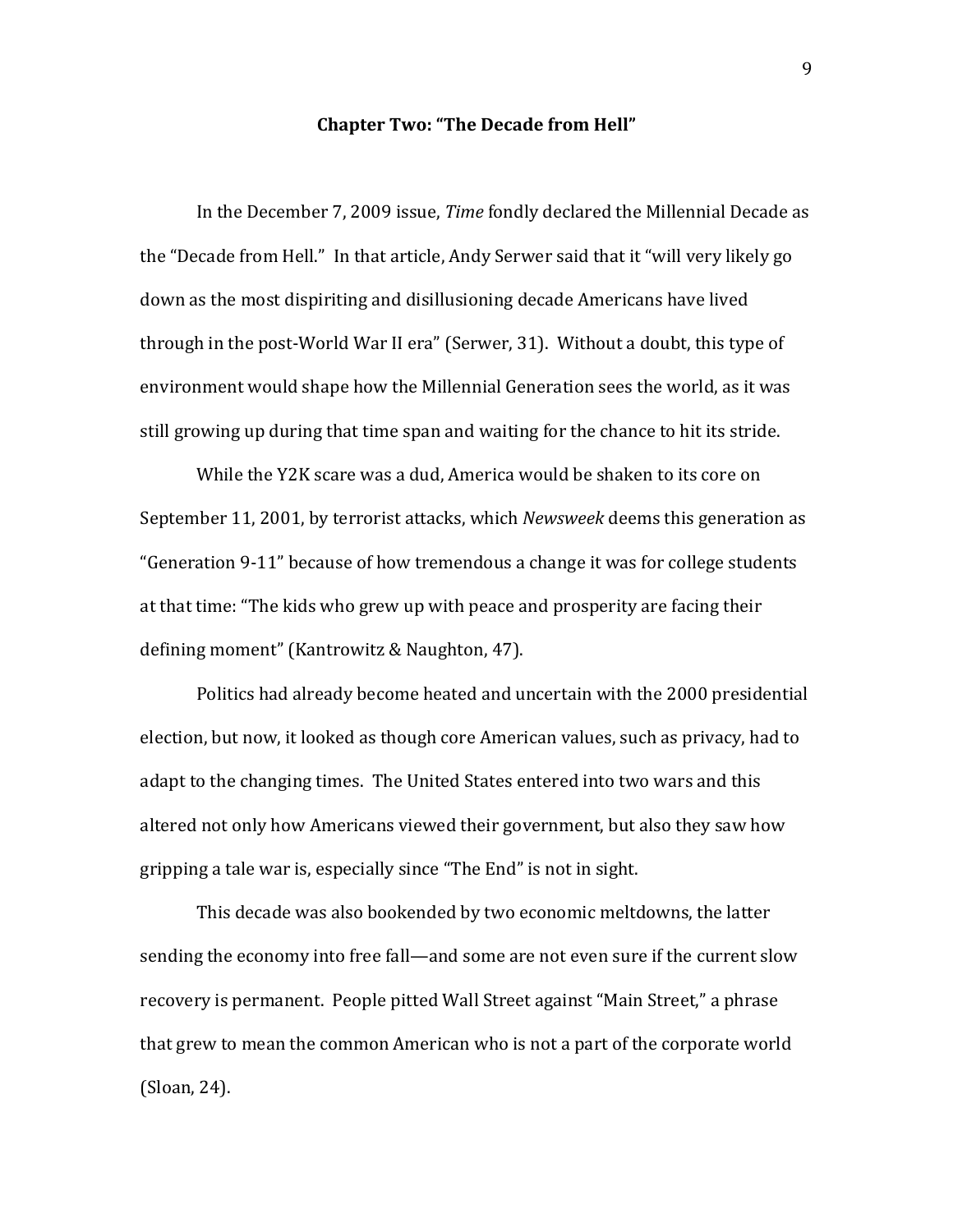America also seemed as though it was losing its influence on the world. China's economy was becoming stronger, and India and Brazil also seemed as though they gearing up to be the next super power. Some Americans even felt cheated by their educational, health care, and economic systems when compared to the rest of the world.

But not everything was bleak.

The Digital Revolution continued to change the way we interact with the world and share information—more people are connected. Online, news is at everyone's fingertips, and sites such as Wikipedia even allow users to input content.

"Social networking" is the catch phrase of the decade, creating a new understanding of what it means to be connected and what is deemed as social currency. This decade truly brought the democratization of media courtesy of the Internet.

Of course, the Digital Age was not without its casualties. Those who worked in media did not recognize their work environment anymore. Media companies were losing the piracy battle to young people who find taking content so easy, it hardly seems like a crime.

The Millennial Decade was a turning point for many areas at the core of society and what it means to be a citizen of the world.

#### **Communication**

Technology was clearly the spark for most of the changes in the Millennial Decade. With its ease of use, portability, and capabilities, technology has changed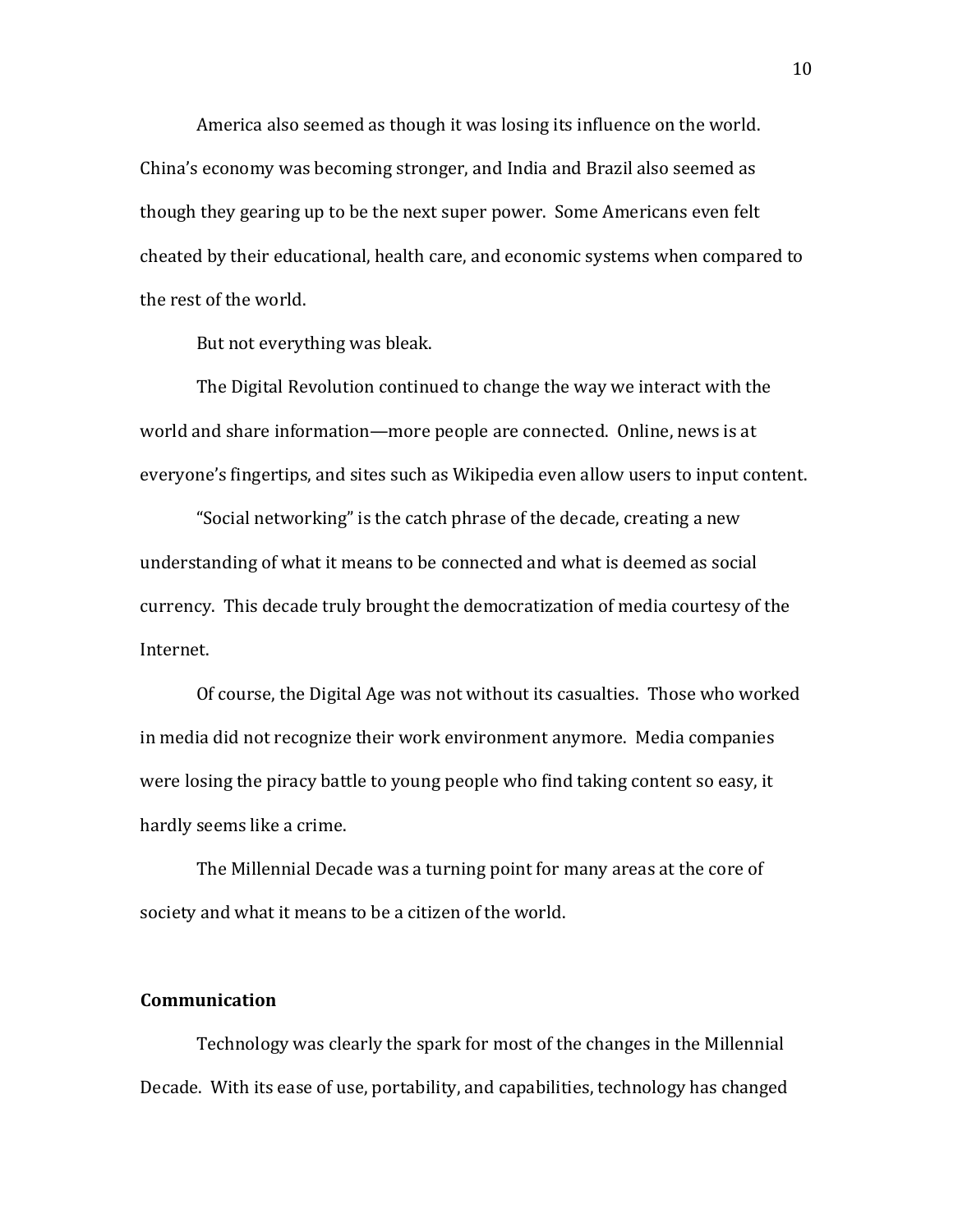how people communicate on an interpersonal level and on a global level, shrinking the size of the world around them. Namely, people are constantly connected to each other through such things as smart phones and social networking sites, and this has both negative and positive effects. In the  $21<sup>st</sup>$  Century, it is hard to escape technology.

The proliferation of portable technology during this decade was key to the communication turning point, especially the cell phone. The cell phone, while already invented, became popular with the average adult and even younger ages. Also, the uses of the cell phone surpassed simply making calls. The ability to send text messages and, later, to connect to the Internet, changed how people viewed what communication was – no longer was face-to-face time absolutely necessary.

The text message has revolutionized how people convey messages, and has become one of the most preferred ways to contact others, especially the Millennial Generation. "Texting" is the phenomenon of using one's phone to send writtenword messages via phone. With the rise of texting, messages sent may be shorter and less obtrusive, but they require much more interpretation of context and tone.

Cell phones are also now connecting people of all ages to the Internet, among other things, such as games and music. With constant connection to email, the line between work and private life has been blurred.

The main way people are staying connected this century is through social networking sites such as Facebook, Myspace, and Twitter. These sites allow users to share everything from pictures and personal information to links to news articles.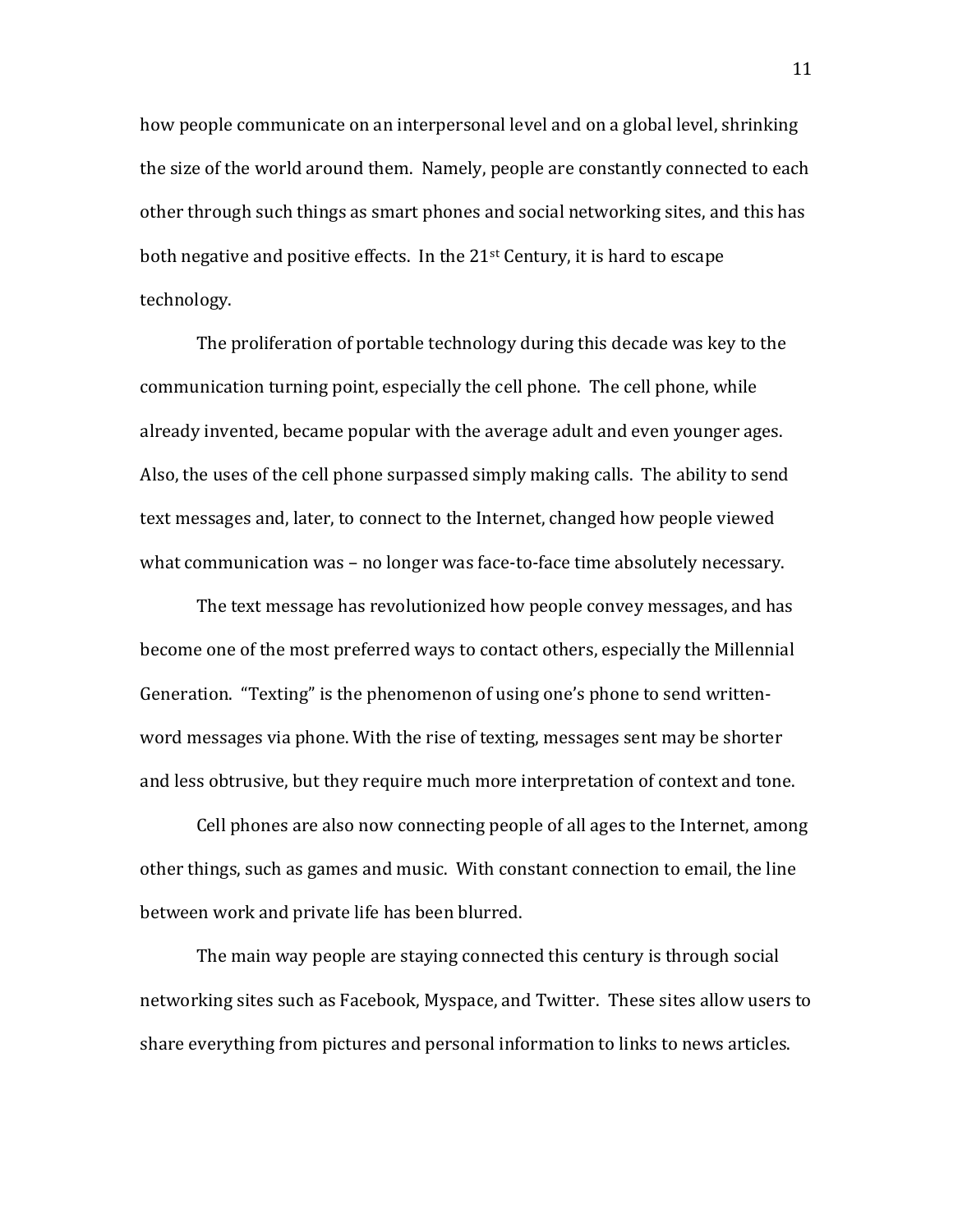But the positive changes in communication and technology also had a major downside—the loss of jobs: "While the Web opened up new worlds ... it displaced workers at travel and government agencies, at newspapers and magazines and at stores like Circuit City and Tower Records—traditional distribution points for services, information and goods" (Serwer, 34).

This communication revolution changed many industries at their core, allowing young people with a firm grasp of the new technologies to rise to the top. Of course, this may also cause resentment among those of older generations.

#### **Media and Entertainment**

With new technology, people's habits of media consumption have changed dramatically. Media that rely on advertising took a hit this decade, as most media became free—legally or illegally—on the Internet. But also, businesses hit by the recession did not have the means to advertise as usual.

The newspaper industry was hit hard, and many newspapers either went to an online-only model (to reduce production costs), went out of business, or laid off many of their workers. The television news industry was also not spared, as people largely looked to the Internet for their news.

But with the problems facing established media companies, a new class of content producers rose in prominence and helped with the democratization of media. This led *Time* to choose "You" as the "Person of the Year" in 2006, and the cover had a reflecting mirror-like material, noting: "It's about the many wrestling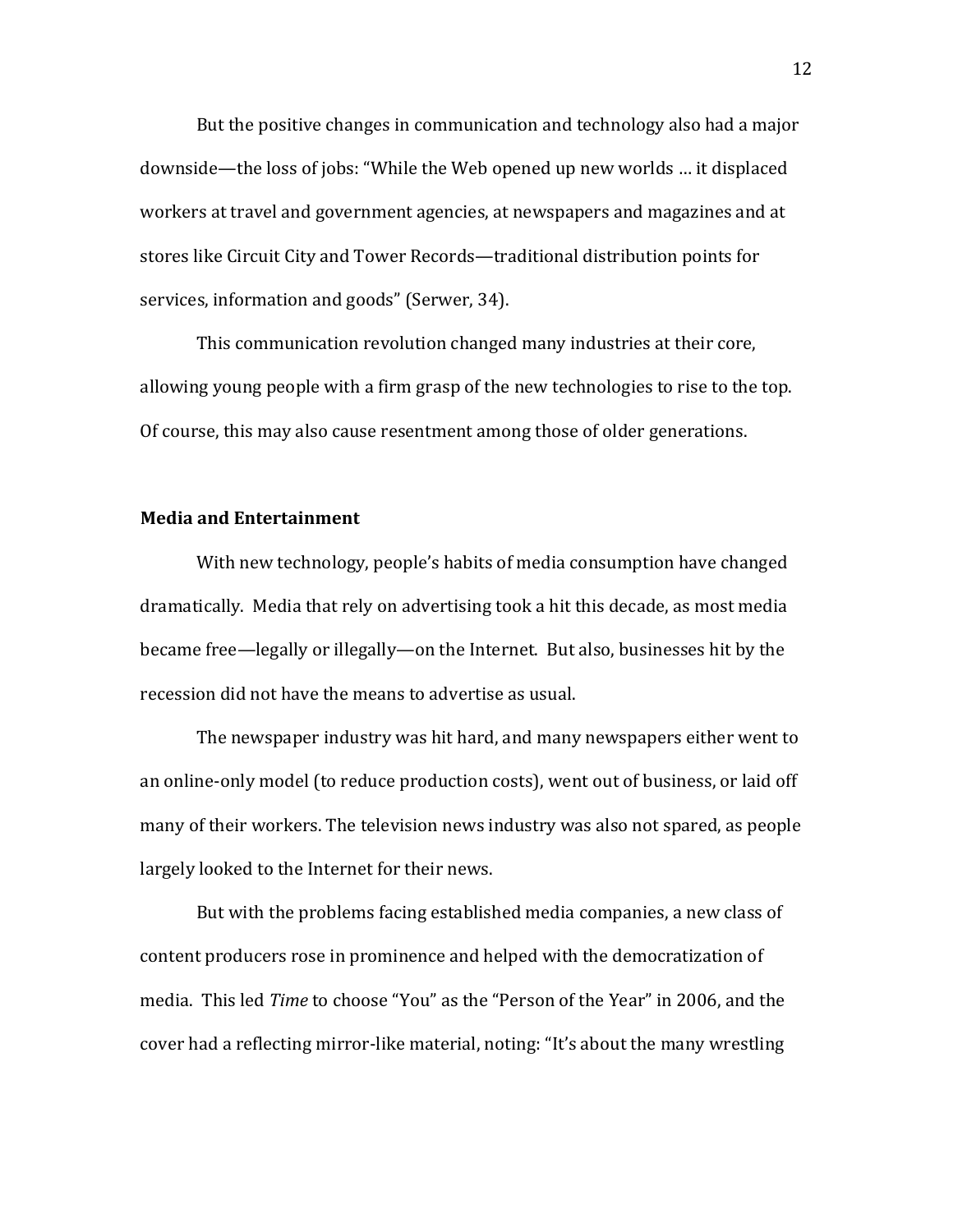power from the few and helping one another for nothing and how that will not only change the world, but also change the way the world changes" (Grossman, 40).

Since posting on the Internet is easily done and inexpensive—if not free bloggers and amateur filmmakers had a way to reach the masses. Many times, content can go "viral," which means to become popular on the web, mostly through word of mouth and sharing on social networking sites.

There are critics, such as Brian Williams, who say that the democratization of media is not as good as it may initially seem: "Does it endanger what passes for the national conversation if we're all talking at once? What if 'talking' means typing on a laptop, but the audience is too distracted to pay attention?" (Williams, 78).

People were no longer required to sit in front of a television or a radio during a specified time or to physically have a printed copy of a newspaper or book. People could view media whenever they want and wherever they want, and this caused media consumption to be much more personalized, such as iPods and eReaders.

Williams also criticizes the personalization of media, because with it comes a complacent isolation: "The danger just might be that miss the next great book or the next great idea, or that we fail to meet the next great challenge ... because we are too busy celebrating ourselves and listening to the same tune we already know by heart" (Williams, 78).

#### **American Politics**

American politics was a hot topic throughout this decade. With three presidential elections and four appointments to the Supreme Court, the Millennial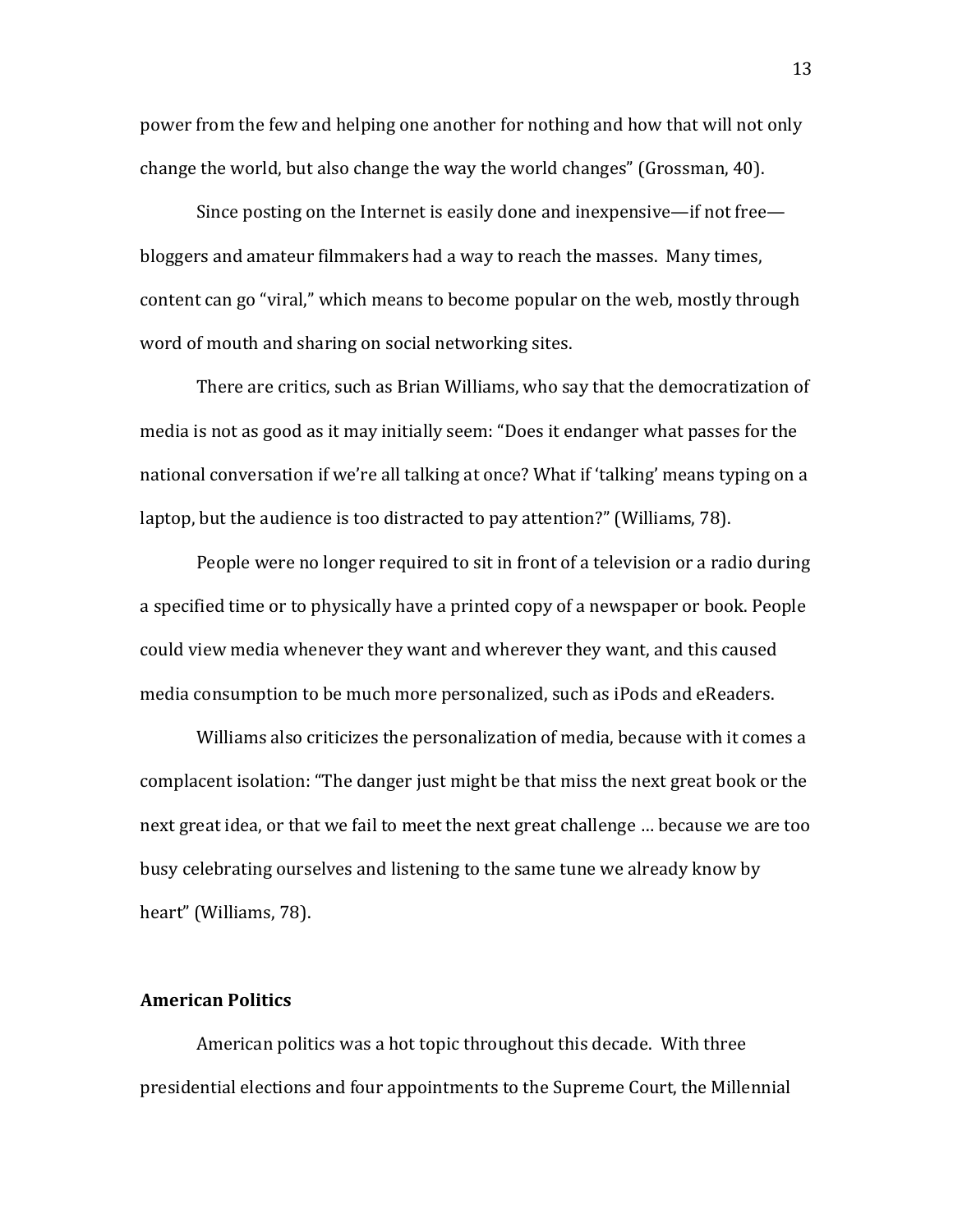Decade was full of political moves that will undoubtedly affect policies many years to come.

From the "hanging chads" of the 2000 presidential election to the pioneering candidates of 2008, elections were riddled with problems and achievements. As it is one of the most—if not the most—powerful positions in the world, the presidency of the United States proved to demand intense races.

The 2000 presidential election was marred by voting issues, among other problems. According to Serwer, it was the "most divisive and confusing presidential election in history, a discombobulated drama that we once thought could occur only in the Third World" (Serwer, 32).

Because the number of votes for then-Vice President Al Gore and for George W. Bush was so close, some wanted a recount. During the election, problems arose, such as voter ballots that did not clearly indicate for which candidate the vote was intended, and complicated the voting process (Gibbs, 32).

Ultimately, the recount was determined as "unconstitutional" by the US Supreme Court, and Bush was declared the winner (Pooley, 33). This was, however, a month after Election Day, causing Americans to question the voting process.

The presidential election of 2008 was pivotal because it brought candidates—from both sides of the aisle—to the political stage, who previously would have not had a legitimate chance. Hillary Clinton was the first viable female presidential candidate and was the frontrunner on the Democrat side for quite some time. Barack Obama was the first viable mixed-race (some consider him Black) candidate.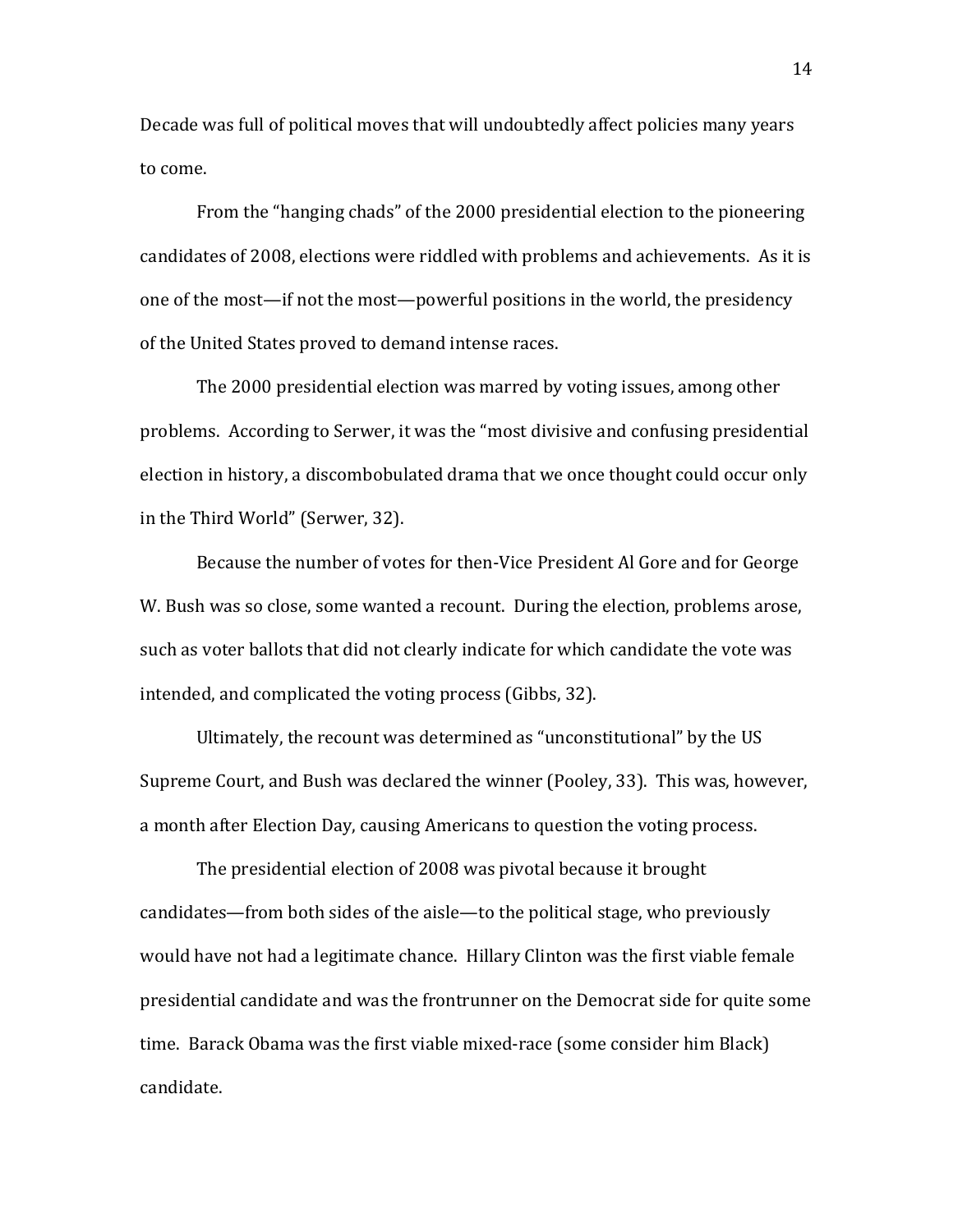Sarah Palin was a revolutionary personality for the Republican Party, becoming a spokesperson for the Tea Party.

Obama would be elected, and *Time* chose Obama as the "Person of the Year" in 2008. And many consider Palin a potential presidential candidate for the 2012 election (Drehle & Newton-Small, 44).

But all the action was not concentrated on the Executive Branch alone. With the death of Chief Justice William Rehnquist, Bush appointed John Roberts. Bush also appointed Samuel Alito in 2006. When Obama came became president, he was also able to appoint two justices, Sonia Sotomayor, the first Latina justice, and Elena Kagan (www.supremecourt.gov).

Overall, politics in the United States became much more polarized and the rhetoric was often heated – the fires stoked by political pundits. – and much of that stems from fear, which some say is created:

The old American mind-set that Richard Hofstadter famously called 'the paranoid style'—the sense that Masons or the railroads or the Pope or the guys in black helicopters are in league to destroy the country—is in flames again, fanned from both right and left (Drehle, 32).

But this distrust of politicians is not necessarily surprising, as it seems perfectly logical with disillusionment of the political system, which has been a common thread throughout the Millennial Decade.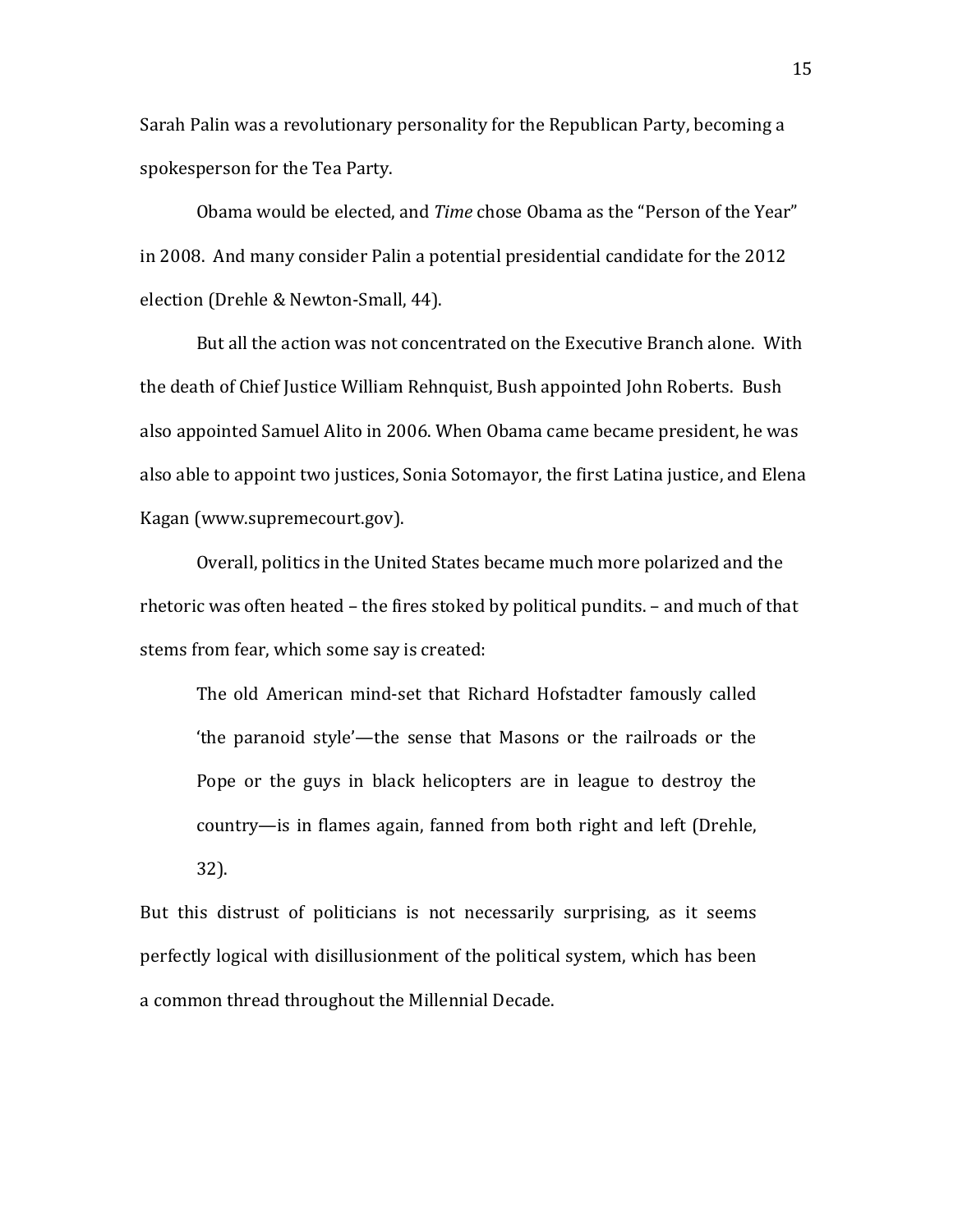#### **Domestic Policy**

While the United States was dealing with big issues around the globe, there were also issues at home that vied for the attention of Americans and politicians, including the economy, healthcare, and gay rights.

With the meltdown of Wall Street, the economy was on the minds of most Americans—and throughout the world—by the end of the decade and beyond. With foreclosed properties and high unemployment, many were tangibly affected by the financial crisis. Corporate giants, such as Kmart, United Airlines, Lehman Brothers and General Motors, filed for bankruptcy (Serwer, 32).

A buzzword during the collapse of Wall Street was "bailout," and Americans questioned whether or not the federal government should have given the banks money or to let them fail (Serwer & Sloan, 32).

Another hot political topic during the decade was illegal immigration. Both political parties seemed to agree that something had to be done to fix the policies, but how to proceed, they both seemed unsure. Some politicians wanted to create a path to citizenship, while others wanted to take a tougher stance against illegal immigration and deport those who are caught (Tumulty, 30).

By the end of the decade, healthcare reform made headlines. Democrats wanted a universal healthcare plan, some fighting for a public option, which they said would save America money. Republicans felt that such a plan would weaken the economy and cause the system to operate inefficiently, among other drawbacks (Tumulty, 26). It was not until 2010 that a bill was passed for universal healthcare, and the debate still has not been settled yet.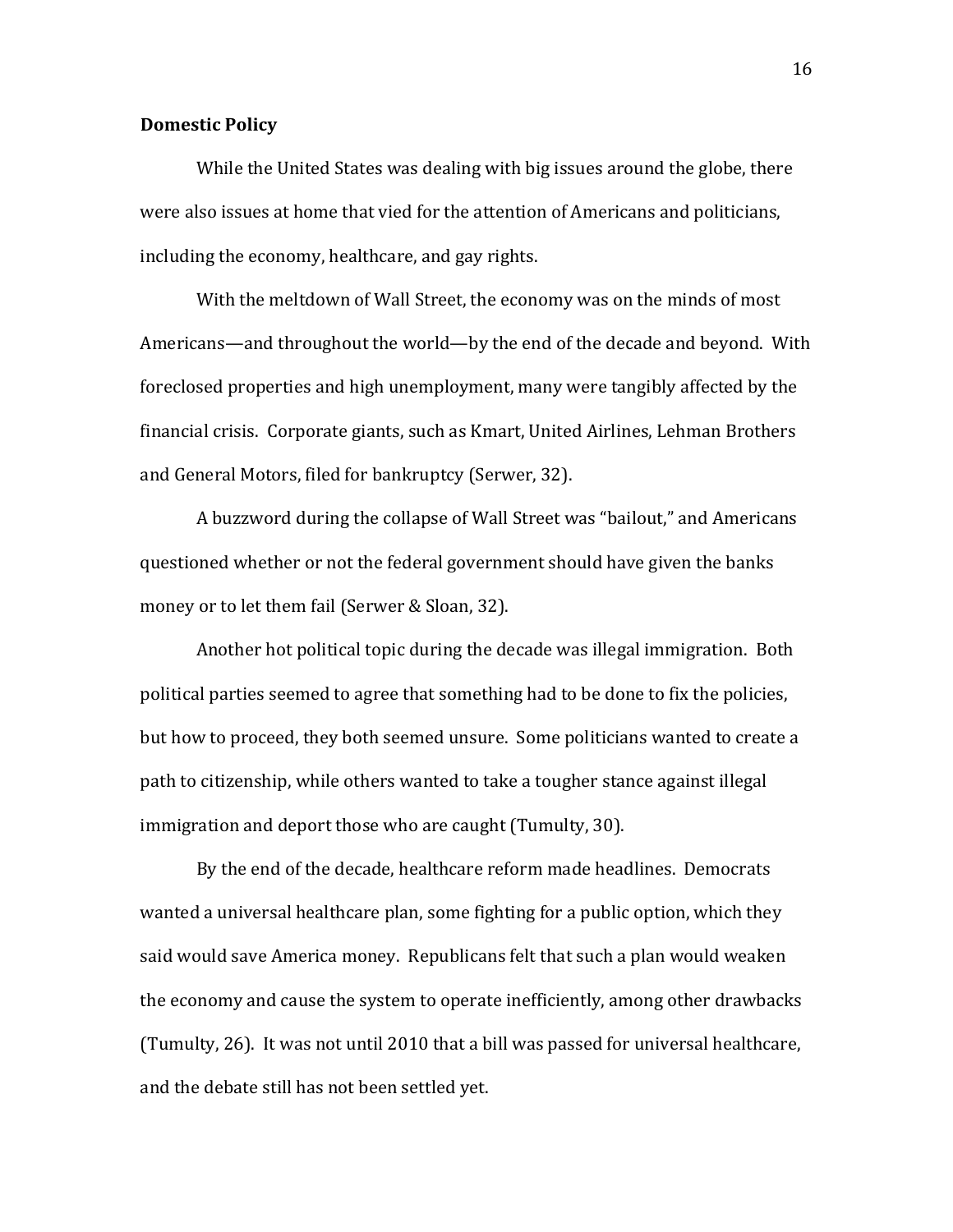These issues have not yet been solved and will take much more debating. They also clearly will impact the Millennial Generation because the issues pertain to life in America. It will be up to the Millennial Decade to help make these decisions, as they will most likely pay for the wrong choices and be rewarded if the right ones are made.

#### **Foreign Policy**

As technology has helped with connecting the world, events that happen abroad affect the United States and vice versa. This decade had high peaks and low troughs with regard to foreign relations of the United States. Right after the terrorist attacks of September 11, 2001, there was a lot of international support for America. But when the United States went to war with Iraq, other countries were not so supportive: "... the Administration's push for war and its failure to satisfy the world's objections to it mean that American troop are about to fight, and die, in a war that major U.S. allies do not endorse" (Ratnesar, 22).

The main foreign policy of the Millennial Decade was with regard to terrorism, which led to two wars—in Afghanistan and Iraq. The group who allegedly orchestrated the terrorist attacks on September 11th is Al Qaeda, and its leader is Osama Bin Laden, who was in Afghanistan at that time.

The war in Iraq was much more complicated. The Bush administration said that they had reason to believe that Iraq had "weapons of mass destruction," and connections to terrorist organizations. While there was international support for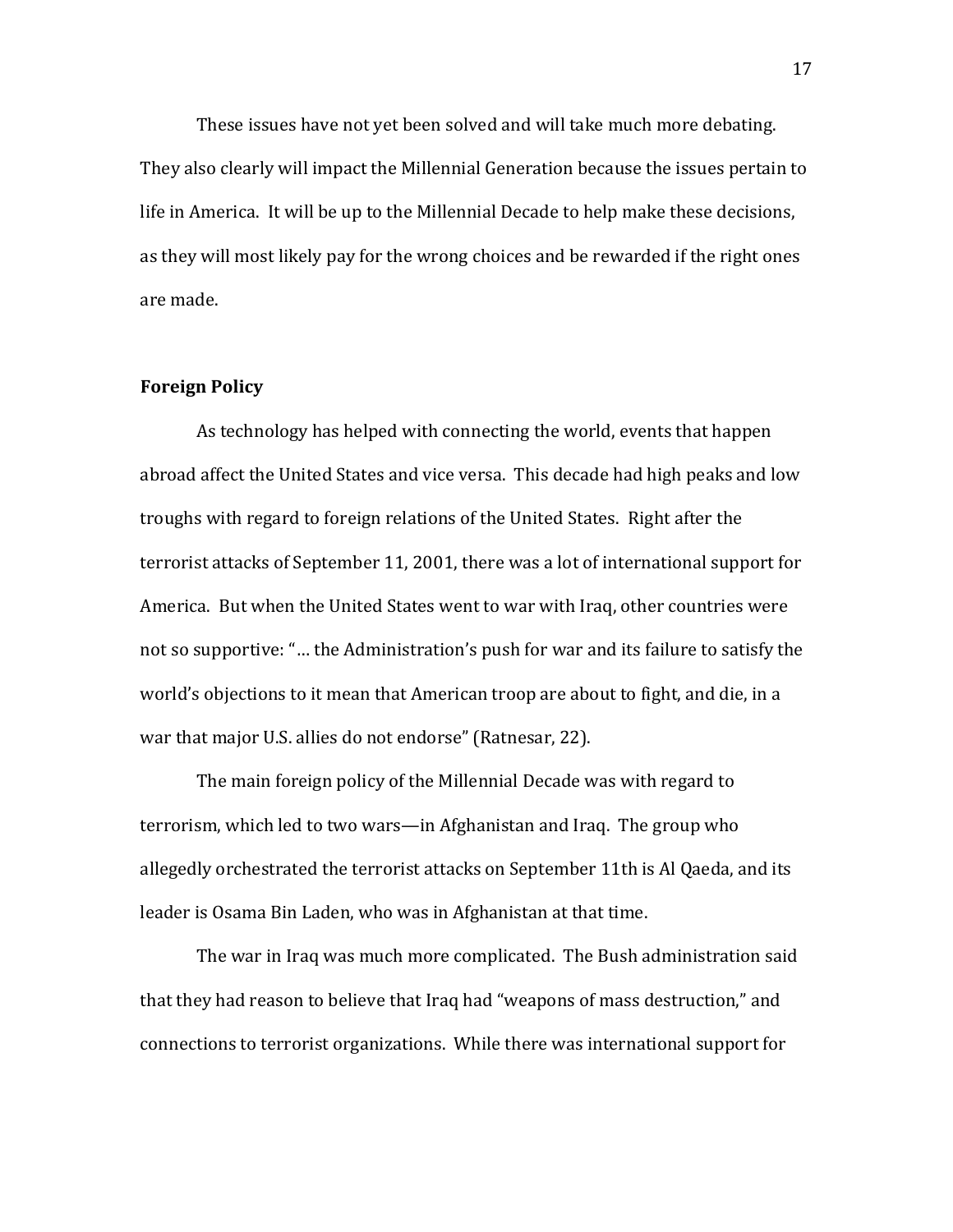the United States to enter Afghanistan after September 11th, there were not many countries that supported a war in Iraq (Ratnesar, 22).

America started the war in 2003, and later that year, Saddam Hussein, then President of Iraq, was seized and executed in 2006. While combat ceased in 2010, American soldiers are still in Iraq to help with stabilizing the new government.

The rise of other countries, particularly China, also dominated the headlines, causing many to predict that the end of America's superiority is near. With the rapid growth of the economies of some countries, some speculate that the United States will lose its position in the world (Zakaria).

As the world gets smaller, events are hardly ever isolated to one country. As evidenced by September 11th, America is not safe simply because of its location or status on the world stage. Like the attack on Pearl Harbor, the "Sleeping Giant" was awoken again. But this time, going back to sleep is not really a choice.

#### Lifestyle

The way people live and the laws that govern it have always been a good indication of the direction of change. Two main occurrences that have made headlines in America are that people are "going green" and gaining weight.

With the awareness of global warming that Al Gore helped make mainstream through "An Inconvenient Truth," many people are living more environmentally friendly. Recycling and using biodegradable materials are becoming much more a part of the average American's daily life, and there is a mainstream consciousness about green initiatives. For example, the cover article for the April 2009 issue of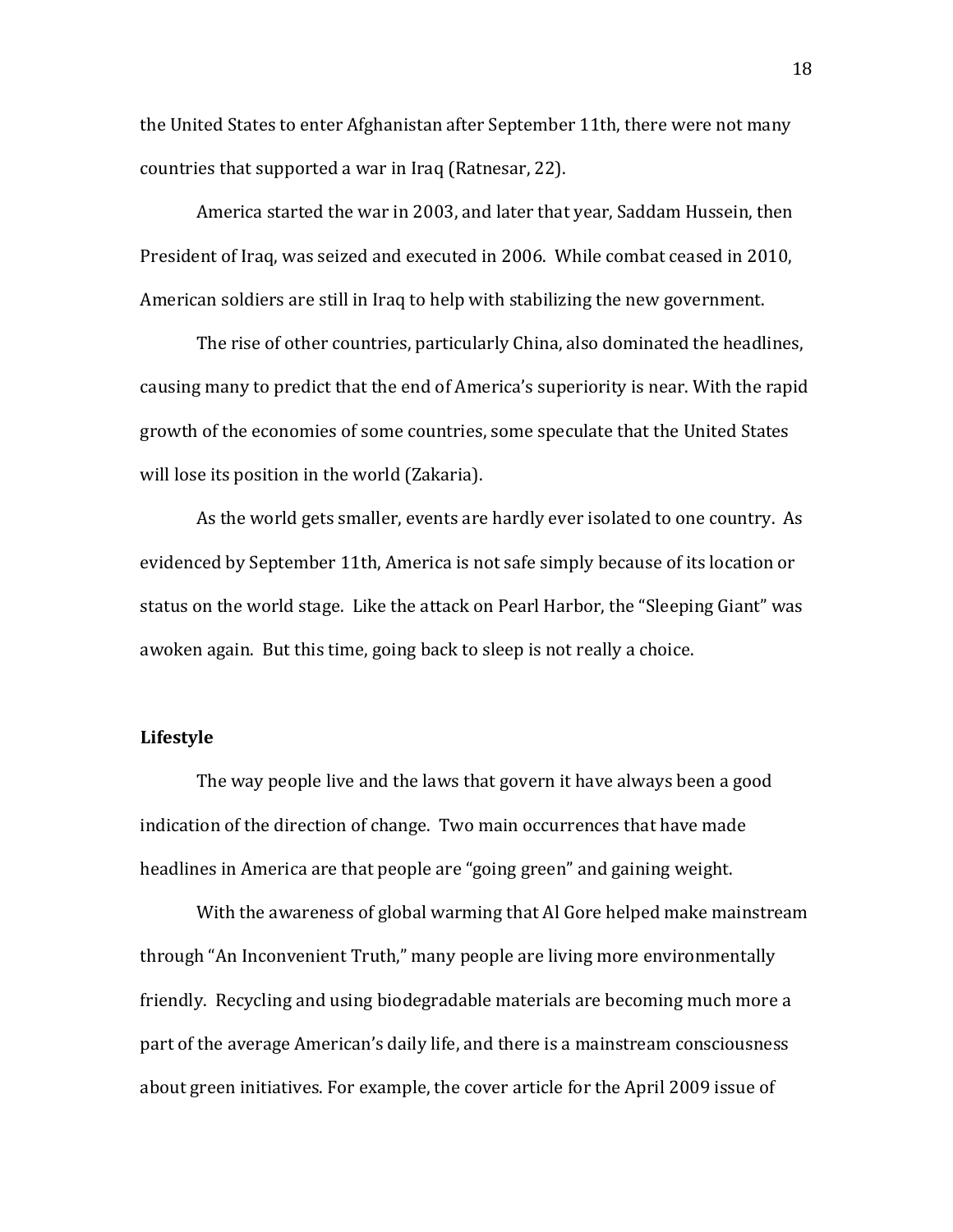*Time* was "The Global Warming Survival Guide: 51 Things You Can Do to Make a Difference."

This decade also saw continued growth in the percentage of obese Americans, with *Time* stating that it is "hardly news anymore that Americans are just too fat" (Lemonick, 58). In 2004, two-thirds of US adults were considered overweight – half of those are obese (Lemonick, 58). Throughout the decade, and even today, obesity is seen as a problem, but with stress levels high and fast food too convenient, this epidemic will not solve itself.

The main way that this decade changed people's lives is their understanding of security, in all senses of the word. With terrorism, people are much more wary of the environment around them for their personal safety. But on a societal level, people understand that even though structures, such as economic entities, seem mostly stable, at any second, everything can go wrong: "We have seen the destructiveness of deferral and neglect on infrastructure, national and global politics, financial markets and corporate governance, and I think it's safe to say that the awareness of that danger is much higher now" (Serwer, 38).

#### **Hindsight on a Decade**

Clearly, this decade had more negative aspects than positive, especially for the average American: "To paraphrase the question Ronald Reagan posed years ago, Are you better of today than you were at the beginning of the decade? For most of us, the answer is a resounding no" (Serwer, 32).

19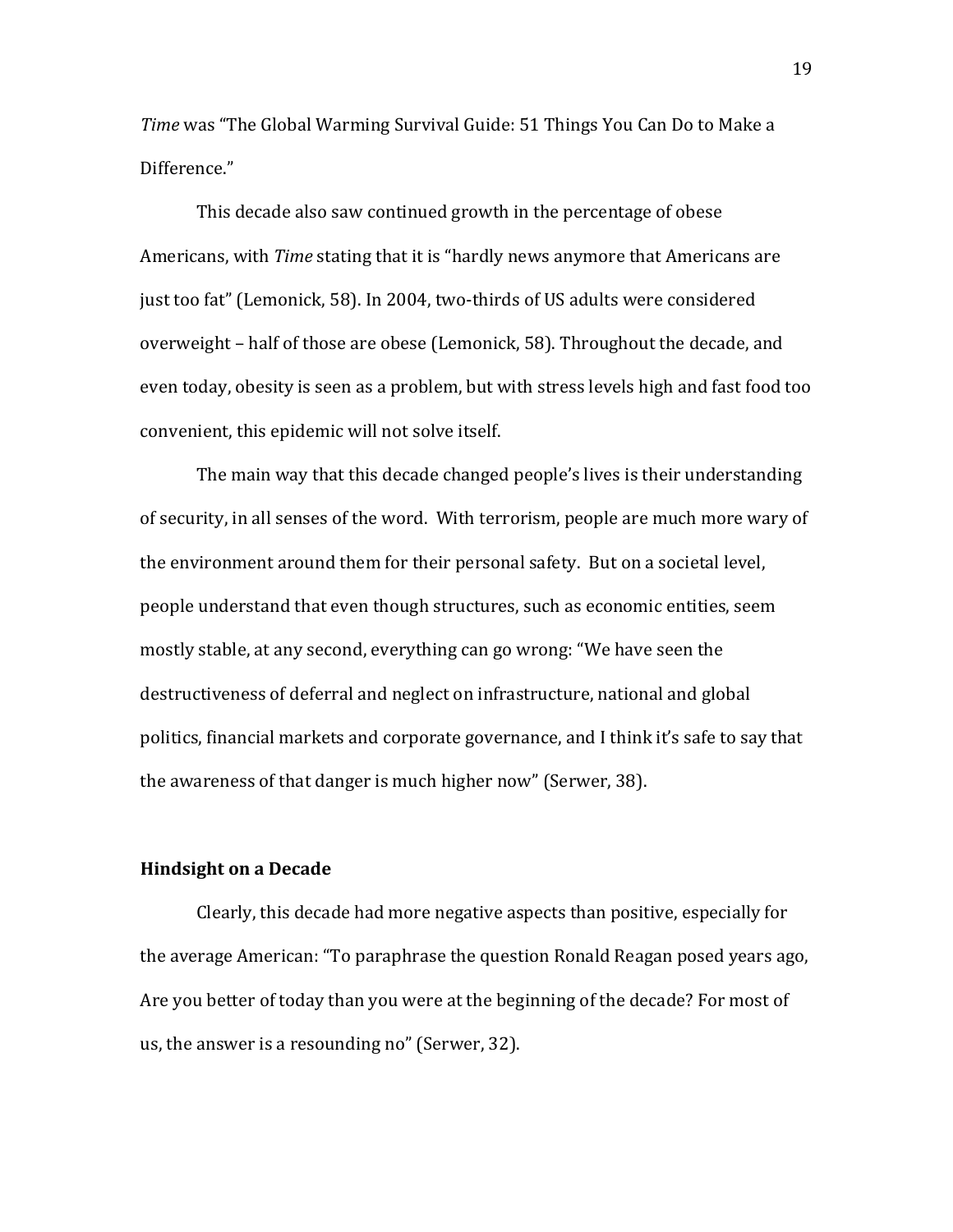And undoubtedly, the events of this decade have helped shape how people will see the world in the future. Some would say that older generations had the luxury of rising to the top during the economic boom of the 1990s—and they are allowed to be disillusioned by the decade if they so choose.

But this country and the world are slowly becoming the responsibility of the Millennial Generation, and to be "dispirit[ed]" and "disillusion[ed]" by this decade, as Serwer suggests, is not necessarily an option. How this generation picks up the pieces and pushes forward will determine whether or not this generation is as great as Howe, Strauss, and Matson say it is, or how self-possessed and ignorant of the world Bauerlein and Twenge see it as.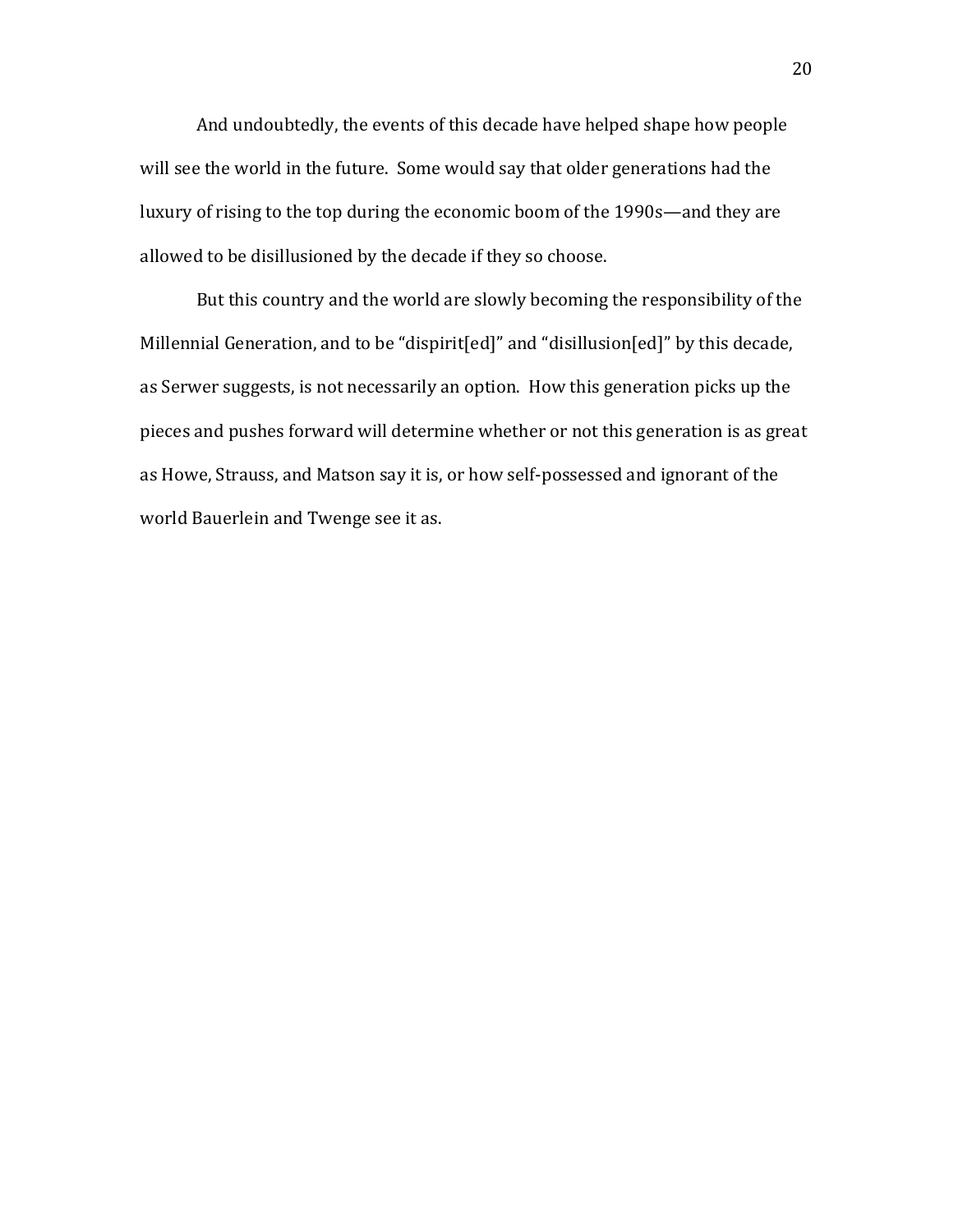#### **Chapter Three: We R Who We R**

Even though Millennials are still finding their place in the world, critics have started to make generalizations about them. Some are more sympathetic than others, especially analyses that were done earlier when the generation was younger. Later ones are much more critical.

Generally, Millennials are considered as being born in 1982 and after, and the time and events that occurred during their youth definitely affected how they are as adults. In a survey in 1999, the high school class of 2000 stated that the events that made the biggest impression include the following:

1) The shooting at Columbine

2) War in Kosovo

3) The Oklahoma City bombing

4) Princess Di's death

5) The Clinton impeachment trial

 $6$ ) O. J. Simpson trial

7) Rodney King riots

8) Monica Lewinsky scandal

9) Fall of Berlin Wall

10) McGwire-Sosa homer derby

(Howe & Strauss, 19)

One could infer that there would be traits of fear and mistrust, particularly of

political figures. However, the characteristics Howe and Strauss found at the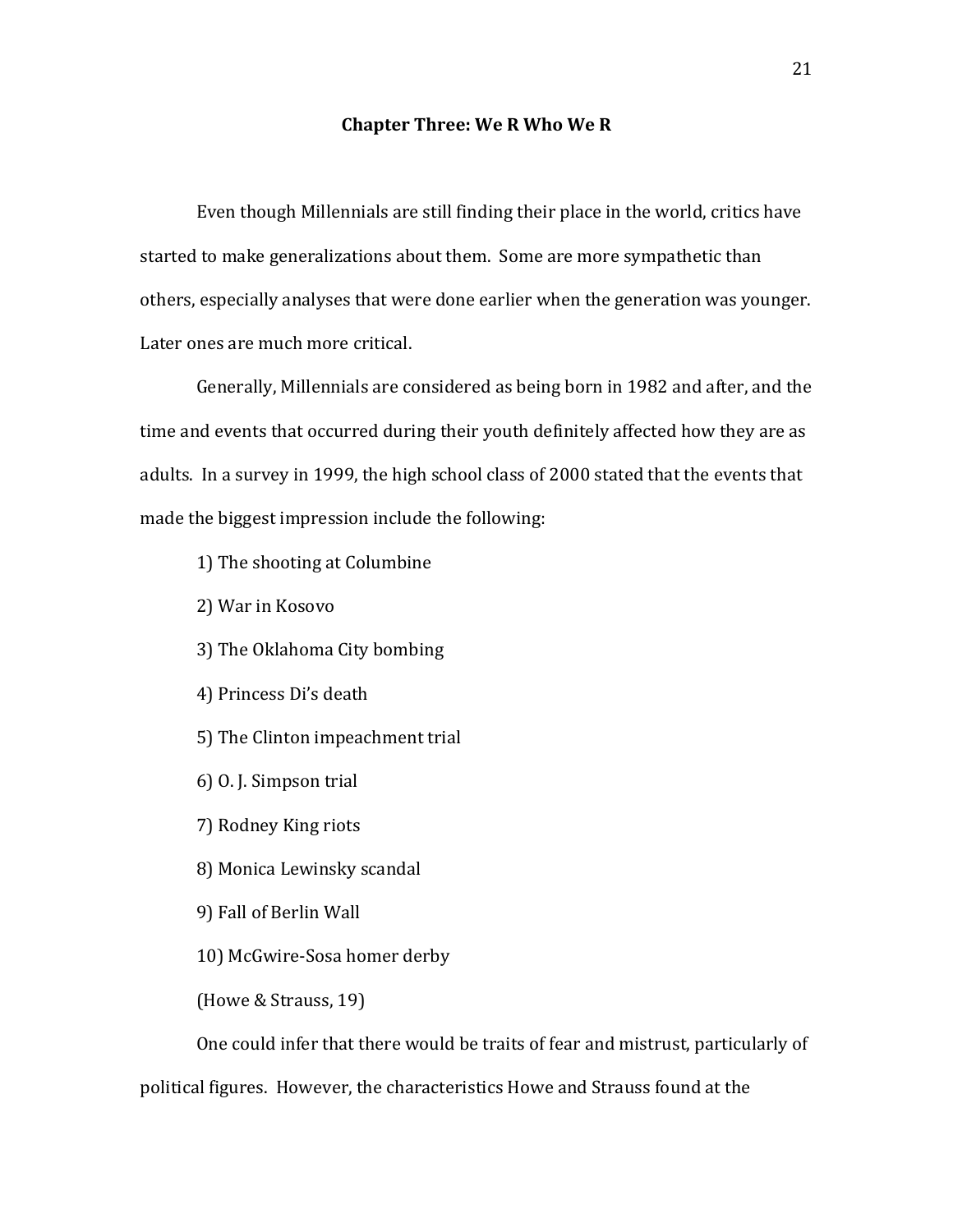beginning of the Millennial Decade were quite the opposite, according to Howe and Strauss, as the Millennials were optimistic about the future.

Of course, it must be stated that they looked at Millennials when they were graduating high school and prior to experiencing the totality of the "Awful Aughts." Potentially, events that occurred in the Millennial Decade could have highlighted some character traits and trivialize others.

According to Twenge, the time period in American culture when they were born has affected the generation at its core: "Born after self-focus entered the cultural mainstream, this generation has never known a world that put duty before self" (Twenge, 1). She also discusses how adults have passed on messages such as self-love and following one's passion, which helped direct Millennials' attention inward.

Others, such as Baurelein, place more emphasis on current technology as the main reason for the traits of the Millennials. Without a doubt, many of the technological advances have helped differentiate this generation's skills from older ones. Of course, some say one step forward has led to two steps back in other ways.

Ways to look at a generation include how the people relate on multiple levels, including interpersonal, interpersonal, societal and global. Often, however, there are conflicting theories.

#### **The Good**

In *Millennials Rising*, Howe and Strauss describe the Millennials as "wanted," "protected," and "worthy" (32). They were born in a time when adults took the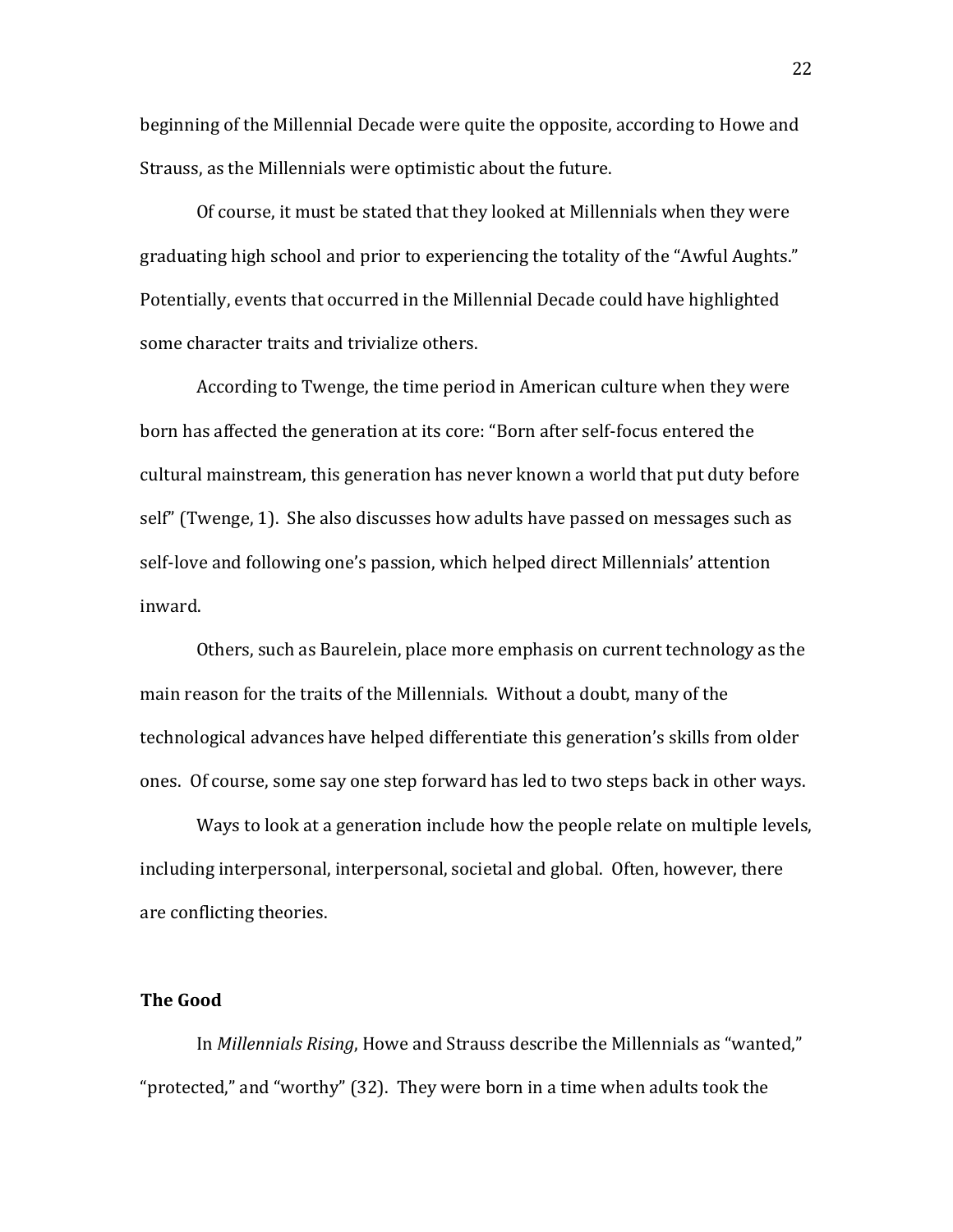development of children seriously, from movies that celebrated children to regulations that protected children. The protection of the Millennials provided by the adults in their lives—and helicopter parents—definitely affect their characteristics.

Their research found this generation to exhibit many positive traits: "[Millennials] are beginning to manifest a wide array of positive social habits that older Americans no longer associate with youth, including a new focus on teamwork, achievement, modesty, and good conduct" (Howe & Strauss, 4).

Through their research, Howe and Strauss found that, compared to previous generations, Millennials are "cooperative team players" and not self-absorbed: "Unlike Gex Xers, the believe in their own collective power. By a huge ten-to-one majority, they believe it's their generation—and not their parents'—that will do the most to help the environment over the next twenty-five years" (Howe & Strauss, 8).

Collective power is definitely on the side of the Millennials as the generation is very large, according to Howe and Strauss, which in total, including all immigrants, may ultimately be more than 100 million members (74).

Howe and Strauss believe that Millennials are more team-oriented, especially due to witnessing the shortcomings of the past generation: "Surrounded by individualistic older people, yet optimistic about their own abilities, Millennials have stepped into a teen world with little cohesion, decided they don't like it that way, and are trying to turn it around" (180).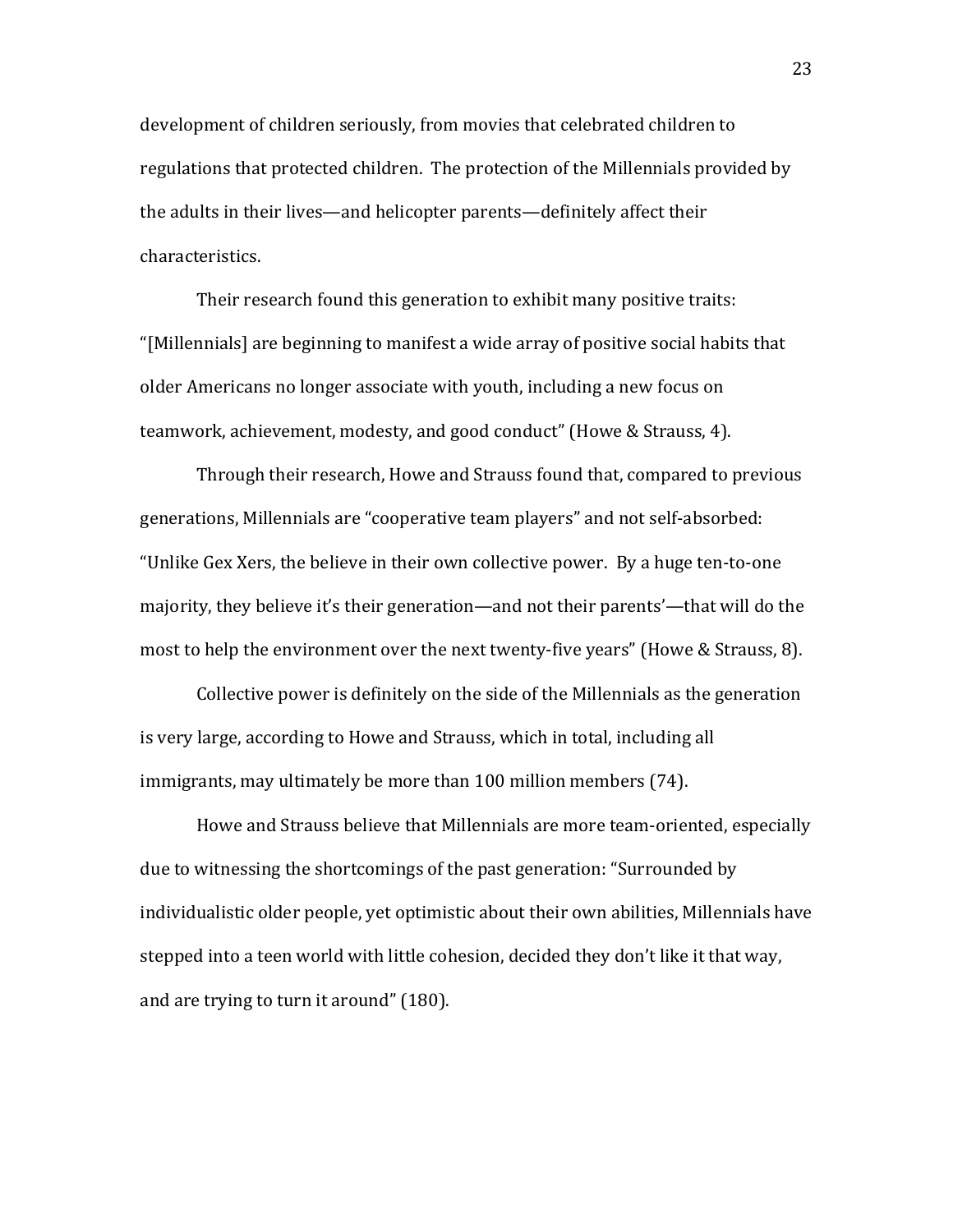But Millennials are rule followers and respect authority, according to Howe and Strauss, even if they like to do their own thing. They point to statistics of juvenile crimes and how violence has decreased (Howe & Strauss, 8).

Another trait that Howe and Strauss saw was commitment to community and initiative to make a positive impact. They note various projects that Millennials started to improve their community, such as a public bicycling system of feeding the homeless program (Howe & Strauss, 215). Even with new projects such as these, Howe and Strauss state, Millennials are coming together to solve problems: "Millennials aren't doing this as entrepreneurial loners. Instead—in keeping with their generation's team orientation—they're banding together, in their own clubs and class, on-line, and (especially) in national uniformed service organizations" (Howe and Strauss, 215).

Overall, Howe and Strauss saw connection among the Millennials and a sense of duty to the community to make a difference, among other positive attributes, such as better relationships with their parents, more rule following and better views toward education. The list of good traits is expected, though, since the subtitle of their book is "The Next Great Generation."

#### **Born [Into] This Way**

On the other hand, one of main assessments of this generation made by others is that this generation is concerned with the self. Some have even dubbed it the iGeneration or Generation Me: "This is a generation unapologetically focused on the individual, a true Generation Me" (Twenge, 2).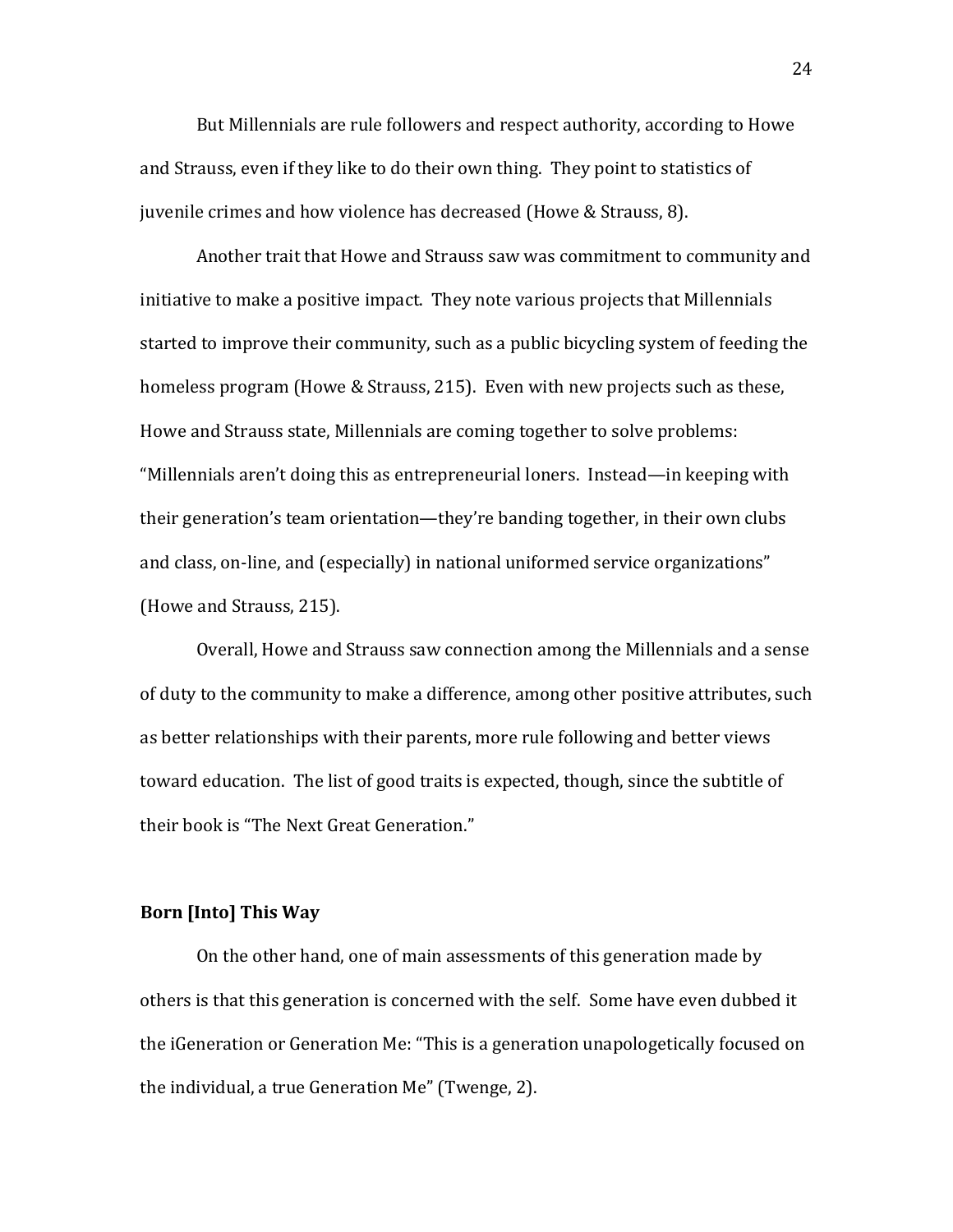Twenge explains that Millennials are focused on the self because of the culture in which they were born and grew up, especially in America: "[Millennials] speak the language of the self as their native tongue. The individual has always come first, and feeling good about yourself has always been a primary virtue" (Twenge, 2).

The messages given to the Millennials have encouraged them to be more focused on themselves and their dreams, rather than focus on other things, such as duty or family and community:

We are driven instead by our individual needs and desires. We are told to follow our dreams, to pursue happiness above all else. It's OK to be different, and you should do what's right for you.... The choices of the individual are now held so paramount that the most common advice given to teenagers is "Just be yourself." (Twenge, 19)

The message of "just be yourself" continues to be pervasive in this generation's culture, especially demonstrated through popular music. At the beginning of the Millennial Decade, Christina Aguilera sang, "I am beautiful / No matter what they say... / I am beautiful / In every single way." Later, songs that dominated the airwaves and sales charts would include Ke\$ha's "We R Who We R" and Lady Gaga's "Born This Way."

Lessons on self-esteem were taught to this generation at a young age. Twenge discusses how children's books were starting to reflect this change, such as in 1991, when the book *The Lovables in the Kingdom of Self-Esteem* was published. A self-esteem coloring book titled *Be A Winner* was even created. Children in this generation were also the ones who were given trophies for every little thing they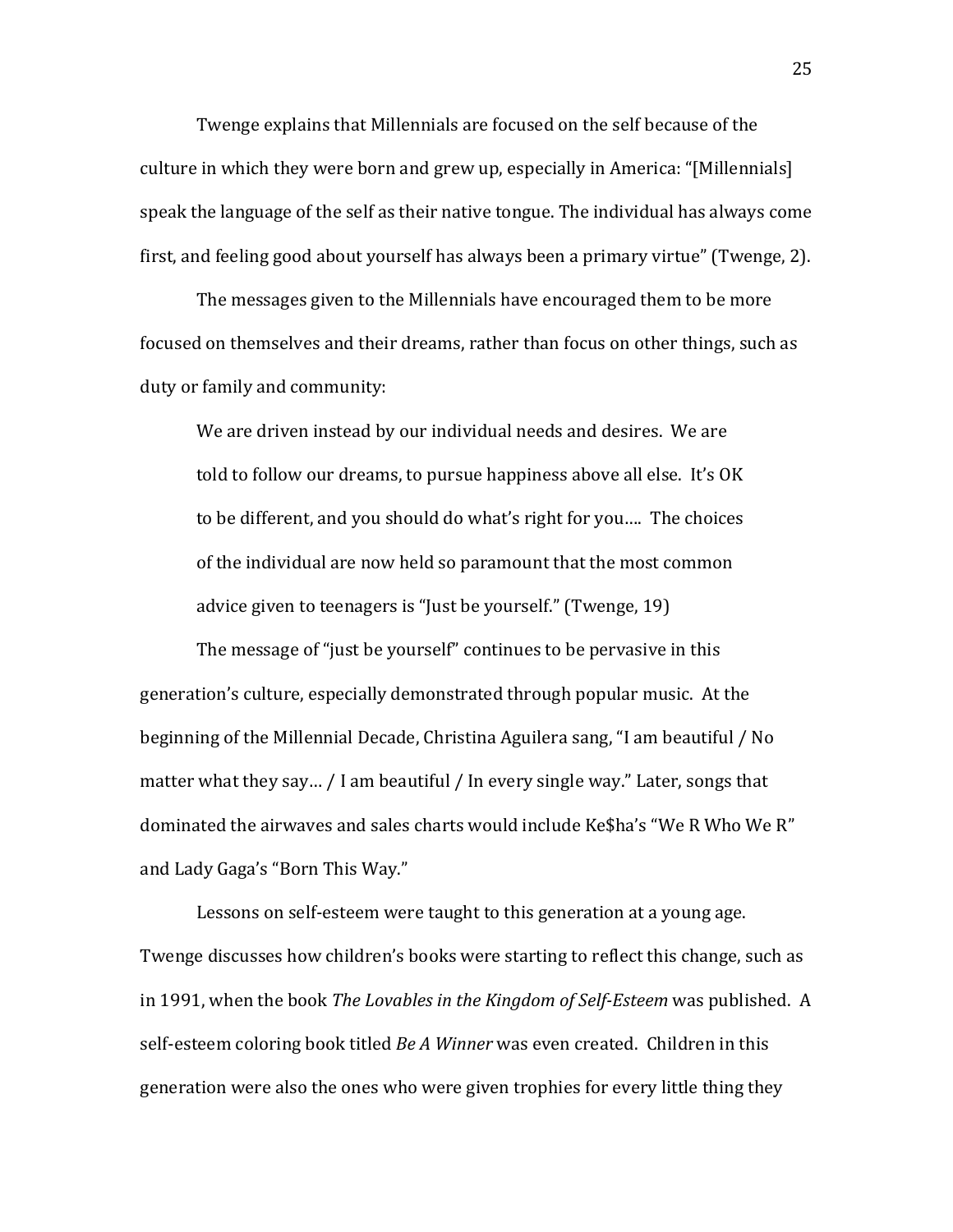did, win or lose, and these messages can create those who are self-important and who feel a sense of entitlement.

Even Howe and Strauss saw this in their research: "[O]lder generations have inculcated in Millennials the sense that they are, collectively, vital to the nation and to their parents' sense of purpose" (Howe & Strauss, 43).

A message developing from this elevated understanding of self-esteem, perpetuated by those such as fans of Oprah Winfrey, is that a person must love him or herself before he or she can love another: "It is now commonly accepted that you should have your own life and develop your own identity first, before you settle down with someone" (Twenge, 90). And what this has turned into is that the ultimate value is not depending on anyone else, which has created isolated people.

This exposes an irony—even though this generation is supposed to think highly of itself, there is a higher rate of anxiety and depression. Twenge, citing Abraham Maslow, explains that self-esteem is truly gained through relationships with others: "Study after study shows that people who have good relationships with friends and family are the happiest—these things consistently trump money or job satisfaction as predictors of happiness and life satisfaction" (Twenge, 92).

But Twenge is not totally harsh with Millennials. She believes that this generation's views on self are not as simple and selfish as some may deem them to be: "GenMe's focus on the needs of the individual is not necessarily self-absorbed or isolationist; instead, it's a way of moving through the world beholden to few social rules and with the unshakable belief that you're important" (Twenge, 49). And what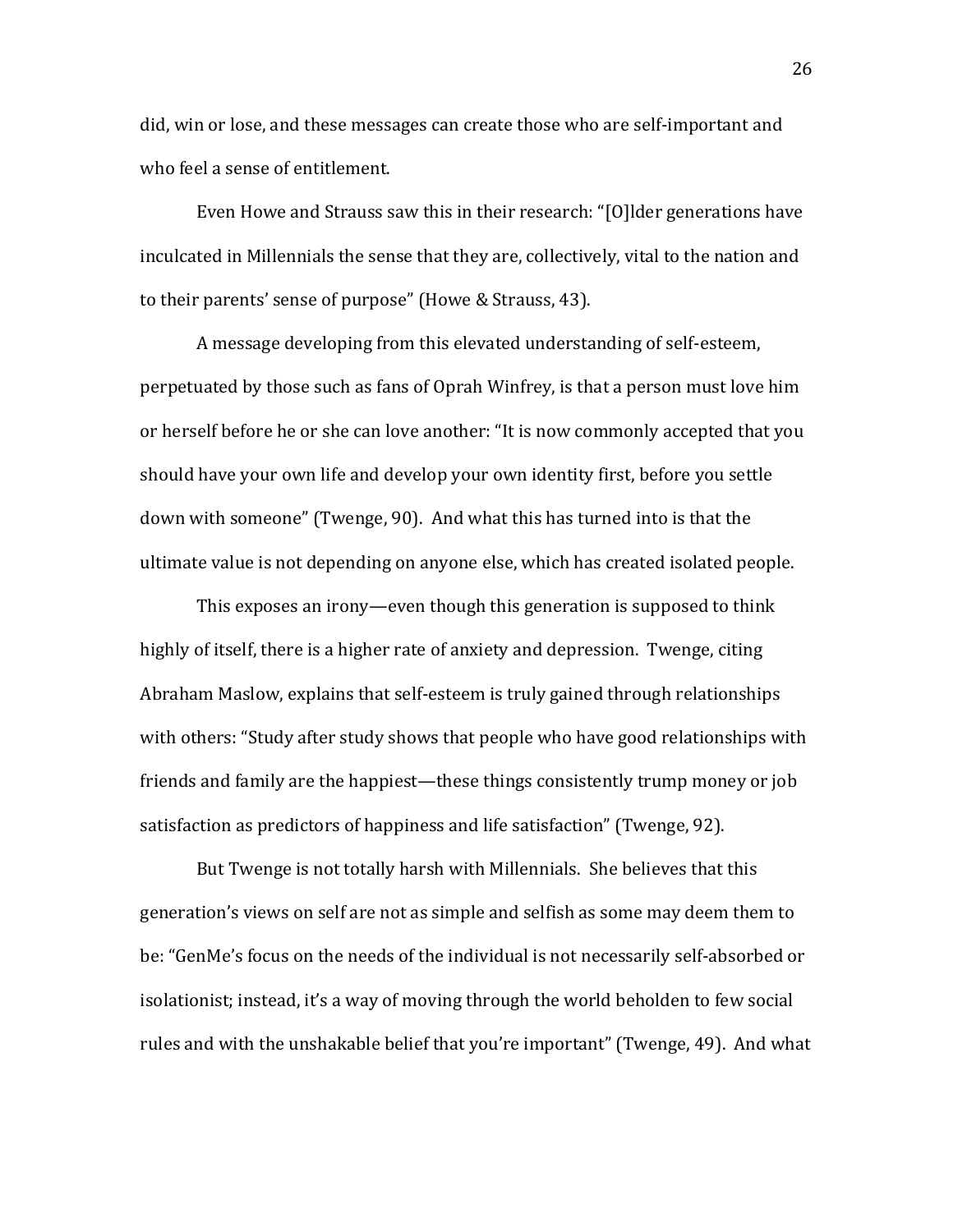this permits is a re-evaluation of social norms and a determination of what is valued and what is an old way of thinking.

The message that Twenge has is that this phenomenon of self-love was nothing new when Millennials attached themselves to it: "Generation Me had no need to reincarnate ourselves; we were born into a world that already celebrated the individual. The self-focus that blossomed in the 1970s became mundane and commonplace over the next two decades, and GenMe accepts it like a fish accepts water" (Twenge, 49).

#### **No Generation Is An Island**

Bauerlein believes that technology has made this generation more selfcentered. With information being easily accessible with new technology, Bauerlein says that this generation has used technology to further its own culture, instead of utilizing it to increase one's awareness of history or of current events: "[Y]oung Americans today are no more learned of skillful that their predecessors, no more knowledgeable, fluent, up-to-date, or inquisitive, except in the materials of youth culture" (Bauerlein, 8-9).

Bauerlein goes on to explain that it is not because Millennials do not care about other subject matter, but rather there is a barrier: "[T]hey are encased in more immediate realities that shut out conditions beyond—friends, work, clothes, cars, pop music, sitcoms, Facebook" (Bauerlein, 13).

To him, information has become personalized, and that takes away from topics that could stretch young minds into other directions: "Each day, the

27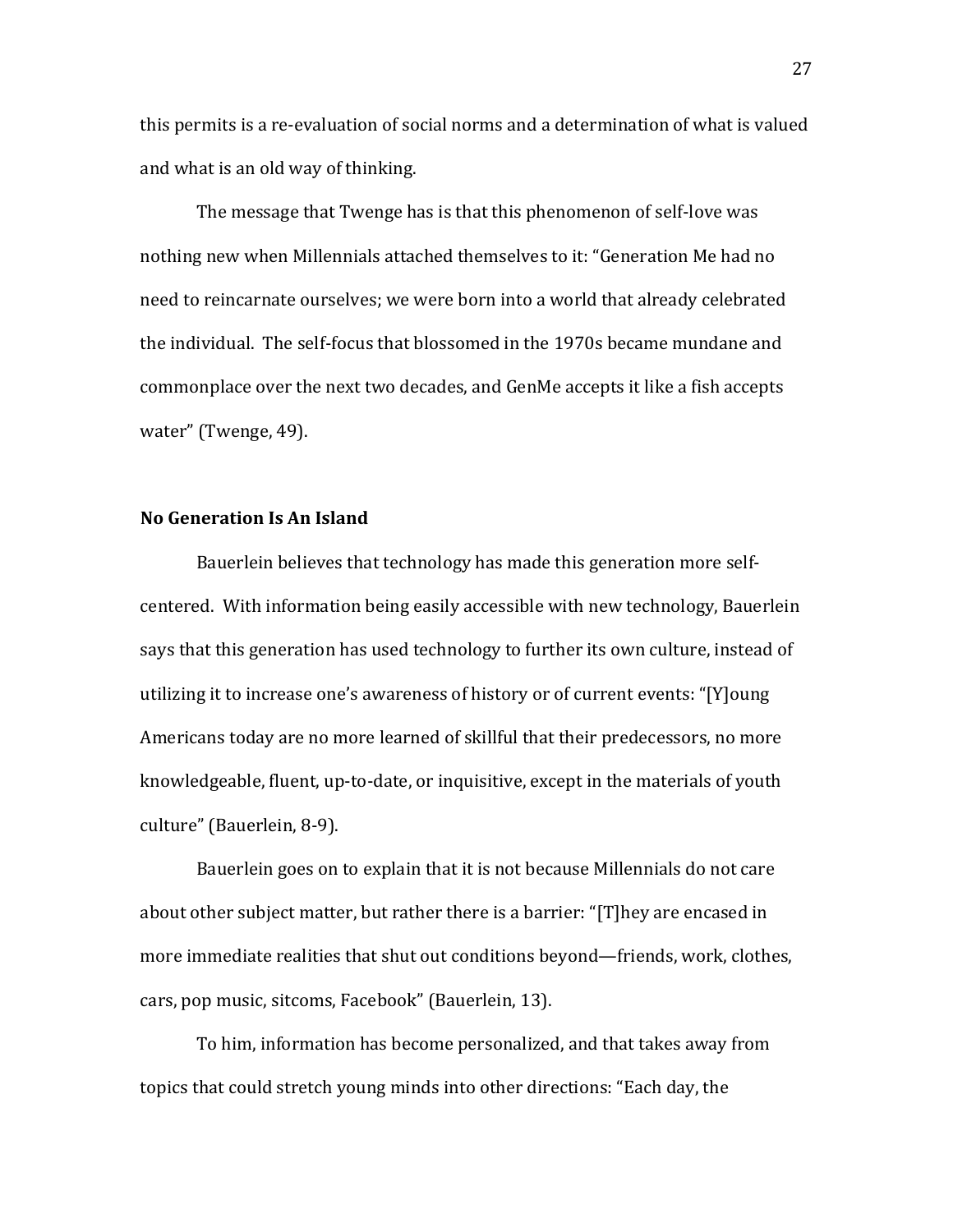information they receive and the interactions they have must be so local or superficial that the facts of government, foreign and domestic affairs, the historical past and the fine arts never slip through" (Bauerlein, 13).

The result is a generation that is obsessed with its own way of life, neglecting responsibilities of living in a community to the point of belittling anything else:

An anti-intellectual outlook prevails in their leisure lives, squashing the lessons of school and instead of producing a knowledgeable and querulous voung mind, the youth culture of American society vields an adolescent consumer enmeshed in juvenile matters and secluded from adult realities. (Bauerlein, 16)

Bauerlein also calls this generation "dumb" because books do not matter to them—he calls Millennials "bibliophobes": "Today's rising generation thinks more highly of its lesser traits. It wears anti-intellectualism on its sleeve, pronouncing book-reading an old-fashioned custom, and it snaps at people who rebuke them for it" (Bauerlein, 41).

While some may argue that the Harry Potter series discredits this argument, he states that it is one more example of how youth only love perpetuating their own culture: "Kids read Harry Potter not because they like reading, but because other kids read it…. [T]o reach the numbers that the series does requires that it accrue a special social meaning, that it become a youth identity good" (Bauerlein, 43).

To Bauerlein, technology has increased the value of social currency, which is then fed into the vending machine of all things youth culture. Instead of expanding

28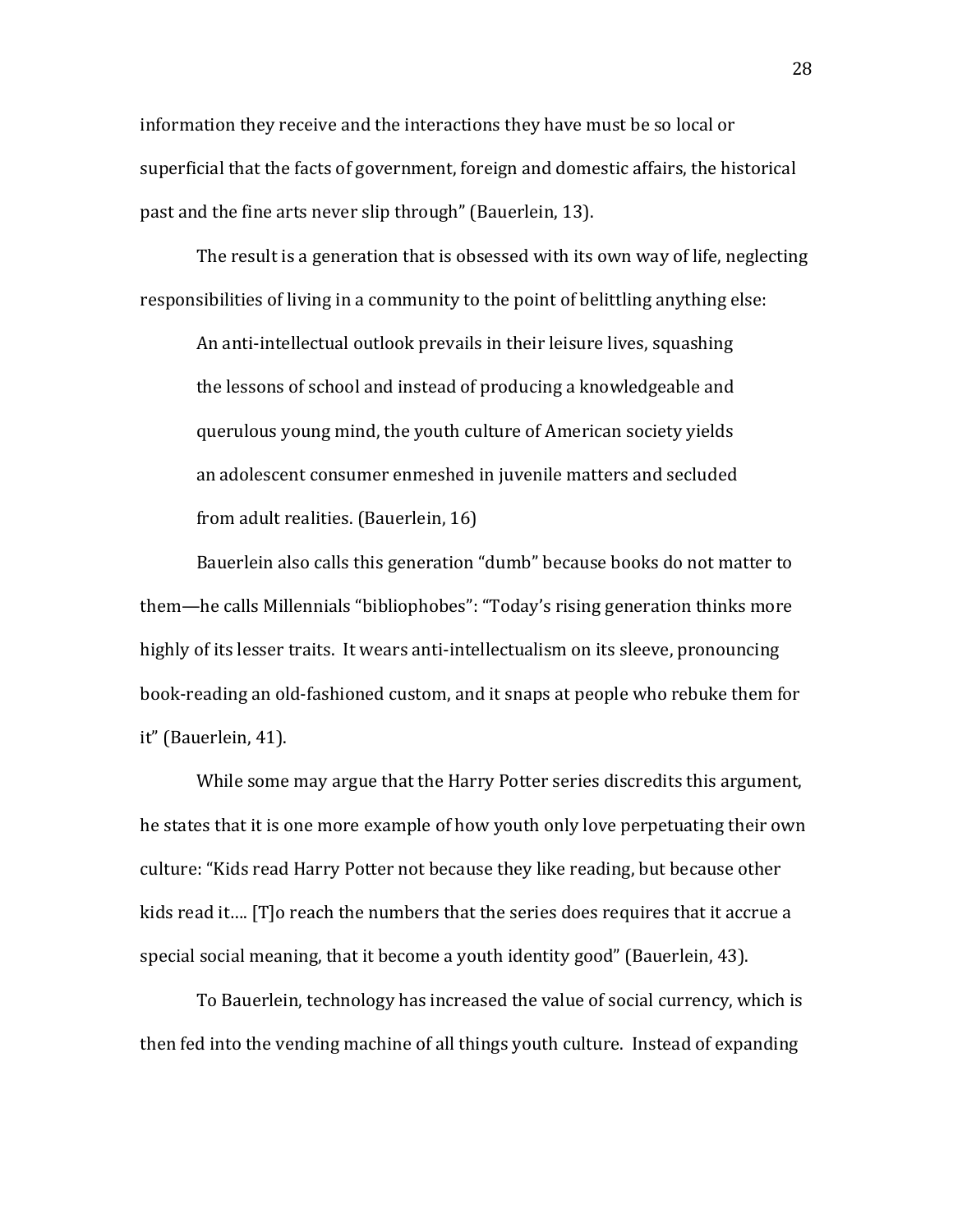the minds of Millennials, it keeps them preoccupied with what young people view as important: themselves.

#### **Contrasting Conclusions**

While their reasons are not exactly similar, Twenge and Bauerlein share the sentiment that Millennials believe they are perfect the way they are, even to the point of being narcissistic. It should be noted that their books came out towards the end of the Millennial Decade, whereas Howe and Strauss's book came out in the beginning.

The optimism that Howe and Strauss note could have faded and turned into the anxiety that Twenge notes partially because of the devastating events that occurred between their dates of publication (2000 and 2006), such as September 11th, the "War on Terrorism," and the bursting of the dotcom bubble.

Without a doubt, the Millennial Decade woke Millennials up to the realities of the world. As Millennials went looking for jobs, the economy was in dire straits. Terrorism could happen anywhere at any time, even by a fellow citizen. Political parties were working against each other, not for the people of the United States.

Perhaps it is not surprising that this generation, which grew up in an idyllic environment in America only to have its world turned upside down, would shy away from the chaos outside, turn inward, and become obsessed with superficial youth culture. And perhaps the reason Millennials no longer believe in rules and traditions is that the fabric of society received many have been torn apart too many times during the Millennial Decade.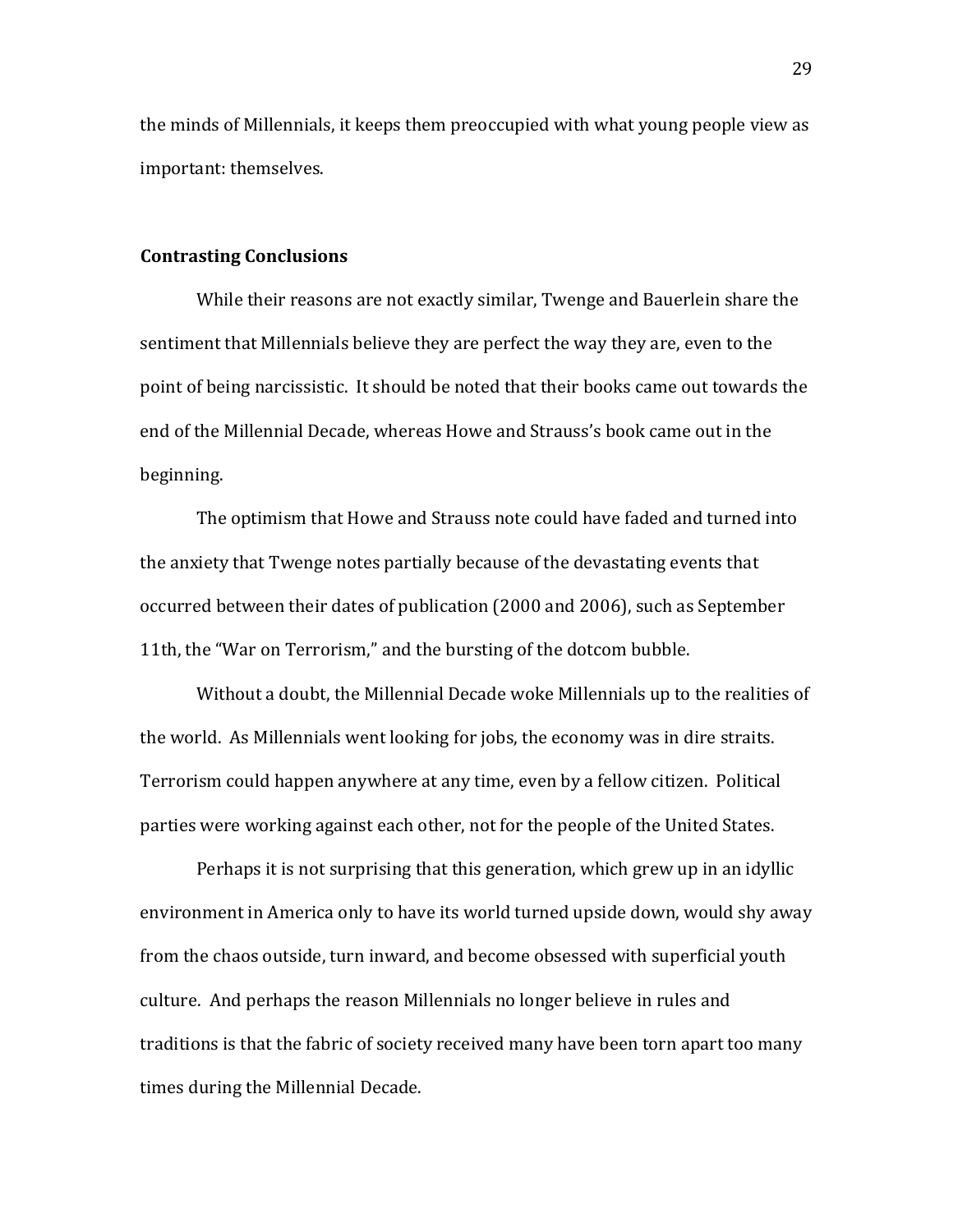#### **Chapter Four: September 11th**

Talal Rojas has an image that will forever be imprinted into him mind: A peer's mother coming into his school, wearing a safety mask and covered in dust and debris. "She looked like she had gone through hell and back again," Rojas said. "It was pretty horrific" (personal communication, March 14, 2010).

Rojas, now a senior in college, was in 7th grade at a school in New York City on September 11, 2001. "September 11th was such a horrific event that it will stay with me for the rest of my life," he said.

There are few moments that are in a country's—possibly world's—collective memory, when everyone remembers where he or she was and what he or she was doing. The World Trade Center terrorist attacks were definitely the case, and for Millennials, it was one of the first major tragedies that hit close to home that they had experienced.

The shock of the terrorist attacks not only affected the United States, it also set the agenda for the future—two wars that are still on past the Millennial Decade, heightened security at airports that will most likely be permanent, and a general sense of suspicion when among strangers.

According to Allison Lantero, a senior in college from Illinois, her generation is defined by September 11th: "We were young and impressionable, and it was the first attack on U.S. soil since Pearl Harbor, which was still farther removed." Lantero believes that because this happened when they were such a young age, it makes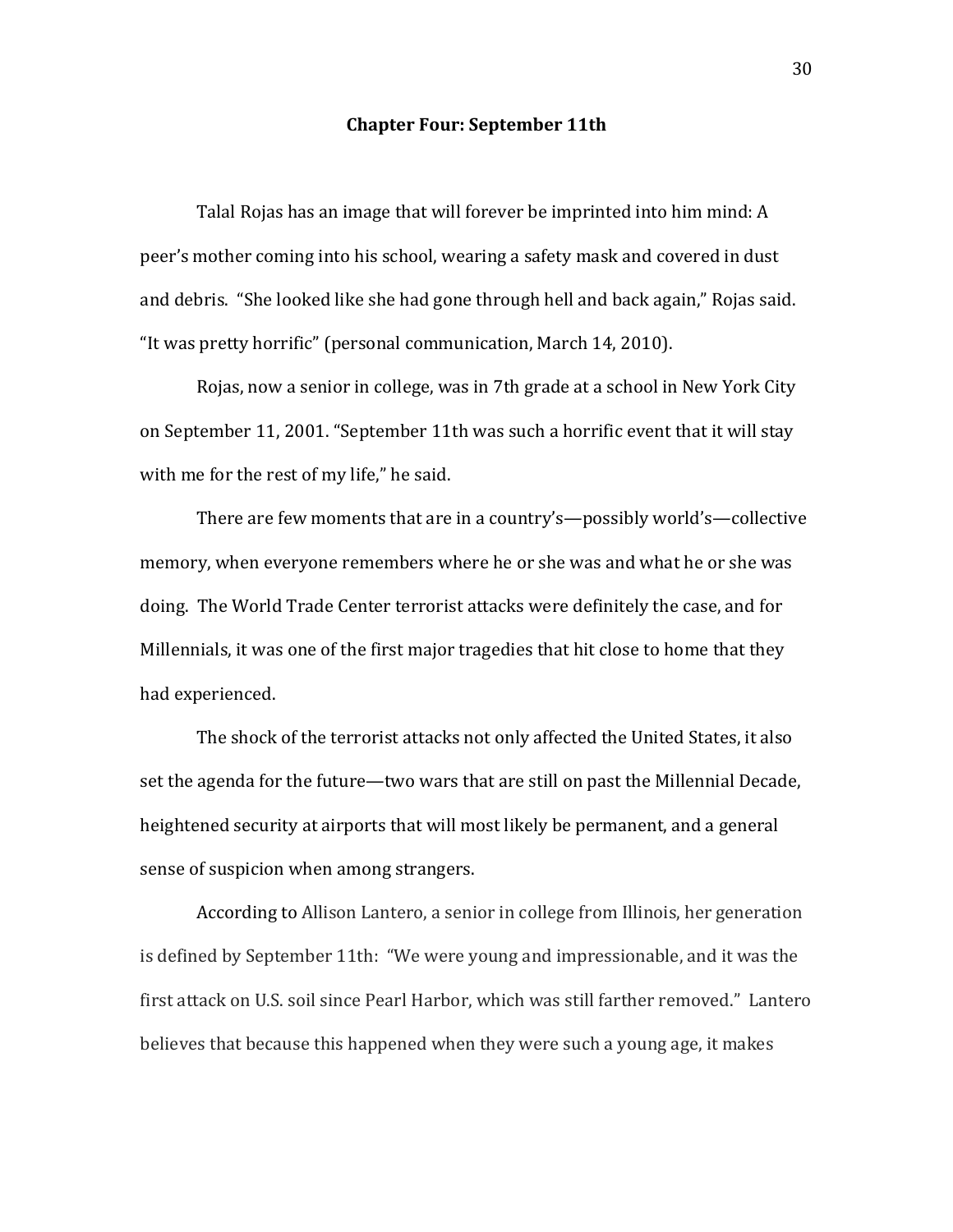them yearn for their childhood years before they occurred: "I think we have become nostalgic early," she said (personal communication, September 27, 2010).

Of the 100 respondents in the survey for this thesis, 94 stated that September 11th was one of the five most significant events of the decade. The oldest members of this generation were just out of high school, and the youngest—those who are currently in college—were not even out of elementary school yet.

Shortly after the attacks, in a November 2001 Newsweek article, Barbara Kantrowitz deemed this generation "Generation 9-11," due to how much September 11th changed life for Millennials:

At ... campuses all around the country, the generation that once had it all—peace, prosperity, even the dot-com dream of retiring at  $30$ faces its defining moment. College students are supposed to be finding their place in the world, not just a profession but also an intellectual framework for learning and understanding the rest of their lives. After the terrorist attacks, that goal seems more urgent and yet more elusive than ever. (Kantrowitz 2001)

But the Millennials Kantrowitz discussed were in college already. Younger Millennials, who are currently in college (and are the Millennials who took part in this thesis), were only in elementary or middle school, and it was an even larger shift in how they viewed the world.

According to Claudia Kalb in an article in *Newsweek*, September 11th had to have a huge impact on youth growing up at that time: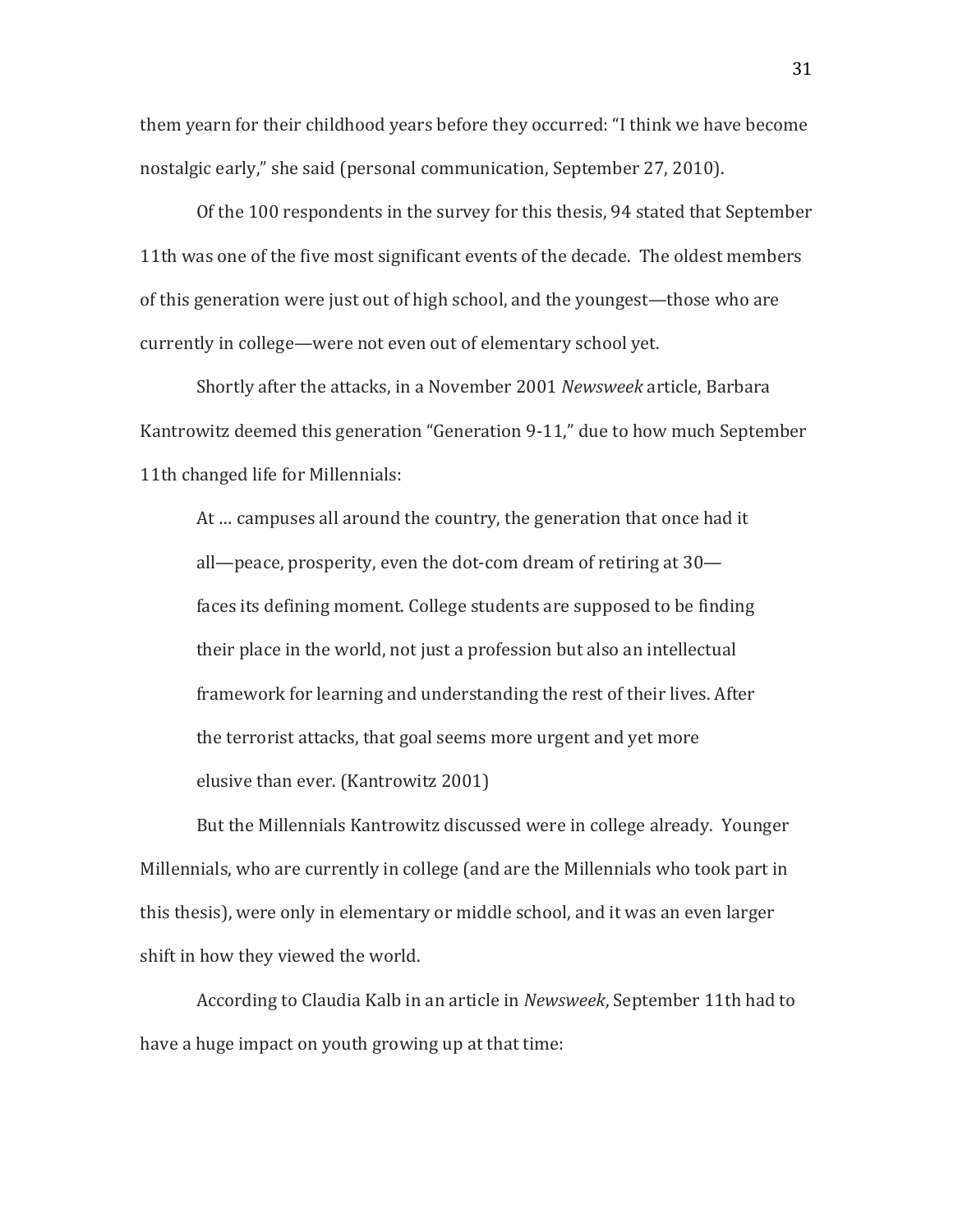Ten is a formative age—not yet a teenager, no longer a little kid. Becoming independent, but still deeply attached to family. Aware of the world, but not yet cognizant of how it works. The events of  $9/11$ destroyed a sense of security for this cohort of children.... Children saw their teachers and parents worried and, in some cases, emotionally wrecked. They watched police officers and firefighters community protectors—dying in piles of rubble. They got caught up in a collective sense of national dread: what next? And that was a question nobody, not even the highest officials in the country, could answer. (Kalb)

"September 11th was very important to our generation," Rojas said, "specifically because of the repercussions, in terms of security—in terms of safety, in general."

Rojas believes that it has given everyone a heightened awareness of security issues that people should have always had. "It's teaching you to be proactive and not reactive," he said. But Rojas also sees that being proactive to the point of paranoia can lead—and has led—to tensions in the United States and around the world regarding ethnicity and religion.

For Maddy Walsh, who is a freshman in college, September 11th opened her world, demonstrating to her that the world was a much bigger place than she had known prior to that event. "Just growing up in New Hampshire—fairly rural place you're just taught that life is, you go to school everyday, you come home and your parents are there, and that's pretty much the extent of things," Walsh said. "You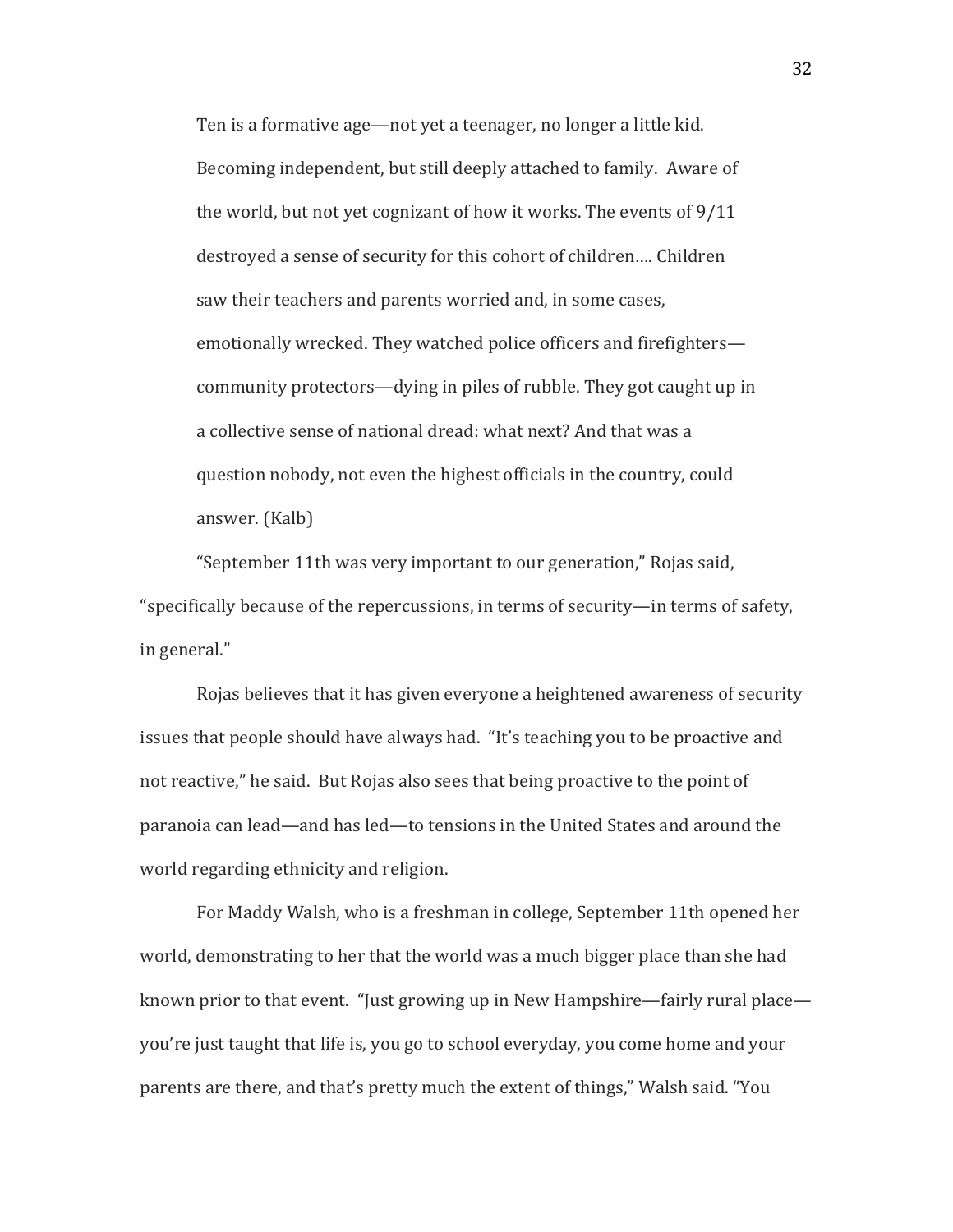don't see ... our role in the global world and how everything is [connected]" (personal communication, March 14, 2011).

So while Walsh believes she would have eventually learned about the United States government and its role in the world, it made her learn that lesson quickly, harshly and early—in the fourth grade—and this idea is reinforced by Kalb's article: "The attacks of  $9/11$  forced young Americans into a crash course in world politics, terrorism, and Islam" (Kalb).

One of the traits that Andrew Slade would use to describe this generation is "worldliness," and this is a direct result of September 11th, according to him: "The instability of the Middle East is not something that most people necessarily paid attention to before or people probably didn't think much about terrorism or see it as a serious threat. But now, it's altered their world view and made them more thoughtful about our place in the world, how powerful we really are, how vulnerable we might be."

Kantrowitz, according to her article, also found that this forced students at the University of Michigan to start thinking about the world as a whole:

On Sept. 19, 800 people jammed a panel discussion of the attacks by historians and political scientists who specialize in the Mideast. Even the most uninvolved students understood that they could no longer ignore what was happening on the other side of the world. *The Daily* was running foreign news on its front page almost every day, and many professors, encouraged by the administration, incorporated discussions of the events into classes on a wide range of subjects.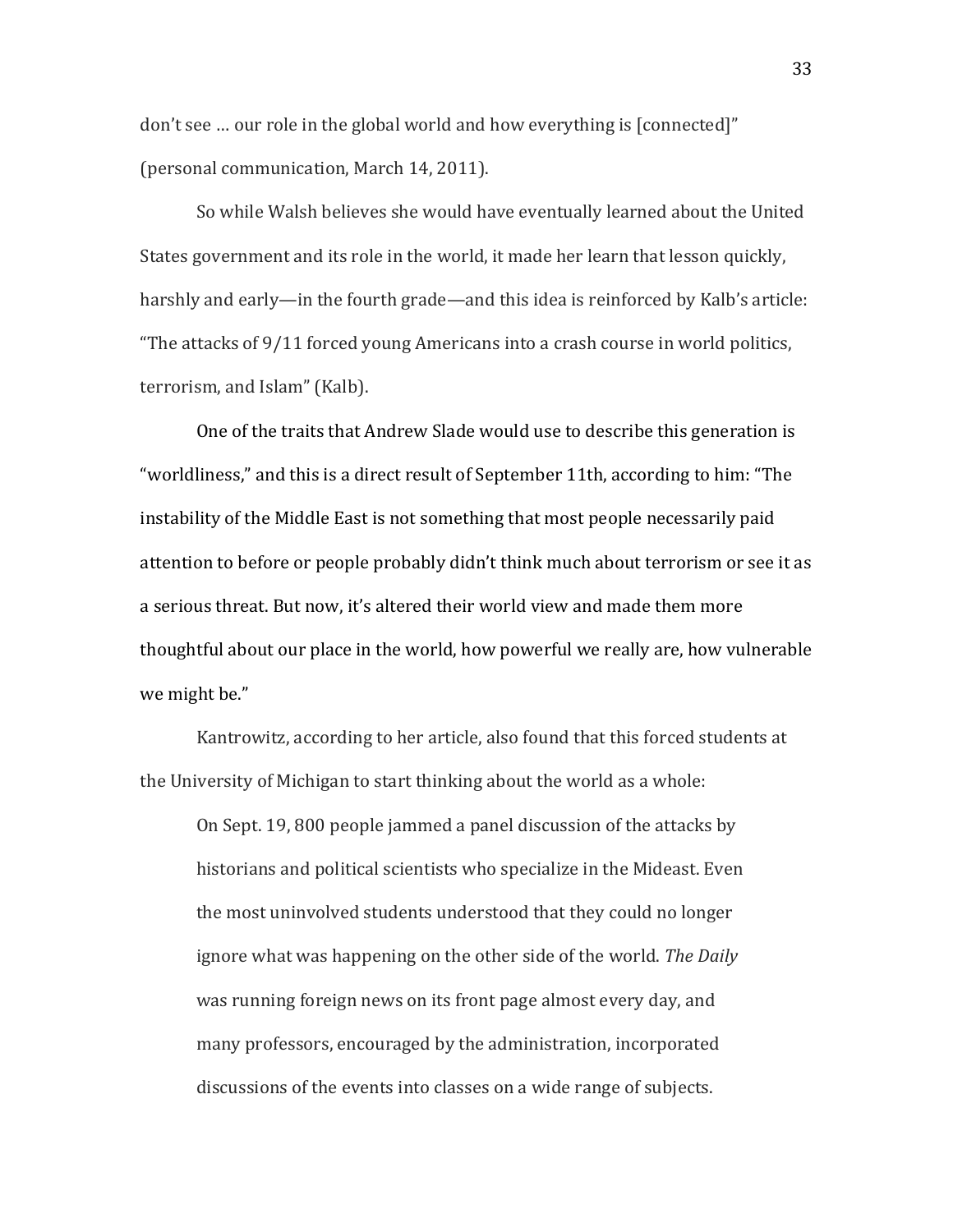September 11th demonstrated that America has its weaknesses. Prior to the terrorist attacks, the United States had not had an attack on U.S. soil since Pearl Harbor. While America seemed invulnerable due to its isolated geography, the Sleeping Giant would, once again, be rudely awakened, which had one major effect, according to Rojas. "We have to realize that, at some point," he said, "the U.S., even though we're a superpower, there are still threats."

Slade had similar thoughts about how September 11th affected how people saw the United States' role in the world: "[September 11th] precipitated the realization in a lot of people that we aren't necessarily going to be the only superpower in the world... And I think that's something that people found unsettling. And the way that we reacted to it, under the leadership of the Bush administration was not one that I agreed with. But it was kind of using as much force as possible to try to assert our dominance—to reassert our position in the world—to say: 'You can't do this to us without serious consequences.' While it has its place, I don't think it was well conceived or executed at all."

Americans had to greatly change the way they saw their country in relation to other countries—many Millennials began to see interdependence as a necessary foreign policy for the success of the United States in the 21st Century.

While many Millennials began to open their eyes to the world, September 11th caused other Millennials to dig deeper within themselves. Rojas, whose mother is of Saudi Arabian descent, realized after September 11th that race is a bigger factor in a person's life than he had originally thought. In the 9th grade, a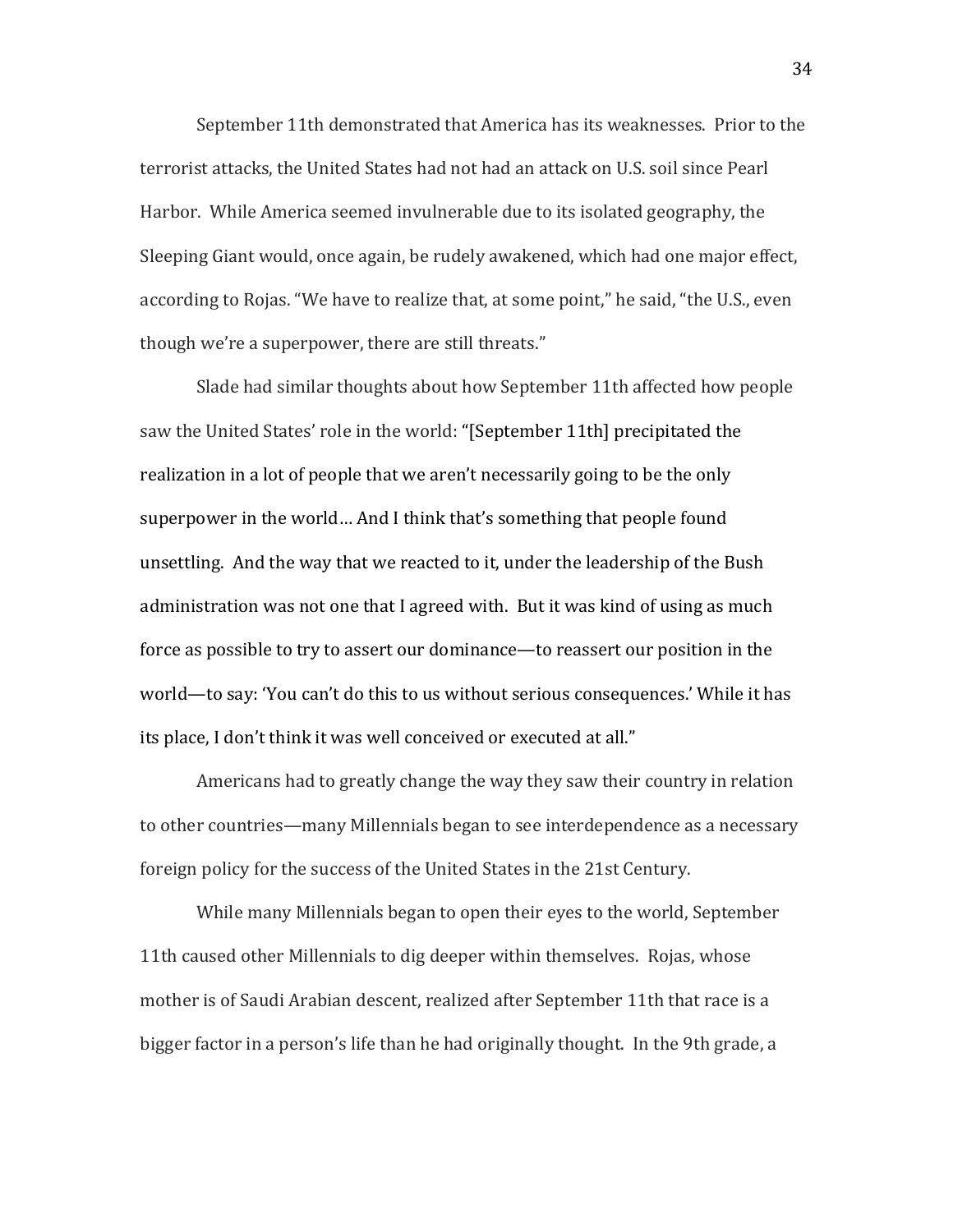fellow student called Rojas a "terrorist," and this marked the beginning of his journey of self-discovery.

"Being called a 'terrorist' was the first time I held onto the fact that I'm biracial," Rojas said, who believes he lived in a virtually colorblind community in New York City, even though it was very diverse racially.

"And then I sort of became obsessed with this race issue," Rojas said. "[September 11th] shaped my identity." Now, Rojas has a leadership role in a student organization that focuses on race at Boston College, something that might not have occurred had September 11th not happened.

Many respondents of the survey, including Walsh, stated that their generation is defined by the tragedies that have occurred in their lifetime, seemingly one after another—both man-made and from nature. They have been devastating, causing the deaths of thousands of humans, including many Americans.

September 11th truly opened the eyes of many American Millennials—and even older generations—by redefining not only what it mean to be "American," but also what it means to be living during the turn of the century. Isolationism could neither be a choice for the country, nor for communities within America—a cloistered existence centered on the self would be insufficient for those growing up in today's times.

"The consequences were vast," Slade said. "From everyday things relating to security, travel, and then, obviously the wars in Afghanistan—it was used as justification for the war in Iraq. And those are conflicts that we're still paying for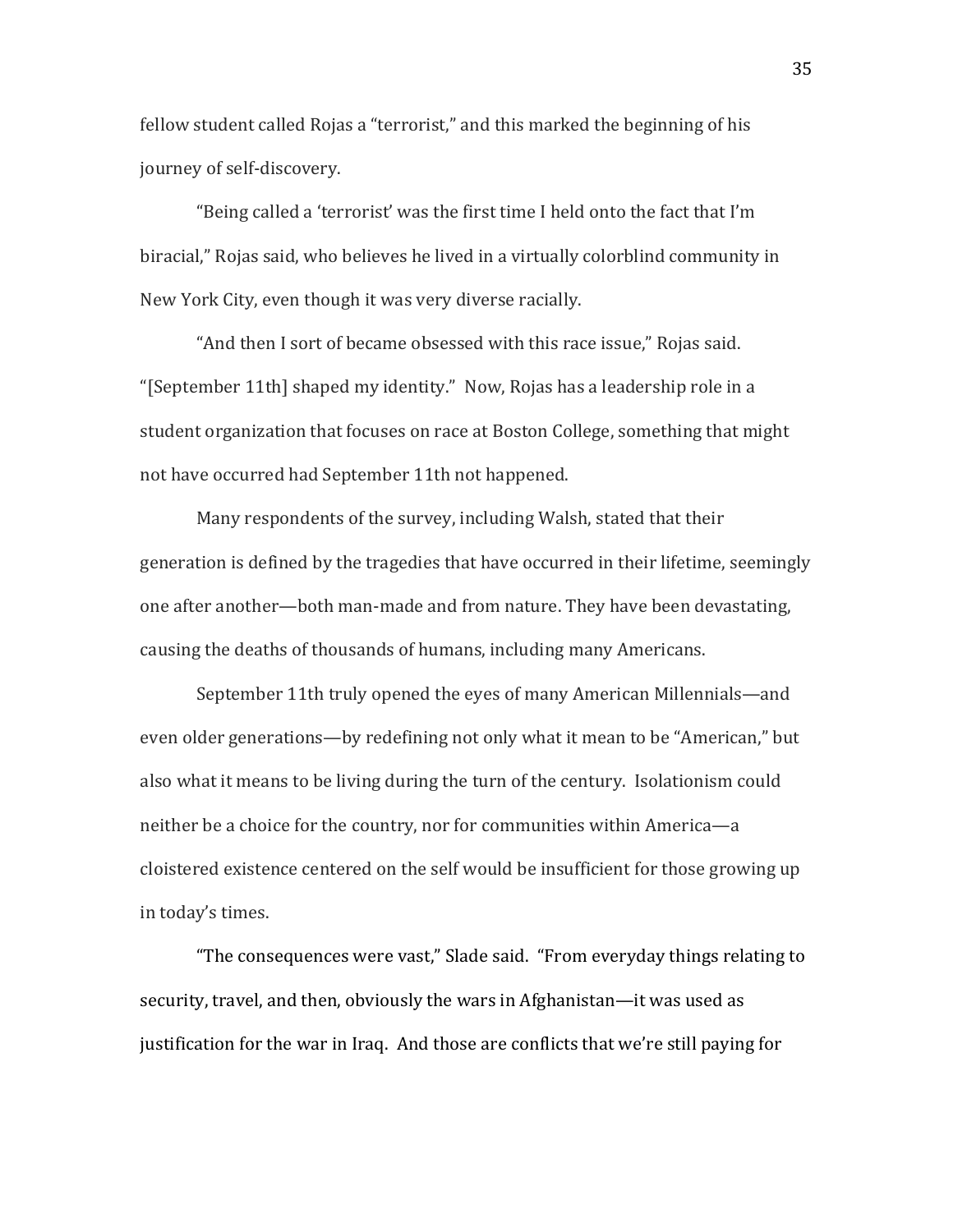those conflicts today.... It changed the way a lot of people think about politics and society, who they vote for and what their priorities are."

Jesse Fracois, a senior in college from Boston, Massachusetts, believes that, while September 11th was a huge event in the history of the Millennials, its lessons will fade for later generations: "I feel like with all disasters, it eventually goes to the past. But no one will ever forget [September 11th]. It's something that we will take forward ... The unification it brought will never go away, even though it's not the same as it first happened. ... But when a new generation of kids comes up, they won't know what happened and it's going to be completely different."

By the end of the Millennial Decade, multiple tragedies—from terrorist attacks to natural disasters—occurred, and with the help of worldwide media organizations, many felt local. September 11th, though, was the first major tragedy that many Millennials experienced, signifying the start of a pretty awful decade.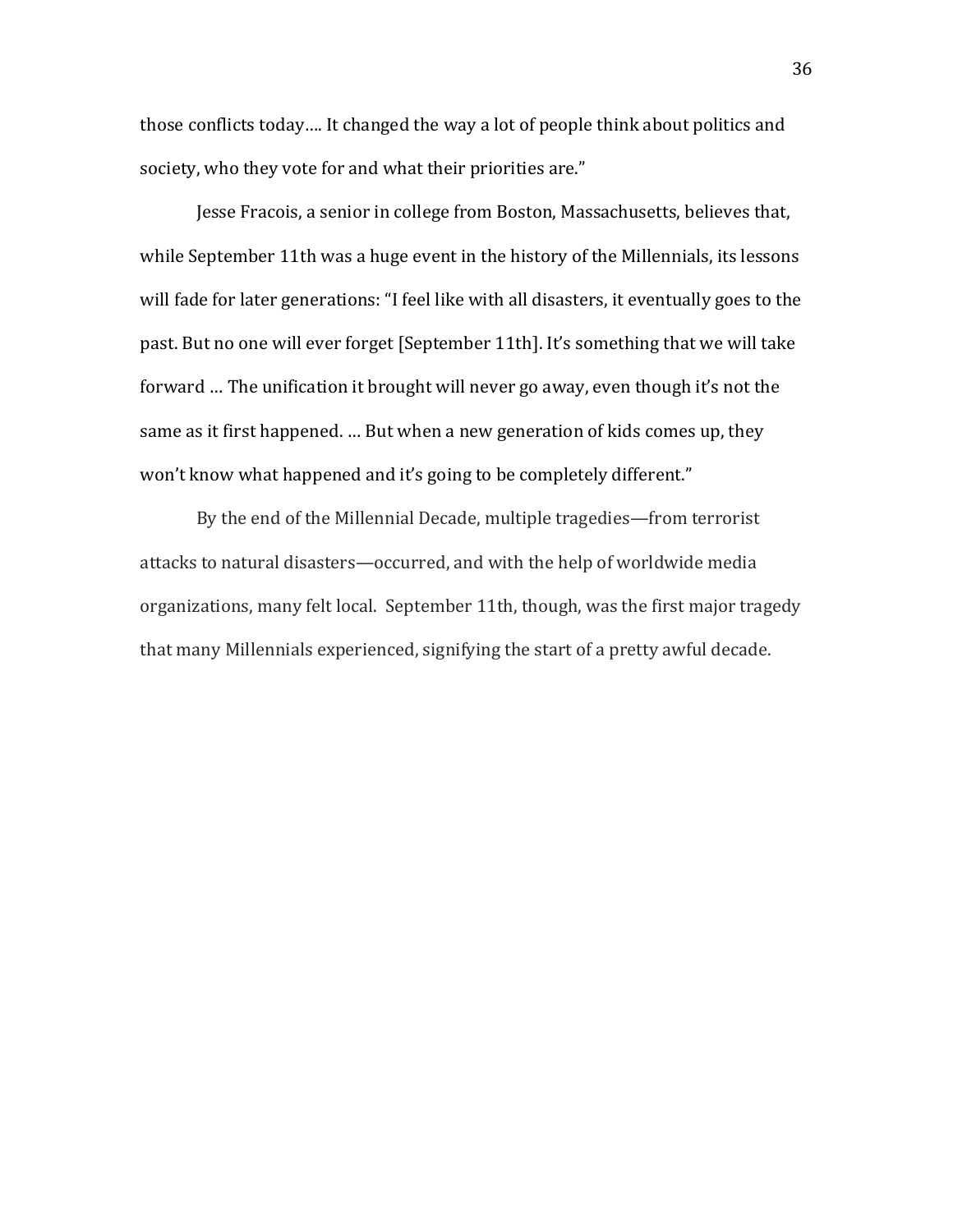## **Chapter 5: Social Networking**

Juliana Joseph first opened a Facebook account in 2007, when she was a senior in high school. "At first, there were a lot of question marks about it," Joseph says. "I just remember... 'I don't understand the concept of it. You put up pictures and people you don't know are looking at your life?' Just understanding where you cross the line, what is acceptable when it first came out."

A few years into Facebook, people still have these questions about this new mode of communication—social networking. But clearly, it has been a vital development in the history of the Millennial Generation.

Facebook was first established in 2004 for college students, but then it later expanded to high schools and, even later, to the general public (Acar, 2008, p. 65). While it was not technically the first mode of connecting socially on the Internet, Facebook had a streamlined interface and was more exclusive at first, setting the tone of their form of social networking.

The proliferation of communication via the Internet was a major occurrence to Millennials. According to the survey of 100 Millennials currently in college, 14 stated that "social networking" was one of the five most important happenings of the decade. Sixteen people surveyed specifically noted Facebook, making the total 30 Millennials. Eight people stated that the growth of the Internet helped form this generation.

Some Millennials said that the development of the Internet is a large factor in their own development, and according to Caroline Haythornthwaite, the Internet's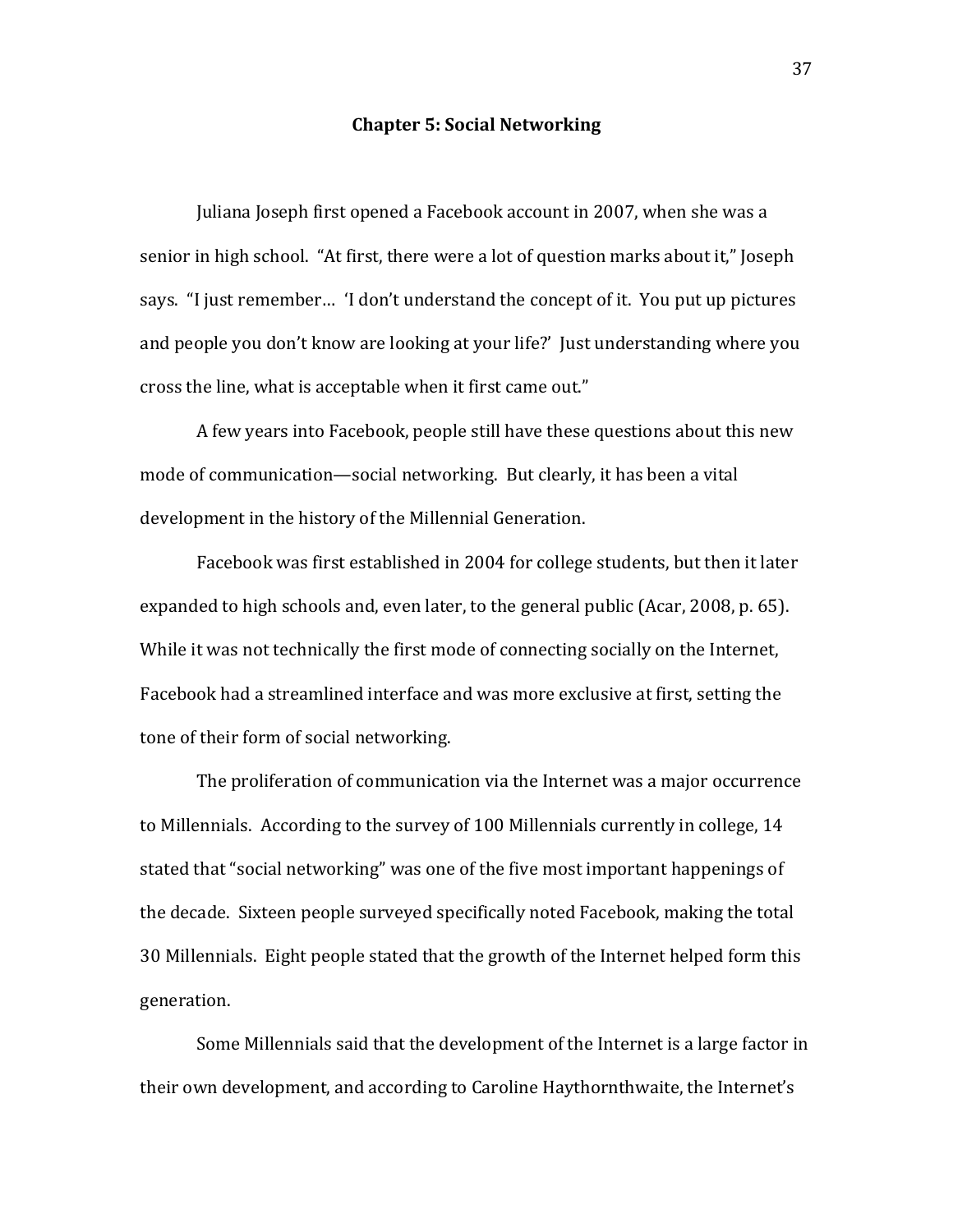purpose is to put people into contact: "The Internet is a technical means of connecting people. It provides an easy way for individuals as well as groups and organizations to adopt peer-to-peer communication" (Haythornthwaite, 2005, p. 17).

According to Cheryl L. Coyle and Heather Vaughn, a "social network" is a "configuration of people connected to one another through interpersonal means, such as friendship, common interests, or ideas." They state that the concept of social networking was created even before the Internet, as in 1958. Harry Harlow documented the need to connect emotionally with others through his study of rhesus monkeys and wire mothers (Cole & Vaughn, 2008, p. 13). But they do note that computers have allowed social networks to "expand and grow in ways that were previously unanticipated" (Cole & Vaughn, 2008, p. 13).

The Internet's form of social networking usually consists of creating a personal profile, adding personal photos or videos and connecting with peers who are also on the network. This has expanded to connecting with celebrities and playing video games, which you can also play against people on your network. Sharing links to music and videos has also become a vital operation of these websites.

The definition of "social networking" online evolves constantly, as people find new ways and new purposes for connecting. Other types of networking online can be sharing a blog or journal with others who share those, as well, and forums allow users to discuss specific topics. Instant messaging services allow users to type in real time with others in their network, as well as, share some personal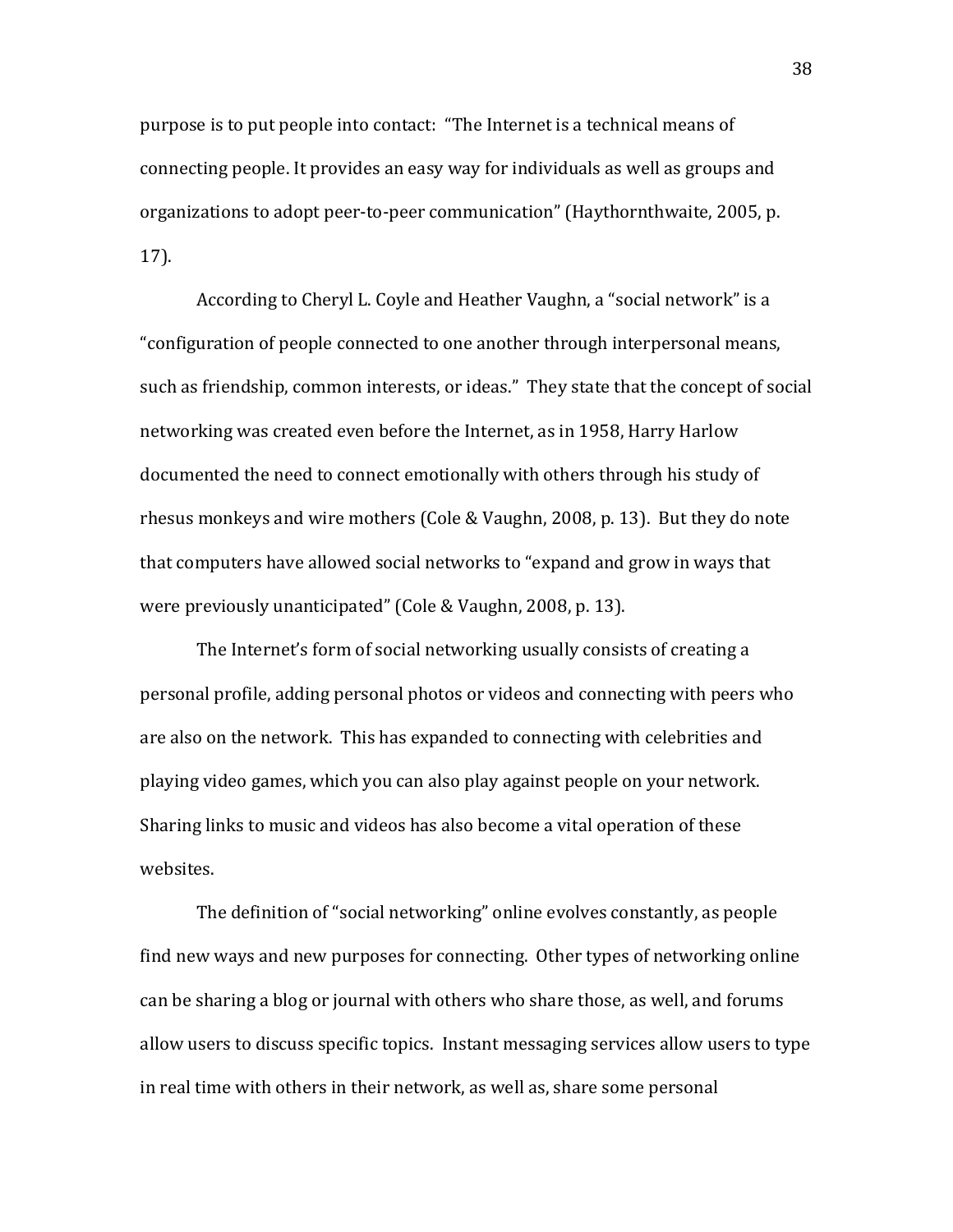information.

Haythornthwaite found that the information that is passed from these various websites are very diverse: "Combining what we know about the types of information available from strong and weak ties with the results found in the studies on the use of media suggests that we may find significant differences in the kinds of information circulating through different media" (2005). In other words, there is no one reason why people use social networking sites, and Millennials find different uses for them.

Talal Rojas believes people find a sense of belonging with social networking sites, especially with the idea of status updates: "With these status updates, anyone can see what you're doing. It's becoming more about a sense of belonging.... Everyone wants to feel like they belong to something, and Facebook allows that. You can say 'oh this is what I'm feeling right now,' and someone can comment and 'like' that [status update]. You don't even need to know the person. But just to have someone care that you actually said that."

In their study, Cole and Vaughn found that the reason most college undergraduates gave for using social networking websites was for "keeping in touch" with friends" and that the communication was "trivial" (Cole & Vaughn 2008, 15).

Urista, *et al.*, discussed this as well: "[Social networking sites] are a useful and convenient tool for staying connected with the events of a friend's life with ease. Compared to calling a person and having a conversation, members of [social] networking sites] can visit a member's profile or send them a quick message to find out what they want to know" (Urista, *et al.*, 2008).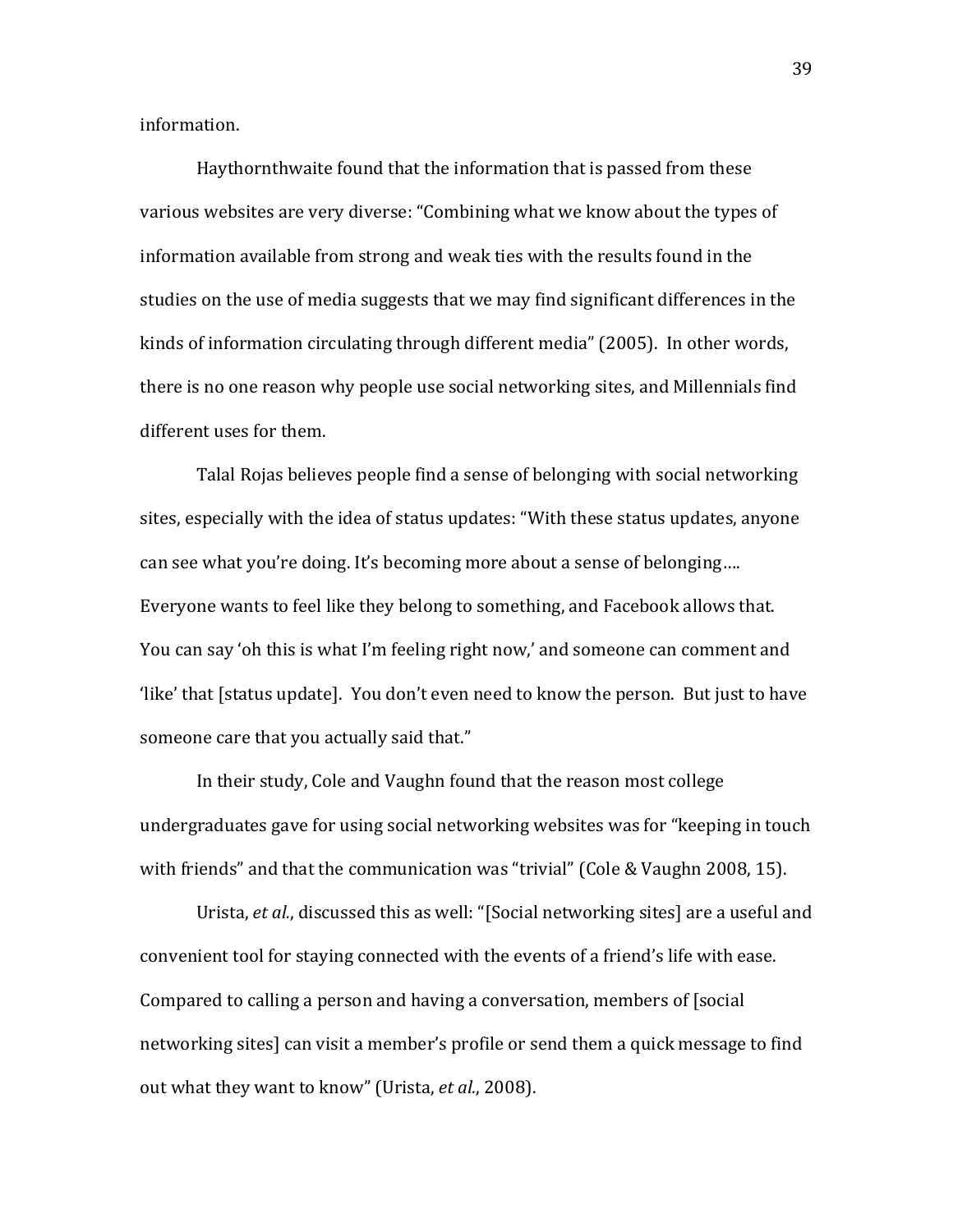The key is that social networking sites are not primarily used for meeting strangers, but that they allow people to control who they want to communicate with and also to make their connections public (Haythornwaite 2005).

But while many feel these websites only play a small role in their daily lives, to Millennials, it is hard to picture communication without them. Of course, with such frequent use—averaging three times per day (Cole & Vaughn, 2008, 14) or even more—there would be effects on those who use these websites.

Some Millennials, including Joseph, suggest that social networking has had some negative impacts on human communication.

"People become very sensitive on social networking sites," Joseph said, "if" you don't post or if you don't communicate with them [on those sites]. Even if you see them in real life ... but the fact that you don't acknowledge their presence on those social networking sites, people can take it very personally, which sounds ridiculous. But it happens."

But Joseph, who is a junior at Simmons College from Canton, Massachusetts, believes that it, overall, has a positive impact on relationships. These websites have helped her connect with more people—those with whom she would never interact if it were not for websites such as Facebook. "If you never have really had a relationship with that person," Joseph says, "you're not weakening that friendship because it never existed in the first place."

But she does believe that there can be a superficial element in relationships on Facebook. "Let's say in class, you don't acknowledge that person, but you're friends on Facebook," she says. "That's weird, but acceptable. I think in the year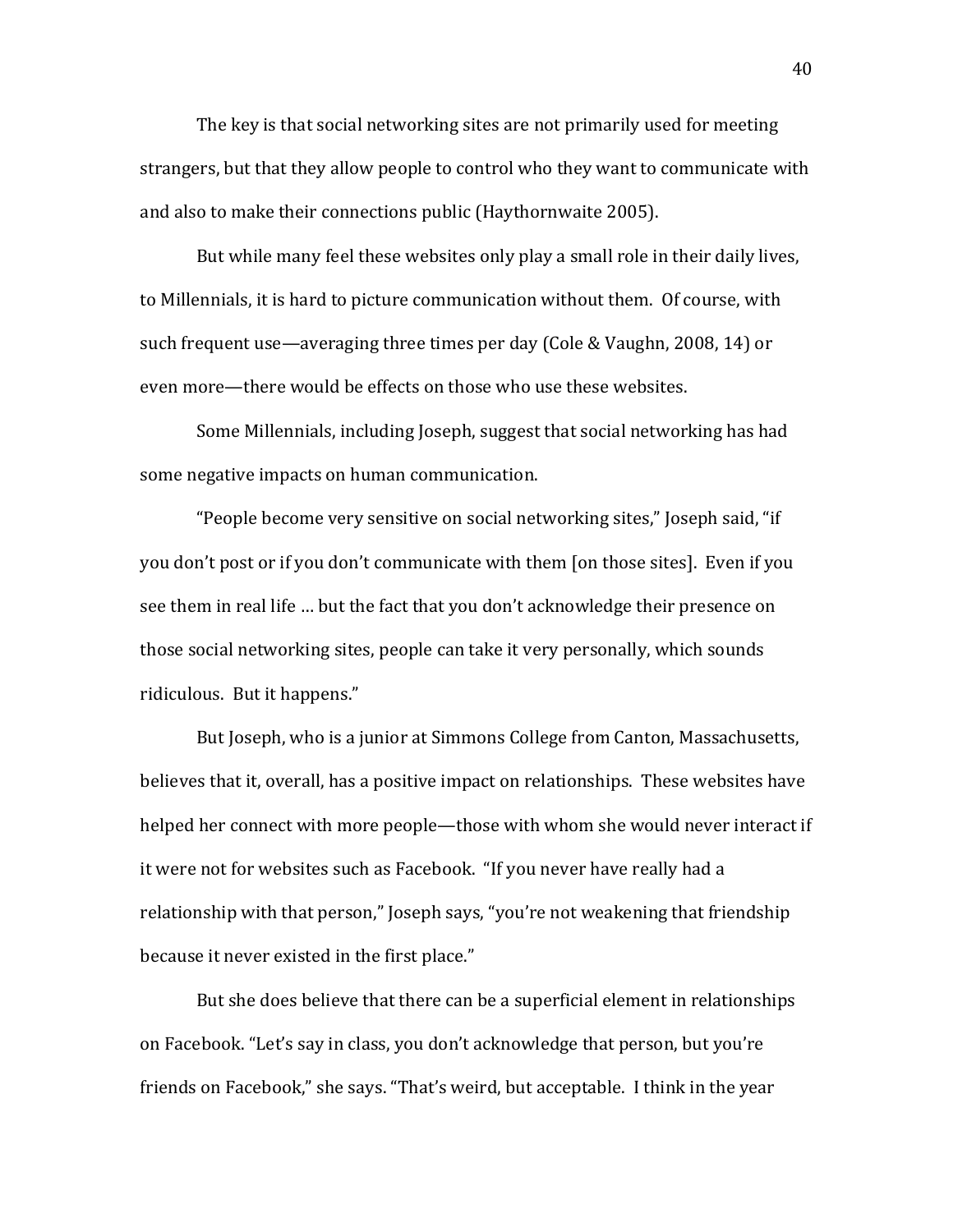2000, that concept was a little hazy—sending a friend request to someone you never talk to.... But now, it's like 'Oh, I said hi to that person once two years ago,' let me friend them."

According to the 2007 study "A Place of Their Own," this superficial element does not necessarily hinder users:

Several respondents noted that they use Facebook to connect with those who they met during a brief visit to a sporting event, church, or overseas. In these cases, the friendships are somewhat superficial and, more than likely, ephemeral, so the basic demographic information that most respondents offer on their sites and rarely update may be the only foundation for these somewhat tenuous relationships" (Clark, et al 2007, 15).

Many Millennials—and even older generation—are able to reconnect with old friends through social networking sites. Rojas had this experience with a former best friend with whom, for some reason, he simply lost touch: "Recently, I decided to post on his [Facebook] wall. I didn't even have his cell phone number or even an email address.... I was able to reconnect with him with Facebook."

But Facebook did not stop helping Rojas at that point either: "I was able to look through some of his photos and see what he was doing.... I was able to look and have conversation points because I hadn't spoken to him in so long."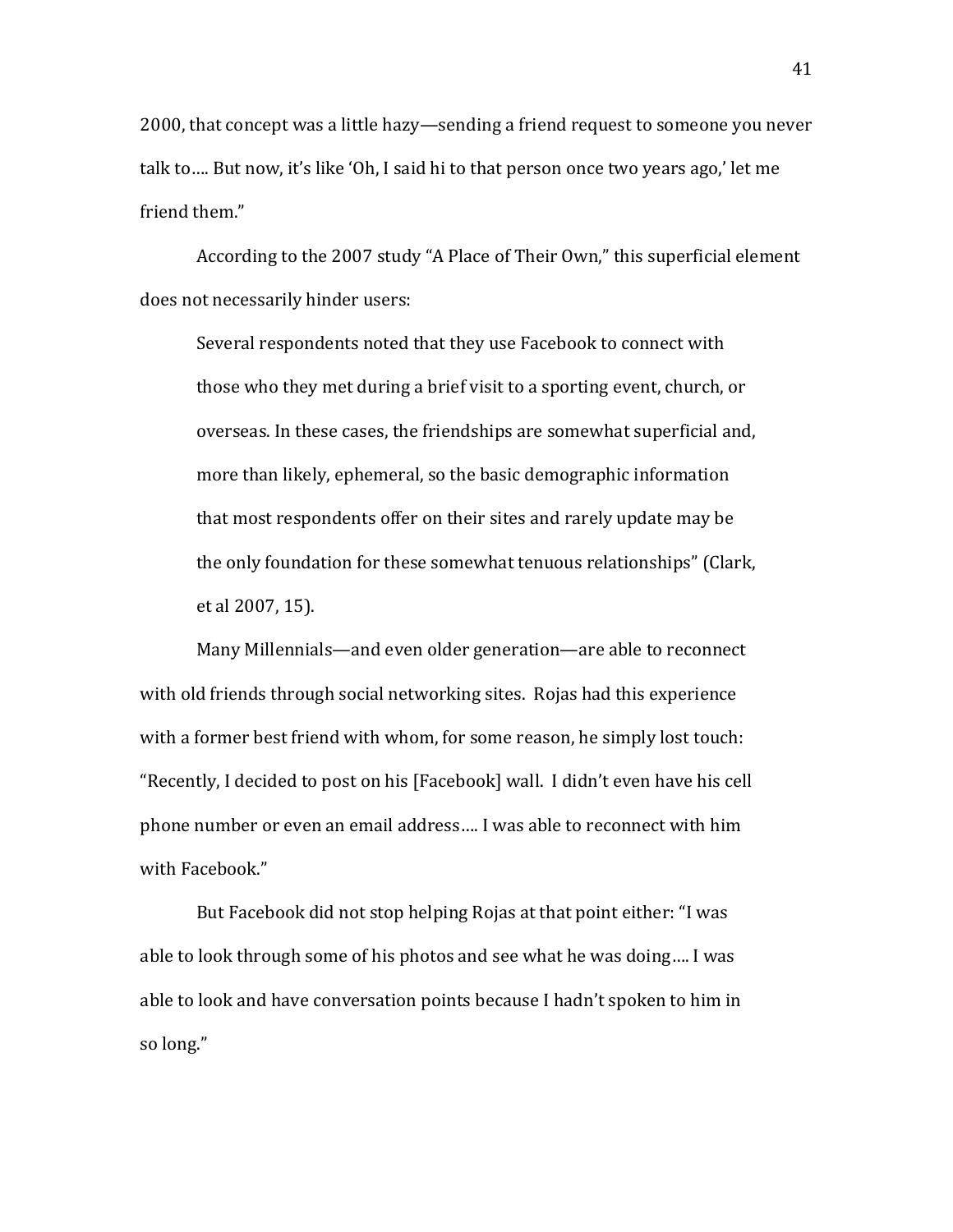Joseph, when she first used Facebook, saw that it could be used as a scrapbook, keeping highlights of her high school years: "Looking at all the memories" with the teams I was a part of, all the organizations I was a part of, even just high school memories, being a senior, that was a big deal." And now that Joseph has been removed from high school for three years, those memories are still kept on Facebook: "The fact that it's all collected on one page is huge," she said.

But her usage has evolved to contacting people informally, sharing interesting news stories from news websites and some goings-on in her own life.

To Joseph, it has made news travel much faster: "Let's say it's 11 o'clock in the morning," Joseph said, "and I'm not watching the news and I didn't go on a site where the news is always there. But if I just hop onto Facebook just to check out something and I just see the status updates ... that's when I start going to the news sites about this person or this topic.... Newsworthy material is definitely spread at a much faster rate. Whereas in the beginning of the 2000s, the only way you would know is through word of mouth."

Rojas sees that there is a hunger for instant information, like news, because of social networking sites: "Social networking allows you to connected to many people as fast as possible."

But this can be seen with technology in general: "Today's young adults are heavy consumers of digital products and consequently are influenced by computer technology, becoming impatient and more demanding for fast results" (Urista, *et al* 2008).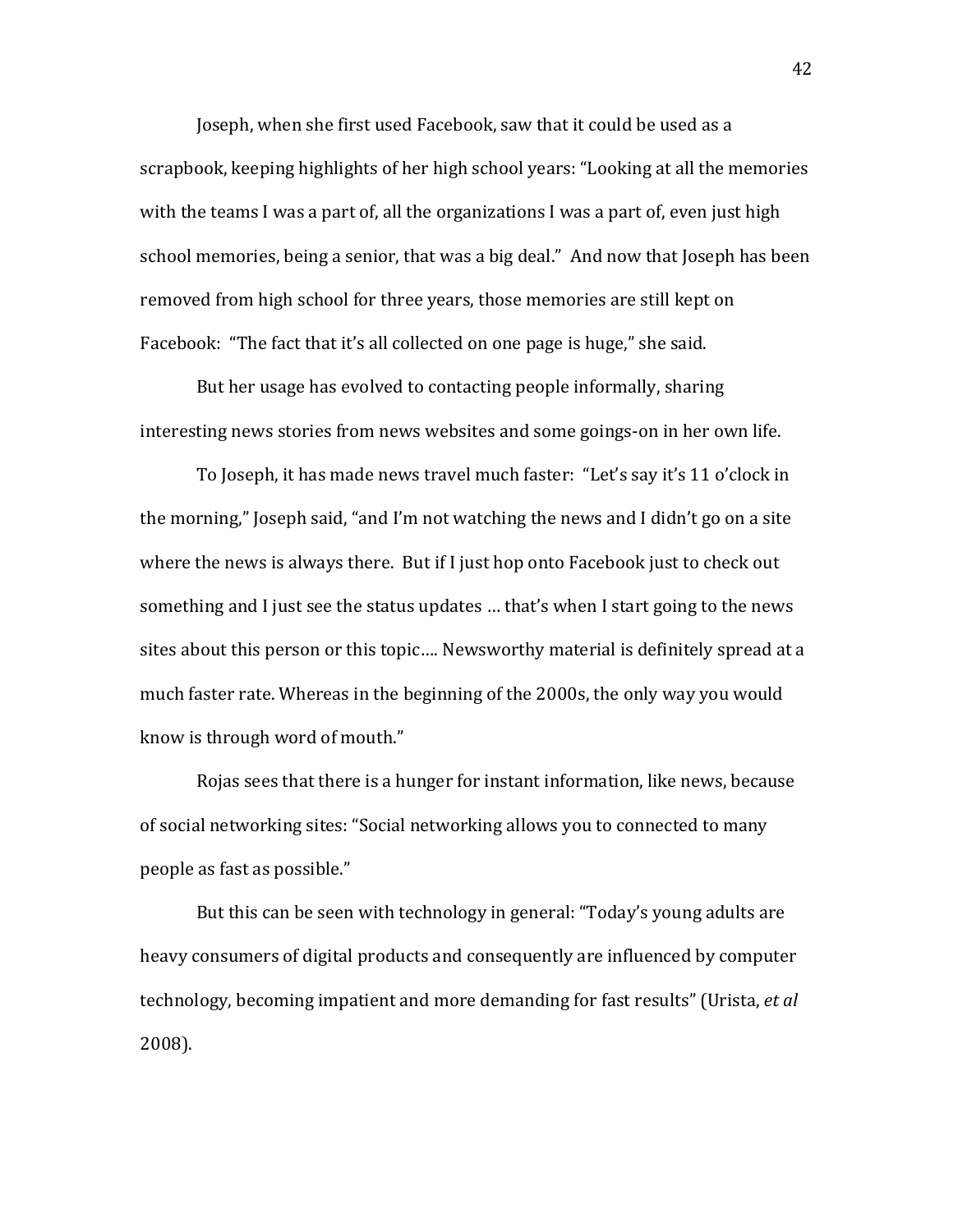Other than communication, there have been ways that social networking has affected society.

Joseph sees that it has made people become more narcissistic: "Because when you have your page, you want people to talk about you—talk about what you did. Or comment on what's going on in your life.... Or even if you're commenting on other people's lives ... you still want other people to see your comment.

"Even if they are social 'networking' sites, where you broaden your surroundings," she said, "at the end of the day, it makes you feel or just think about vourself more."

But some experts, like Twenge as discussed previously, argue that narcissism in this generation developed when Millennials were children. So perhaps social networking sites do not elicit that trait but rather offers an avenue for such attitudes about the self, even to the point of celebrating those attitudes and giving them a purpose.

Joseph does have reservations for social networking and connecting so much on the Internet:

"I think we're going to lose our people skills," she said. "Even though you're" with people and you're communicating—you have that human interaction—you have that camera and you're thinking about what you're going to do on your computer at home. 'Oh this is going to look so good on this site. I can't wait to tweet about this.""

Some would argue that this effect—not truly being present in the moment puts more emphasis on how a moment can be presented to the rest of the network,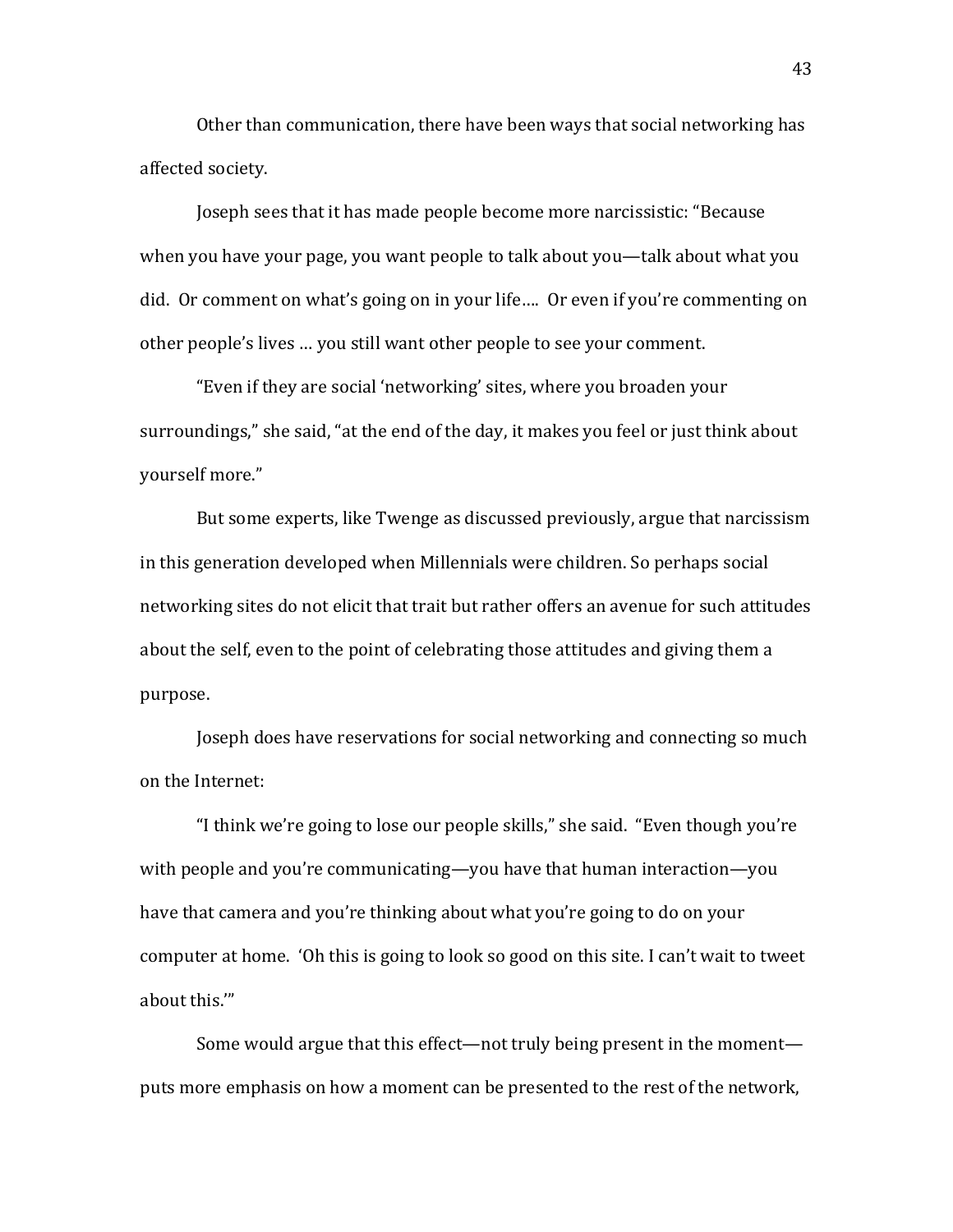rather than the actual moment itself. What it allows, though, is a sense of control over the moment, even if it is a superficial control, and it has an effect.

On this topic, a recent study, titled "Misery Has More Company Than People Think," found that people wrongfully assumed how another person's life was (assuming more positive), and in turn, felt worse about their own lives—the phenomenon being coined "Facebook Envy" (Jordan, *et al.*, 2011).

As communication continues to be reduced to a smaller number of characters—140 characters on Twitter—it remains to be seen what impact it truly has on society. Millennials recognize how important social networking has been to the generation, since it has connected people and made things that once would spread by word of mouth now spread like fire on the Internet—"viral."

While social networking may seem to be taking over the lives of Millennials, it is important to note that some, like Joseph and Rojas, take it at face value. People use those websites for various things, but overall, it seems that many uses are more superficial and trivial. Regardless, websites like Facebook and Twitter have become staples in the lives of Millennials around the world.

It is interesting that with the Internet, Millennials will be the last to remember a time when the Internet was not a part of everyday life, and Joseph sees her generation as a bridge between the past and the future: "People who live in the 60s, 70s and 80s are totally different from the generation following ours. Like [today's] technology, for example, or the Internet, at some point, it was nonexistent. Now, it's everything for the generation coming up. And we're that middle ground. We're that cement that's holding [the generations] together."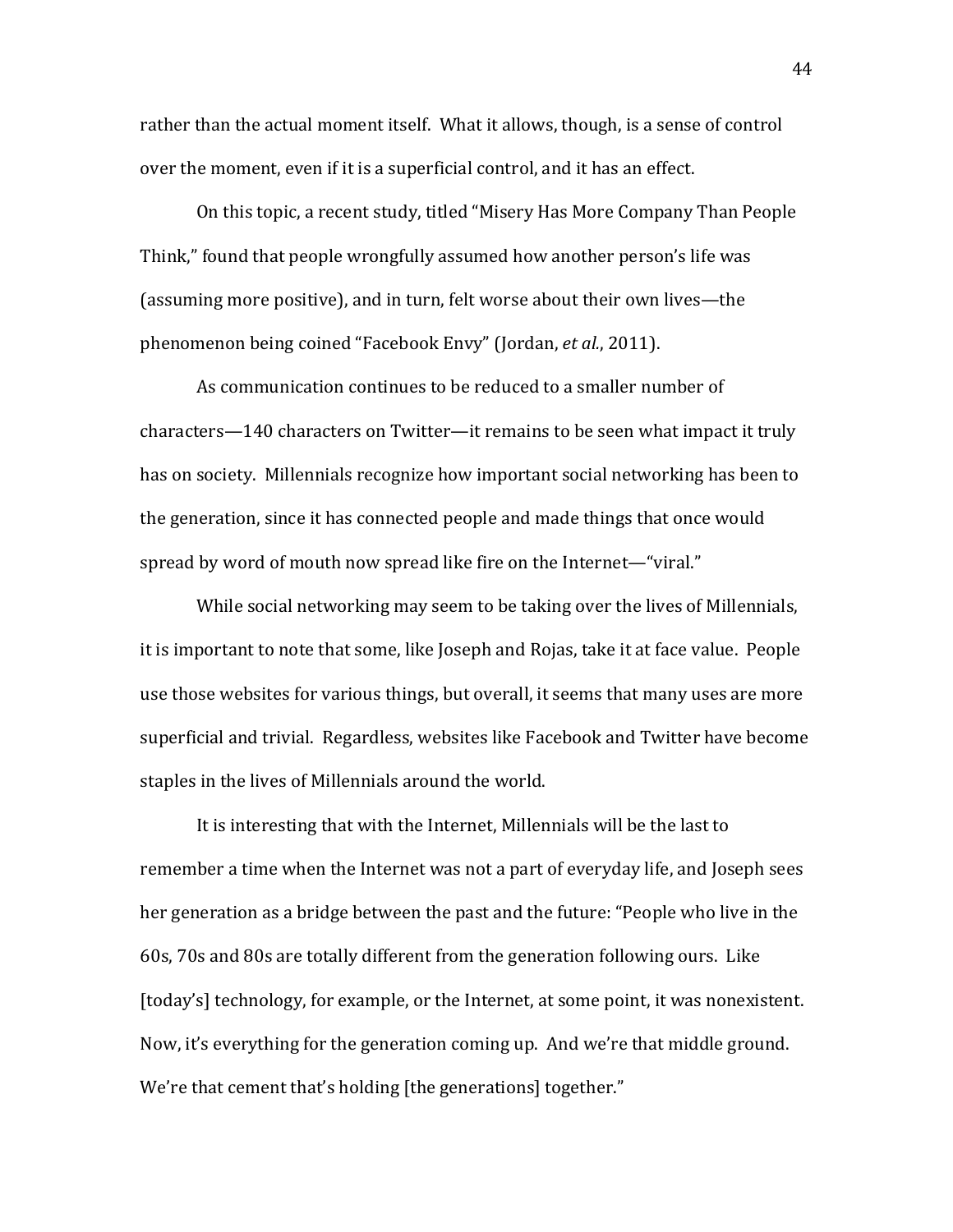As for the future, some Millennials believe that online communities will continue to grow, but purposes will be more defined. People will no longer have the limitless expectations that they once had for social networking websites, and this will affect how many people use them and for what purpose.

Joseph is worried though, that instead of Millennials controlling online communication, it will end up becoming an obsession, specifically socially: "I don't want [social networking] to overtake us."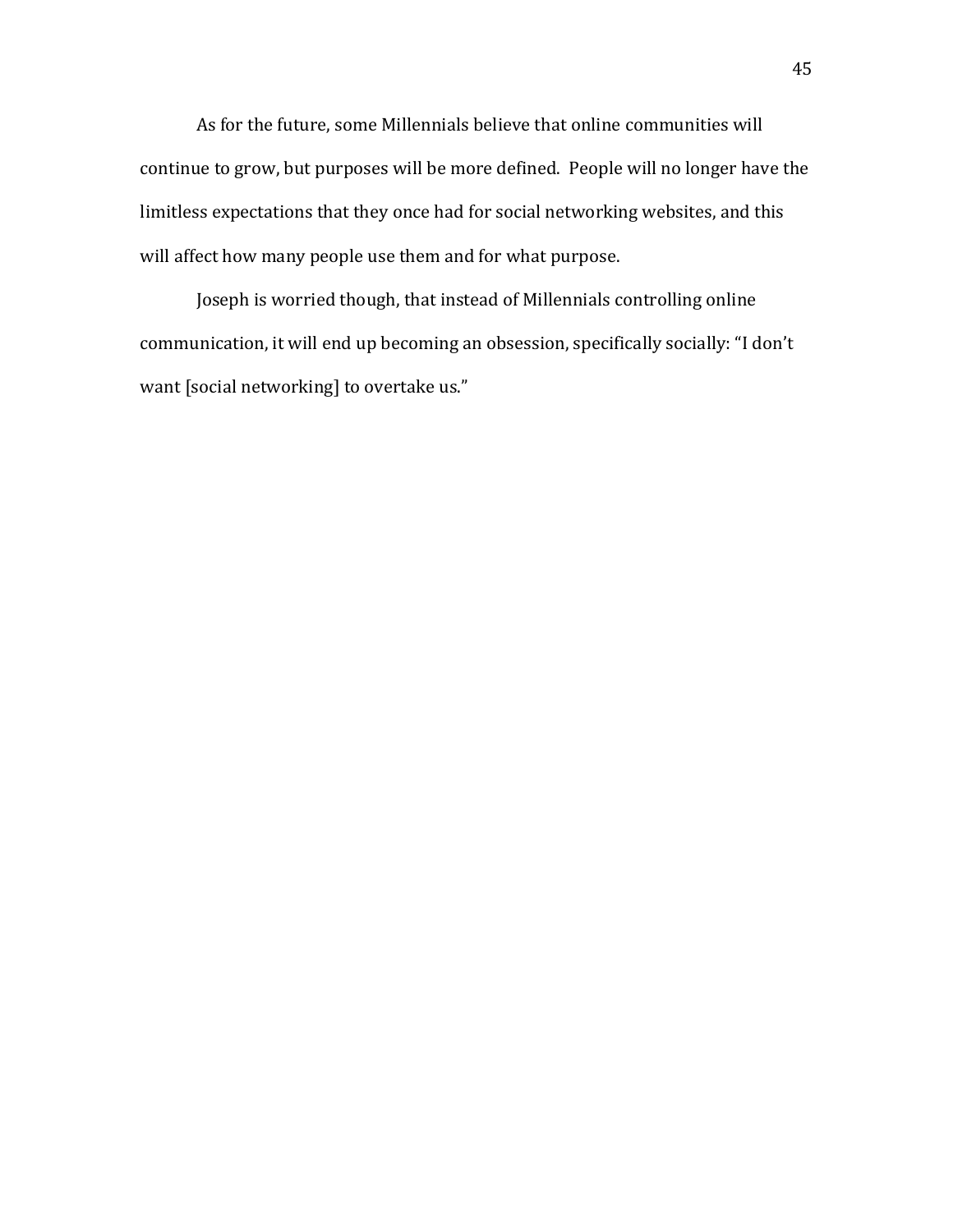## **Chapter Six: Obama's Election**

Jesse Francois remembers Election Day in 2008, when he and his sophomore college friends were gathered around a television in his dormitory hall: "I was with a bunch of my friends and we were all watching [election results].... Other than [this] election], there would never be an instance where we would all be sitting there watching a president getting elected" (personal communication, April 3, 2011).

Once it was announced that Obama had won, he and his friends, among many other Millennials on the Boston College campus, celebrated the victory: "Everybody was running out, jumping outside... screaming," Francois said. "It was just something that had never been done before."

Many Millennials felt that the election was special for various reasons. One of the reasons includes achieving a new degree of racial equality, since Barack Obama became the first African-American President of the United States.

For Francois, who is from Dorchester, Massachusetts, and is Black, he saw this as hope for a more equal political system and society, in general: "I remember the next weekend [after Election Day]—I went home. I was driving in the car with my dad and he said something to me that was very interesting: 'Now, young black youth have somebody to look up to."

Francois felt that this brought a new understanding of life and politics to his community: "The area where I came from, not a lot of people would have aspirations to be President, let alone go to college. It was very motivating." He saw that people in his area finally felt they had a stake in politics: "They were wearing [Obama]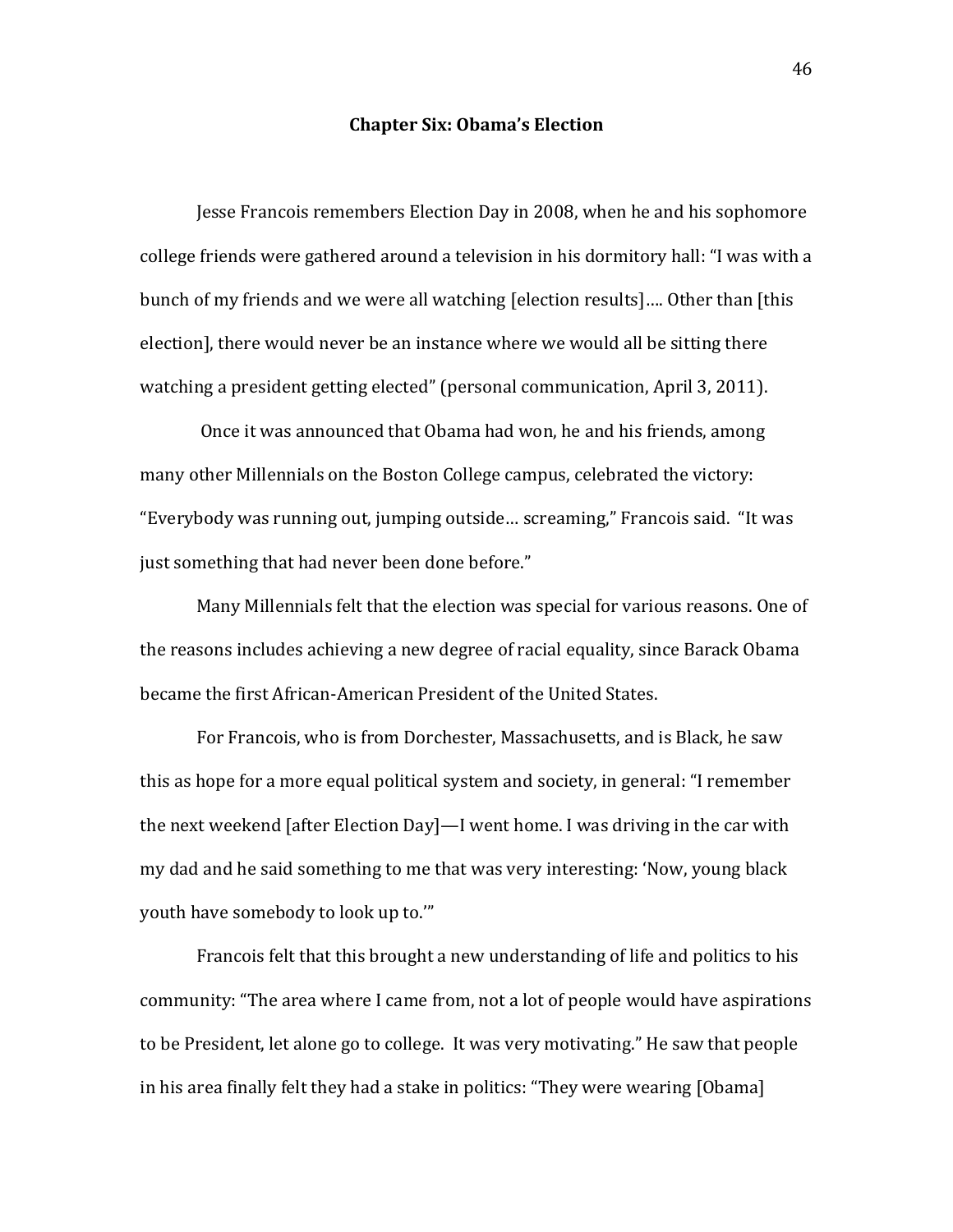shirts. It seemed like they were getting more involved.... During the election ... you can see all the people voting. It was something completely different. Completely new."

But it also motivated Francois to participate in politics as well: "Because of [Obama's] election, I look into [politics] now," he said. "Because, to tell you the truth, politics is hard to follow when nobody involved really looks like me—that's just the truth."

But the election of Obama as the 44th President was about much more than simply race—it was a pivotal moment in the history of the Millennial Generation. Howe and Strauss predicted that the full effect of the Millennial Generation would be felt towards the middle of the Millennial Decade, and they were proven correct at least for the time being. This event demonstrated not only some of the ideals of this generation, but also what it is capable of doing.

Aisha Geerings, a junior at Bowdoin College in Maine from North Carolina, felt that the election of Obama was what defined this generation: "It was an election that pulled people of many different backgrounds together under one cause. The entire world watched to see what America was going to do" (personal communication, September 29, 2010).

In the survey conducted for this thesis, out of 100 respondents, 71 stated that Obama being elected President was one of the five most significant events of the Millennial Decade. Five others stated that the 2008 Presidential Election in general was significant, and one person noted that the Obama campaign itself was significant.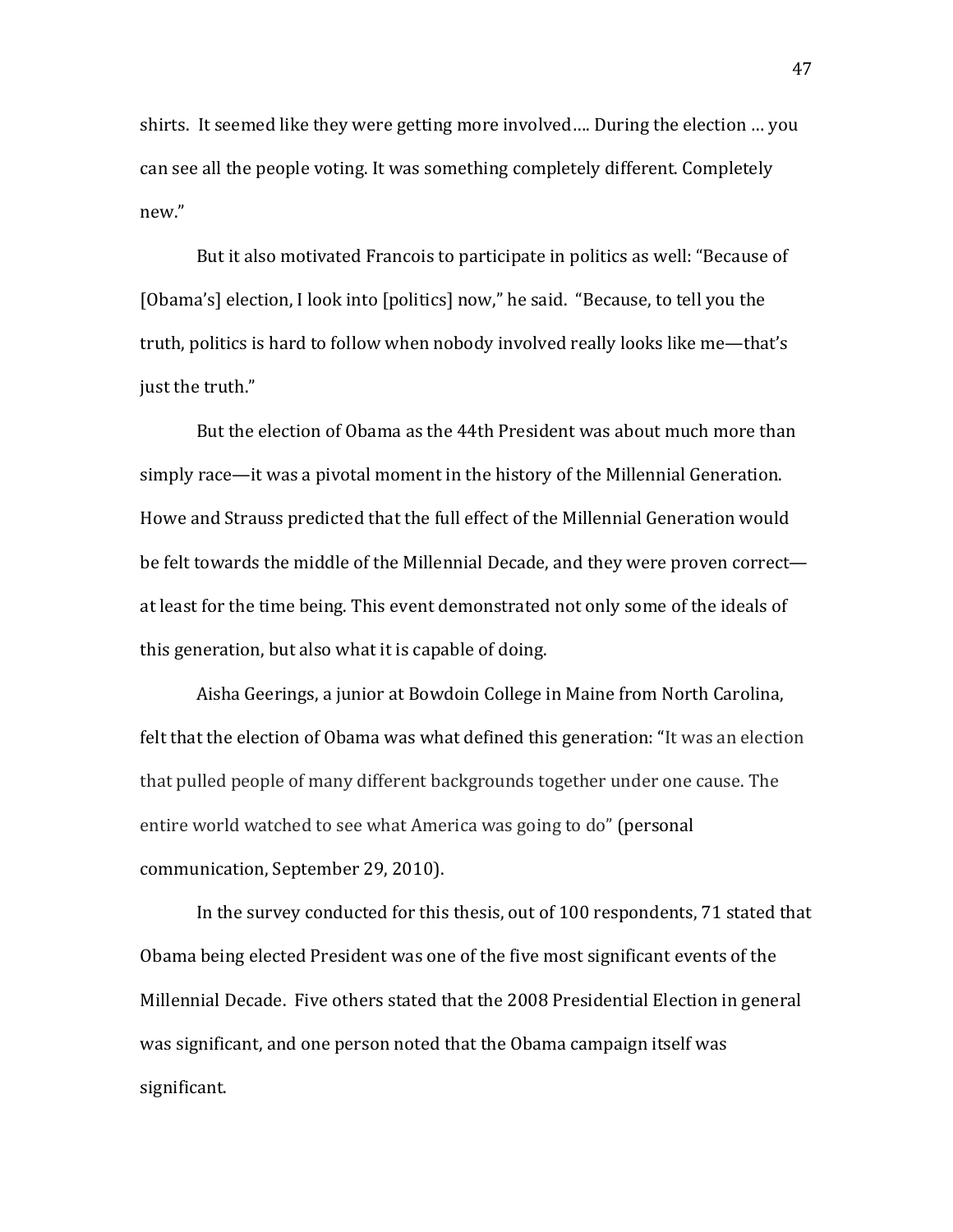Obama's campaign successfully engaged young voters by utilizing social media and grassroots organization. While this proved unsuccessful for Howard Dean in the 2004 presidential election, many young voters worked for Obama's campaign and voted in the 2008 election.

According to the Center for Information & Research on Civic Learning & Engagement (CIRCLE), in 2008, there were approximately 41 million 18-29 year-old U.S. citizens who were eligible to vote. This age bracket overwhelming voted for Obama over John McCain—66% to 32%. In modern history, Obama's  $66\%$  of the youth vote is the highest of any candidate, with Ronald Reagan and John Kerry placing second and third far behind (Godsay & Kriby 2010).

For the younger people in the Millennial Generation, specifically those who are currently in college and participated in this project, the 2008 Election was the first one time many were able to vote for President.

Francois felt that it was not only a civic duty to vote, but also a privilege to stand up for something one believes in: "Growing up, I knew I had to vote eventually. I thought it was more of something I thought I just had to do. But this time, I actually thought I was making a difference.... I felt like my voice was heard, and I had people standing behind me, and we wanted something to happen, so we went out and made it happen."

The election of Obama also showed the ideals of the Millennial Generation. While it may not be surprising that young voters lean left, Obama's messages that spoke to the Millennial Generation were not always able to be categorized as "right" or "left"—it was to be a different kind of leadership and view on politics.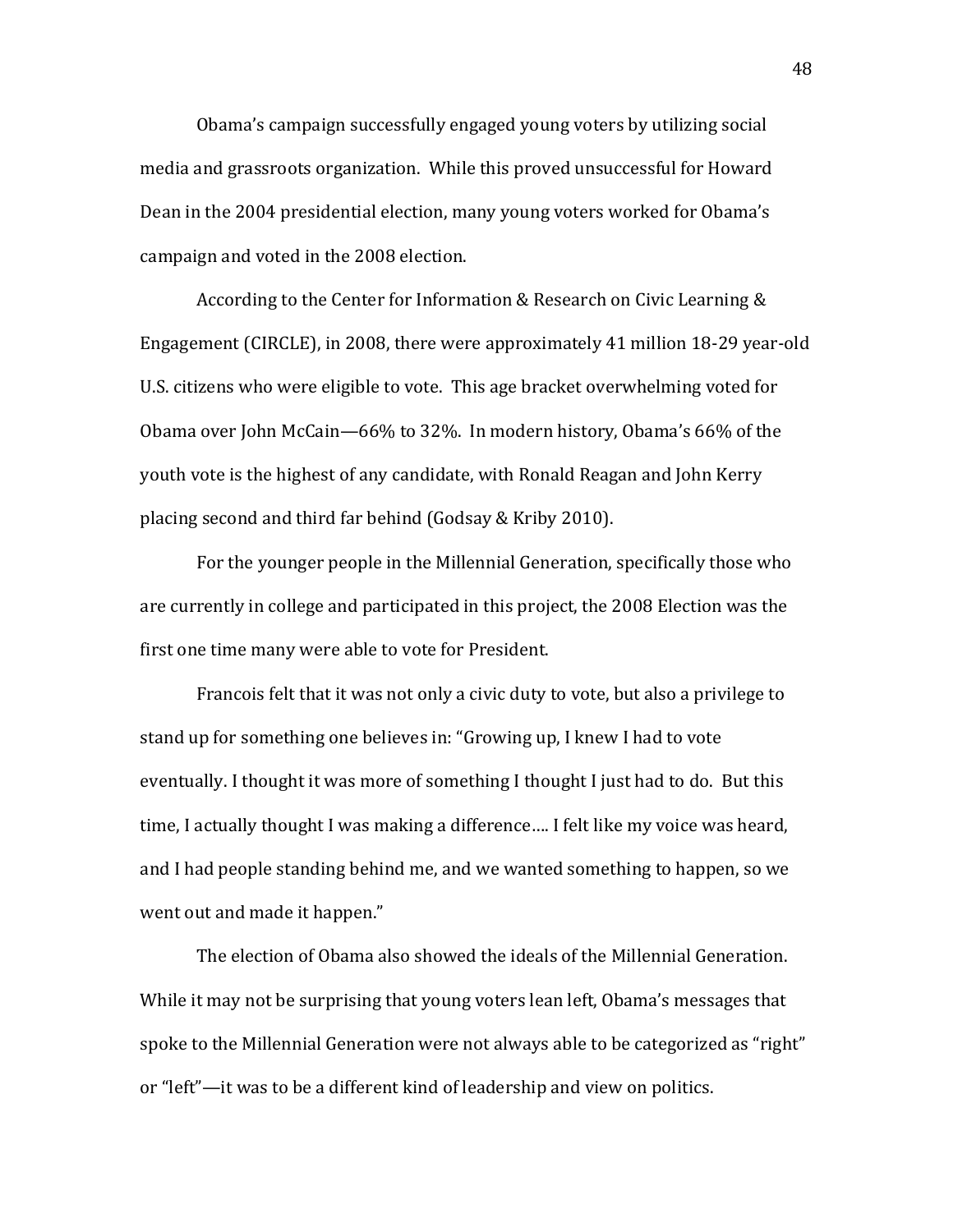"[Obama's] platform was based on change," Francois said. "Our generation" wanted to see a change.... The image that the United States had all over the world we were ready for that to change, so that's why so many young people all over decided to vote for him.... It opened the doors for probably more people—not just Black.... Anyone who feels they can do a good job with the Presidency."

Ergy Jean-Baptiste, a senior in college from Boston, Massachusetts, had the same thoughts: "From what I did observe ... when Obama started running, it was something amazing, to say the least. He was really young. He was Black. He had one word: Change. The fact that he was Black and he was articulate, a lot of people were like, 'Oh my goodness, we're going to vote, we're going to do this, we're going to do that.' But everyone was like, 'He's amazing, he's awesome, he's intelligent, and he had a good message.' So everywhere I went, people were talking about Obama, whether or not they could vote. A lot of people aren't American citizens, but everyone was like 'Everything is going to get better for us... Life is going to be better in America. They are going to change the Bush administration…' I saw it everywhere."

Jean-Baptiste, who works at a community center during the summer, saw his community transform: "Some students I noticed were slacking, but they just like 'Yeah, he's my role model.""

He has seen remarkable changes in the youth who go there in the past few years. "I've seen a lot of students picking themselves up.... I saw students who were just slacking around.... I saw a couple of students change over the summer. They're more active, they're pushing. They're actually teaching the younger kids."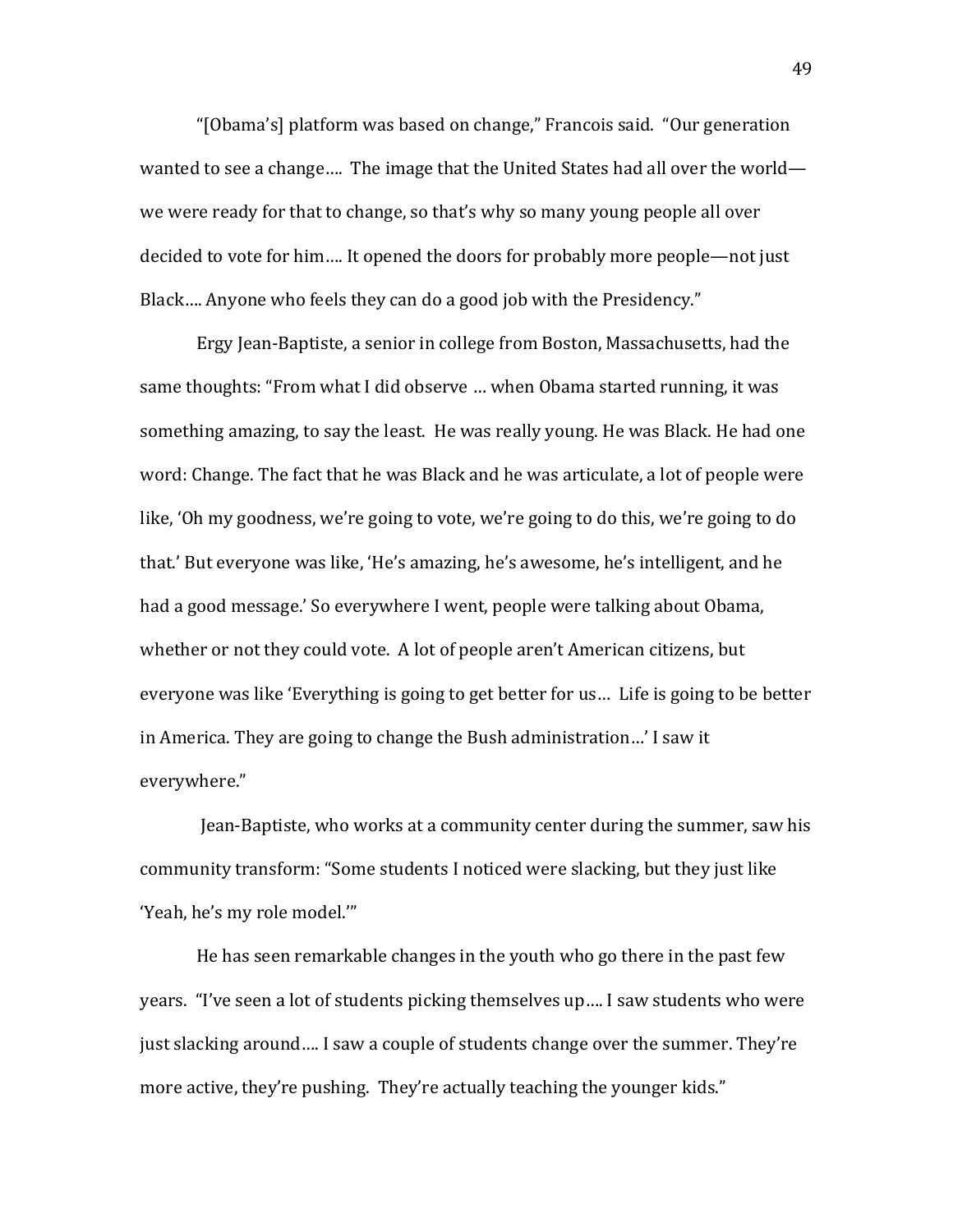Jean-Baptiste attributes all these changes to Obama's election. "In education, in general. How people view their kids. I see a lot more applicants in my summer job than I ever had before... Since [Obama] was running ... it definitely increased morale educationally."

With such a tangible outcome resulting from youth muscle and civic engagement, it would be plausible to predict a surge in civic empowerment among Millennials: "I think it showed that our generation has made a lot of strides from previous [ones] in that race ... is still an issue, but it's not as significant as it used to be," Maddy Walsh said. "It also got youth back into politics.... It redefined our political system to some degree" (personal communication, March 14, 2011).

Francois also believes that Obama brought youth back into politics: "Conversations with my friends would actually involve politics ... and it would never have been like that before," he said.

Author John Wilson would agree with Walsh and Francois's analyses. In his book *Barack Obama: This Improbable Quest*, Wilson discussed how Obama gave a new generation exactly what it needed in politics: "Many students entering college have never been alive when someone other than a Bush or a Clinton has been president. For them, Ronald Reagan is a distant memory from the history books. It would be too extreme to suggest that today's students are rebelling against their parents, seeking a unifying figure who can avoid the political and social schisms that have echoed since the 1960s. But Obama does represent a new kind of politics that seems perfectly tailored for this new generation" (Wilson, 2).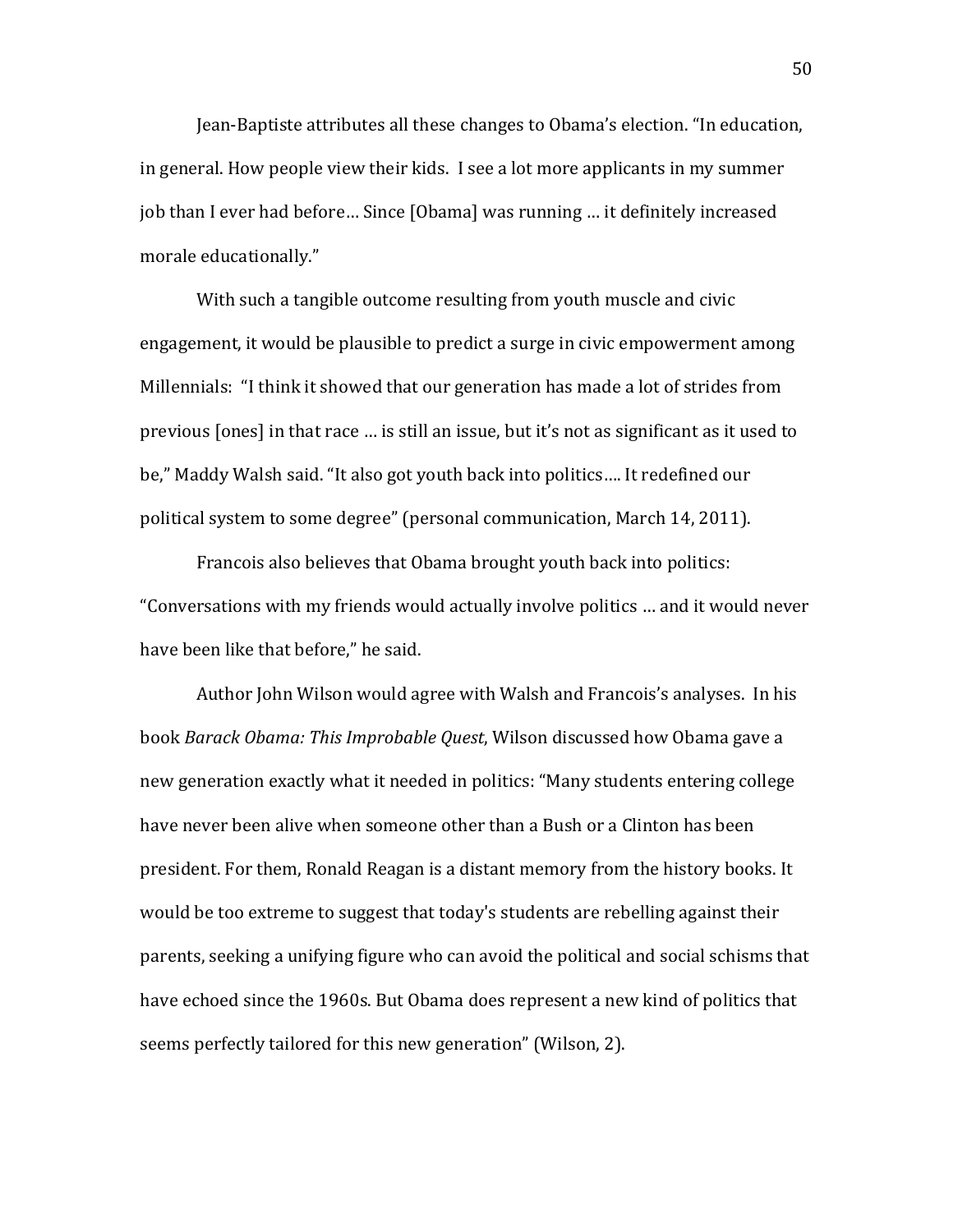The 2008 election also proved favorably for the reputation of Millennials. Young people are usually known as apathetic and unconcerned with what is going on, but clearly, it was not the case for Millennials, who not only campaigned for Obama, but also voted for him. "[The election] showed that we do care about the future of our country," Walsh said.

Kristoffer Munden, a senior in college, who is an active Democrat, does not believe that Obama's political stances helped him get youth support: "Honestly, I don't think that it played that much of a factor, as long as it's a Democrat. People have a general understanding of what Democrats stand for, and historically, we've seen young people vote Democrat. So I don't think there was anything special about Obama in particular policy-wise" (personal communication, April 7, 2011).

Munden believes that this generation became fascinated with Obama because of less important things: "Obama was cool—plain and simple. He portrayed himself as a superstar. He has a gorgeous family. He's young. He walked along beaches in Hawaii with his shirt off. Hollywood endorsed him—they had that 'Yes, We Can' music video. He had campaign rallies of hundreds of thousands of people. He was cool. He was hip. He was Barack Obama."

Munden clarifies that he does not mean this negatively—he just believes that our generation did not participate because of his policies, but rather an image that was created of him: "He was the glamour candidate. When the Republicans accused him of being a celebrity—totally true."

Andrew Slade, a sophomore at Boston College from Abington, Pennsylvania had similar thoughts on why Obama was so popular: "While I supported him in the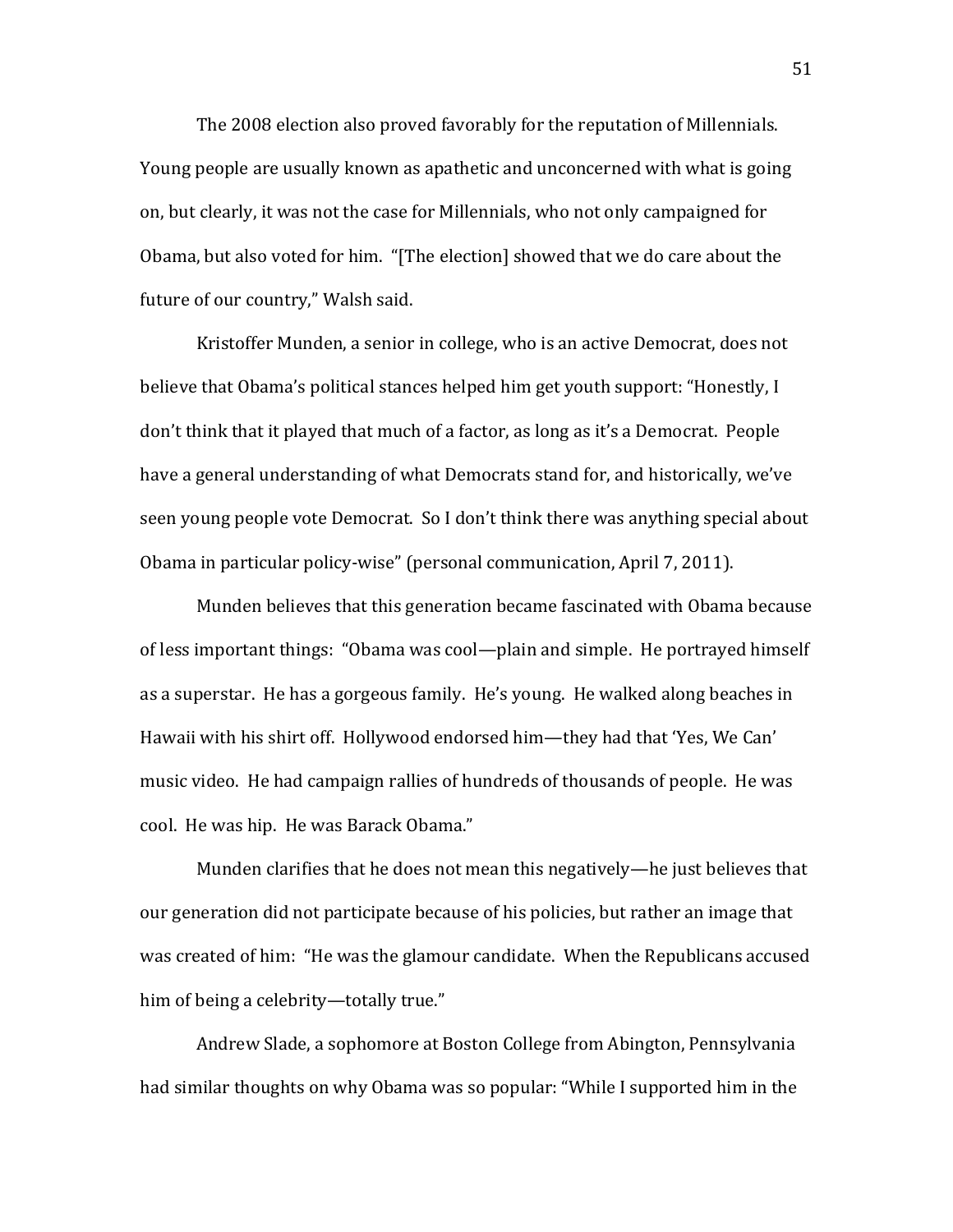general election, I don't think he won the primaries because of his experience or because he was able to present policy provisions that were reasonable or were better than Hillary Clinton or his other challengers. I think he was really good at marketing himself, and taking advantage of new media and social networking. He was able to … mobilize people who were never involved in politics—people who never voted or paid any attention. And it's always good to see more people involved" (personal communication, March 23, 2011).

But Slade does see that Obama had differences that he could offer as President of the United States: "People really wanted to see a change—a little less arrogance on the part of the federal government—more openness. And his diverse background better allowed him to spread that message.... When you're dealing with past presidents like George Bush who came from old money, they live in Texas, they might not have the great level of involvement in foreign policy. … From just having lived in another country and his role as a senator... contribute to his greater capacity to understand the intricacies of our relationships with other countries and how to retain good ones, as I don't think it's something that seems to have been a salient concern to Obama's predecessor."

There were other factors, too, including the "Yes, We Can" music video, that spread his message to younger voters, according to Munden: "The 'Yes, We Can' music video came out after [Obama's] defeat in the New Hampshire primary. That was when I was still a very staunch Hillary [Clinton] supporter, and because she had won the New Hampshire primary, I thought that we could win it. But I saw that 'Yes,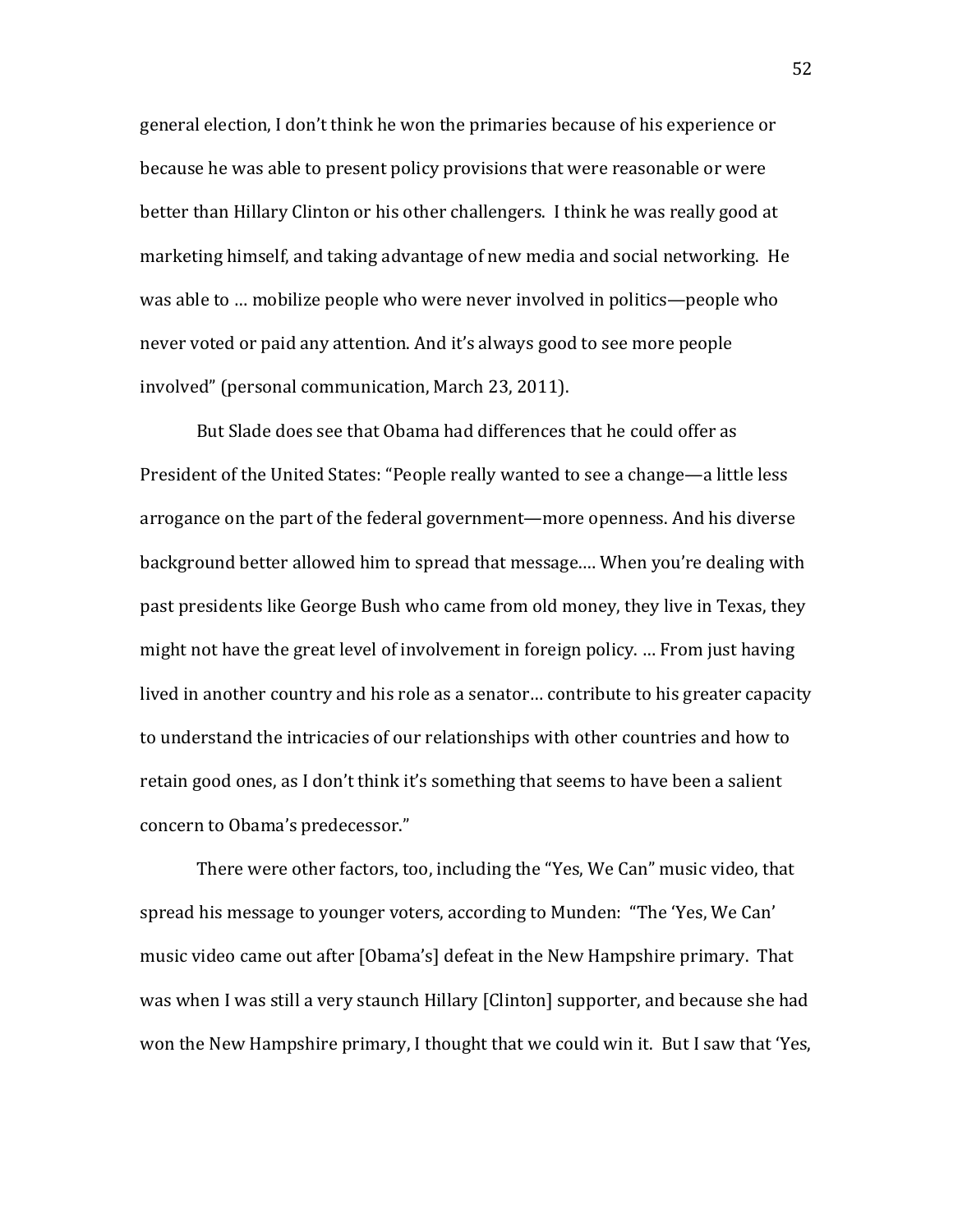We Can' music video and thought, 'Hmm, this Obama isn't so bad after all, and it almost made me switch over to Team Obama."

Of course, Obama's policies would not be able to make every Millennial happy, but they seem to understand: "I feel like he's been trying to live up to what he said that he would do," Francois said. "But he's still a politician—he'll not always do what he says he'll do…. The position [Obama] was put in at the beginning of his presidency was such a bad one that he had to work hard to get out of it—he's still not out of it, and it won't be for a while."

Jean-Baptiste believes that Obama is doing a great job interacting with this generation because he is using tools Millennials are using: "He's on YouTube. The White House website was completely plain HTML, ugly 1996-looking website. Now it's actually interactive, it's nice, it has vibrant colors, it's Web 2.0. He's using Twitter, I believe. He's on Facebook ... He's able to connect with people the way they're communicating now and not just like on TV... He's communicating with us day to day, just like we're communicating with our families."

As for the future of young people and politics, the effects are still uncertain. While Munden is positive about his generation bringing change overall, he still believes that the youth of his generation will not continue to be as active in politics: "It was clear during the  $[2010]$  midterm elections, young people weren't that active. So what this says is that Obama had more of a momentary effect and not a permanent one."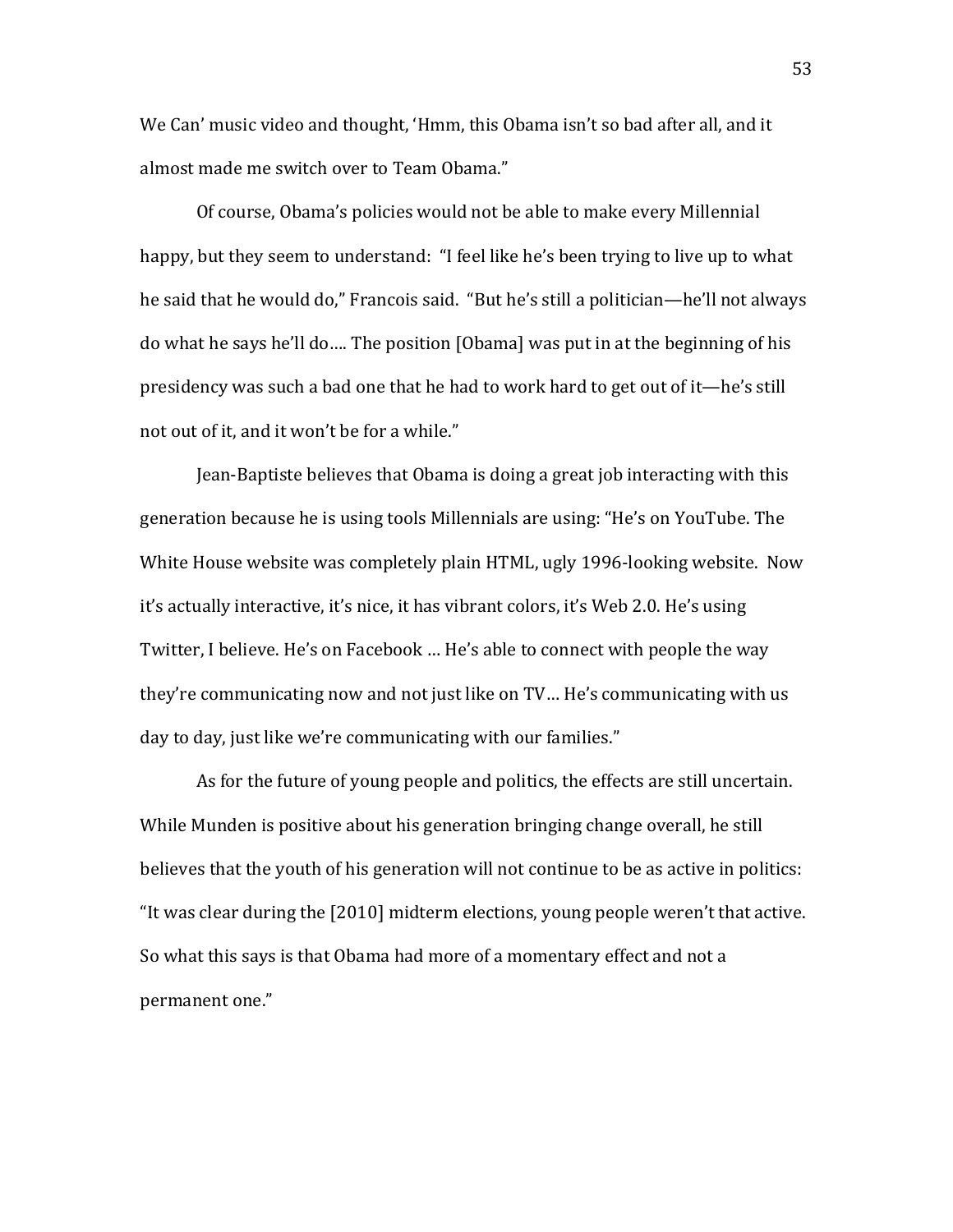Francois is optimistic, though, because he sees the change within himself: "I never really liked politics at all.... Now I really have to read more and be more politically savvy. It's something I'm working on."

Both Munden and Francois are optimistic that this generation can tackle big political issues. While some may not think Obama was as revolutionary as he was portrayed to be in the beginning, he still got young people thinking and invested into politics to varying degrees. The 2008 election proved what young voters are capable of doing, should they choose to participate.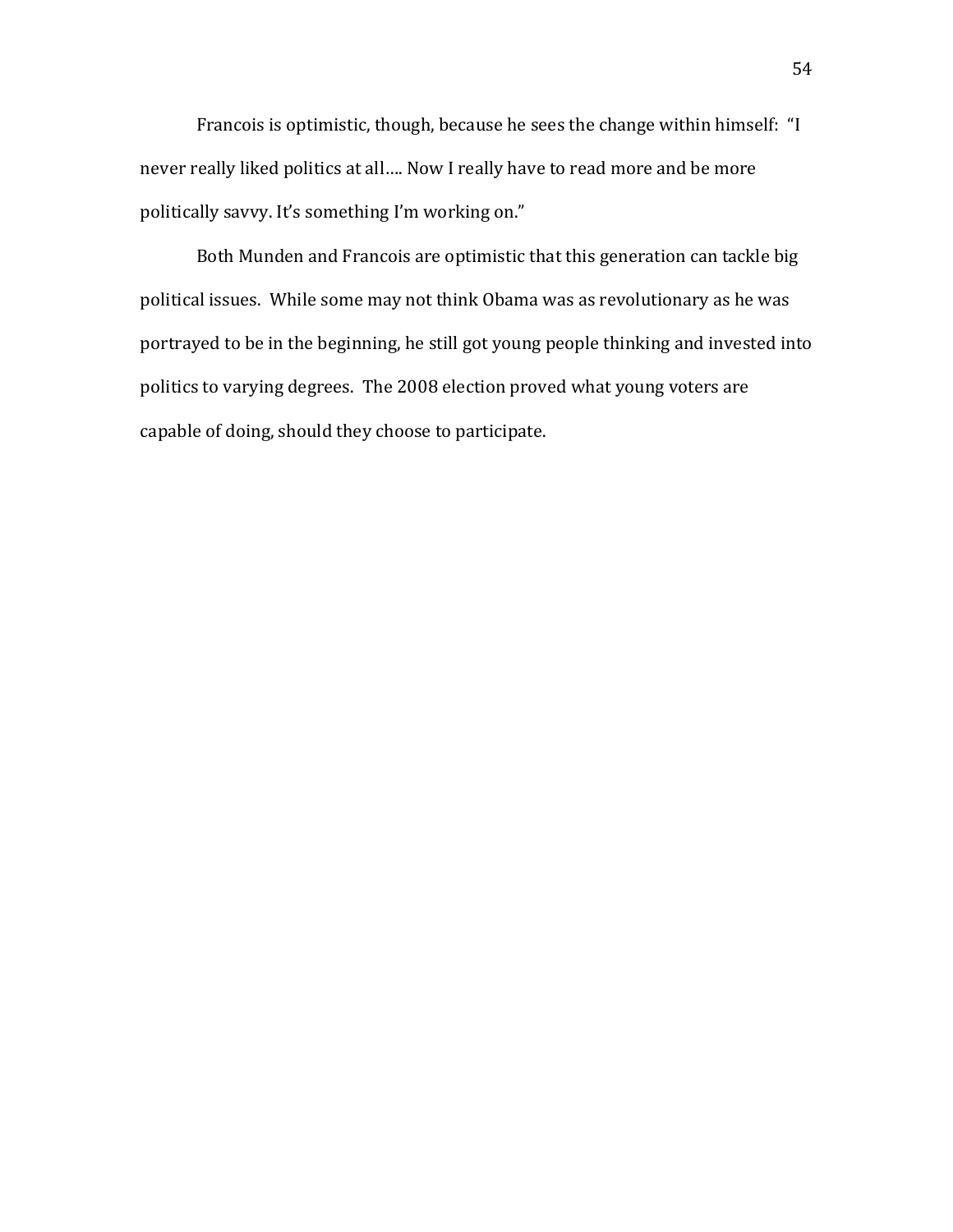## **Chapter Seven: Apple, Inc., the iPod & the iPhone**

Kristoffer Munden got his first Apple product, a silver iPod Mini in 8th grade. The reason why he wanted it was because of a fellow classmate: "There was a girl in my school—or in my year at least—and she was the first person to have the original iPod... It was cool because at that time, you had hundreds of songs in your hand and you were able to carry it around."

At this point, Munden was deciding between an iPod or an MP3-Compact Disk player. "But I ultimately decided to get the iPod," he said, "because I kind of had the sense that it was going to be something really, really big. It was going to be the wave of the future."

Munden, now a senior at Boston College, even remembers how he felt when he first got his iPod. "I had saved up for a long time to be able to buy it. And I was in the Phillippines at the time, so the iPod Mini was just getting ready to be released. I was ready to buy one of the first iPod Mini's to be released in the Phillippines. So I went to the store and bought my iPod Mini. I was just feeling like a million bucks when I was walking out." The importance Munden placed on this event to remember it years later demonstrates how much the product influenced him.

In the thesis survey, 16 people out of 100 noted that the release of the iPod was one of the five major events of the Millennial Decade. Eight people said the popularity of Apple products, in general, during that decade was one of the most influential. Six Millennials said the iPhone has revolutionized the times. Clearly, Apple and its products have been able to capture Millennials' fascination with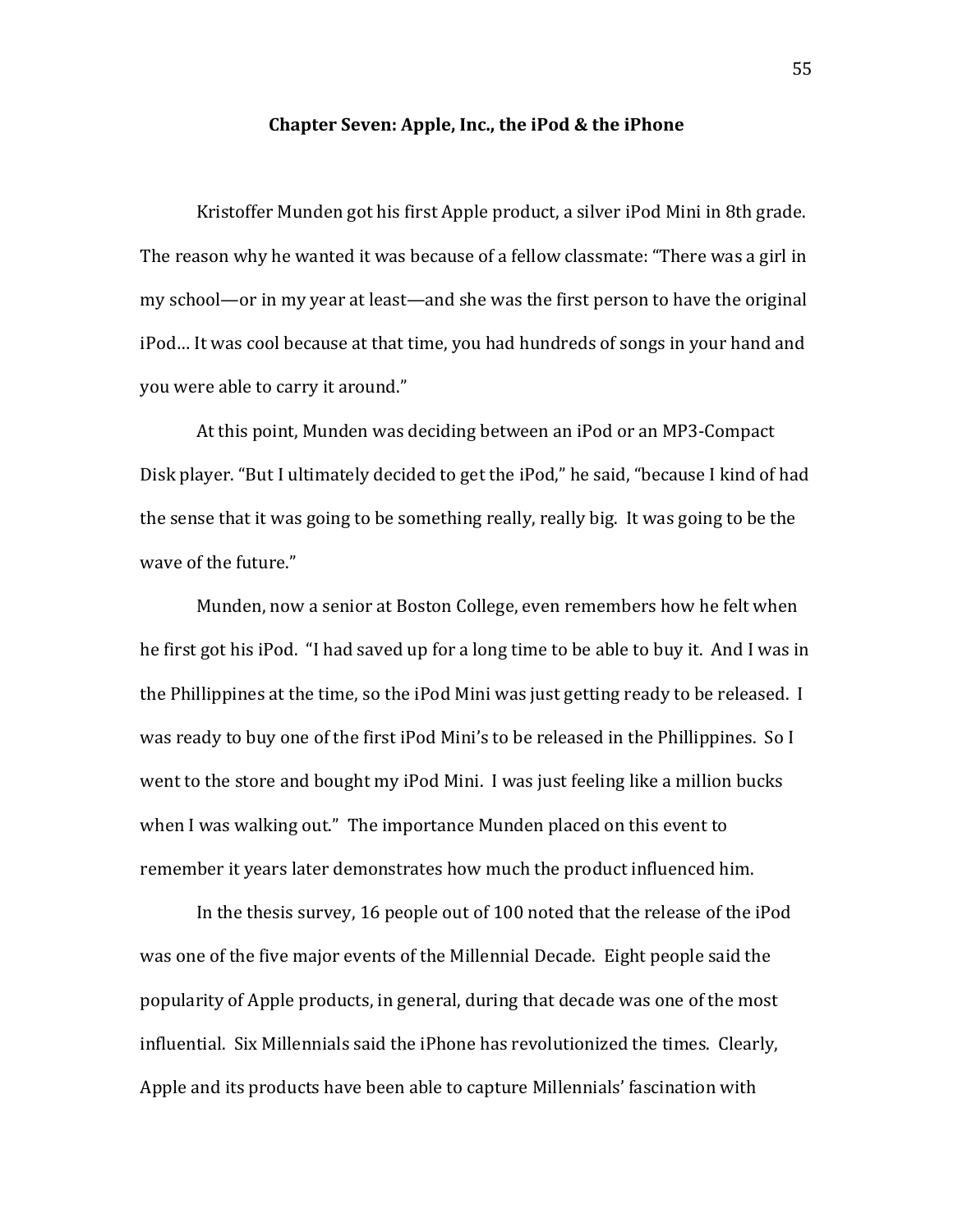regard to technology. And this fascination undoubtedly reveals some things about the Millennial Generation.

Munden believes that Apple was a part of this generation, mainly because it grew with the Millennials: "If you just look at the timing of release of major Apple products, a lot of it does coincide with our youth," Munden said. "If you go back to the original iBook, they had the first neon colored ones when we were just becoming technologically aware in elementary school. Then once we get into middle school, it's the iPod, and then MacBooks coming out. So it's, more or less, grown along with us in a way."

Apple, a company that started out in computers before Millennials were even born, branched out to other products, most notably the iPod in October 2001 (Alvarez). Steve Jobs, the current Chief Executive Officer of Apple, Inc., is credited for the expansion of Apple into various industries, especially with the iPhone and iPad tablet.

But other than its just products, Apple was able to sell its brand image, one that spoke to Millennials. Munden thinks his generation is attracted to Apple products because [Apple] targeted its advertising to them: "Apple made a conscious" effort to reach out to people our age. One of the most successful things that Apple did was their 'I'm a Mac' campaign. There was a Mac guy—really young, informally dressed, really cool—compared to the 'PC,' who was in a suit, older, not as exciting. So people sensed that Apple's the brand for the cool and hip types, and the PC is for grandpas using it at work to do his spreadsheets."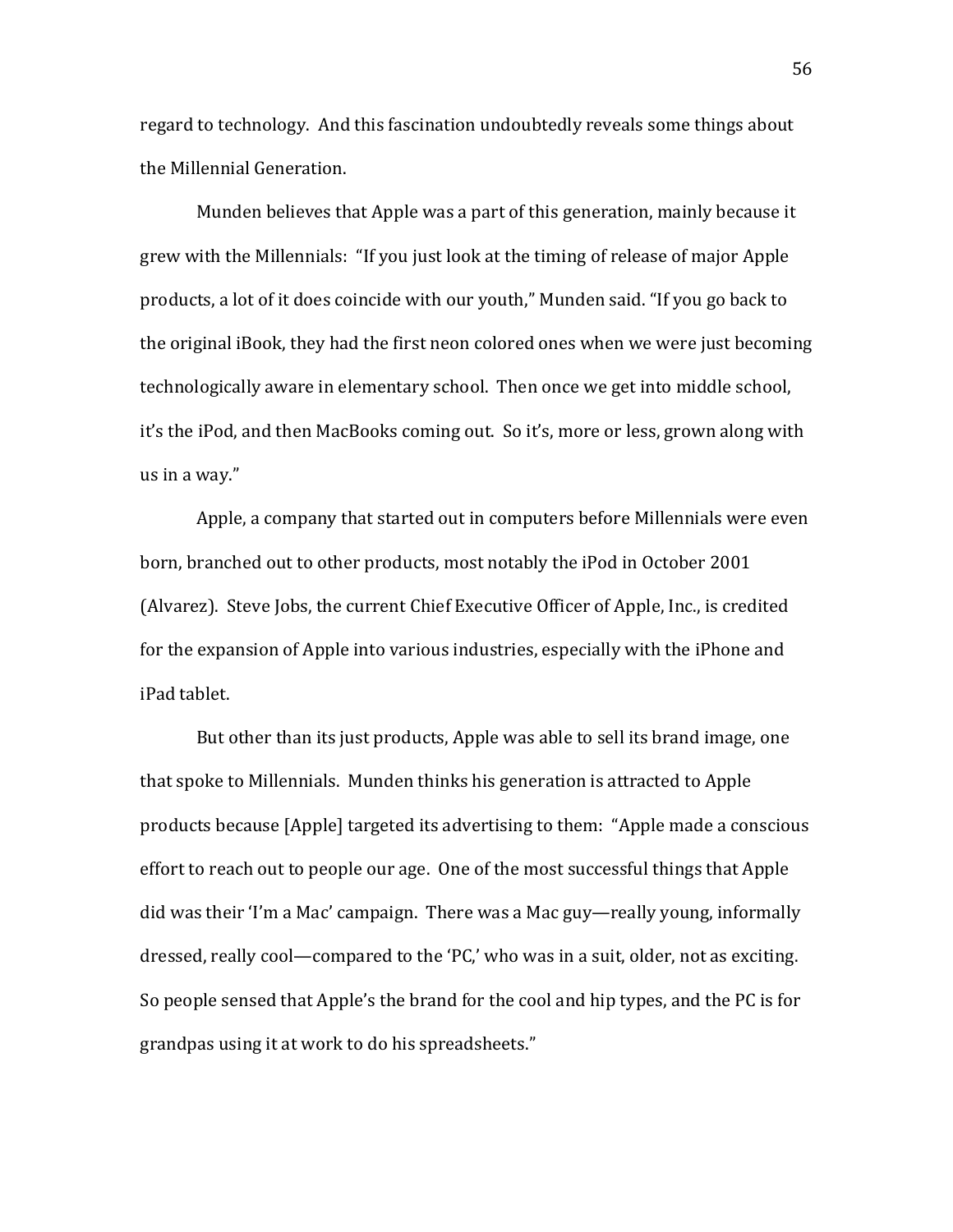This "coolness" factor in Apple's commercials definitely helped it enter the youth market. The marketing campaign for the iPod with had sillouettes dancing, listening to earbud headphones, and that built the "cool," "hip" image for Millennials, according to Munden.

According to a January 2005 article in the *New York Times*, "Their shimmying and shaking have firmly established the iPod as the icon of the dawning digital lifestyle and sped 10 million units out the door."

The article spoke about how Steve Jobs, the Chief Executive Officer of Apple. Inc., offered a product that "combined cool with inexpensive, truly personal computing that fits in a pocket," and these traits are perfect for the Millennial who is young and on the go (Stross 2005).

Stross wote about how Apple's competitors, Microsoft and Google, had nearmonopolies in many areas that Apple was in. "But Apple has an absolute monopoly on the asset that is the most difficult for competitors to copy: cool" (Stross). And it is this factor that is hardest to produce: "All of the billions in its corporate treasury, all of the personal billions of the co-founders Bill Gates and Paul Allen, all of the money in the world, cannot buy the ability to fathom the metaphysical mystery of cool" (Stross).

Ergy Jean-Baptiste, a senior at Boston College, believes that Apple, through advertising, helped bring technology to the mainstream, even though some products had already existed: "Steve Jobs and Apple used what was there before that wasn't that popular and put it in white.... For the iPod, for example, there were really good MP3 players before that. There were really good companies, like Creative Zen... that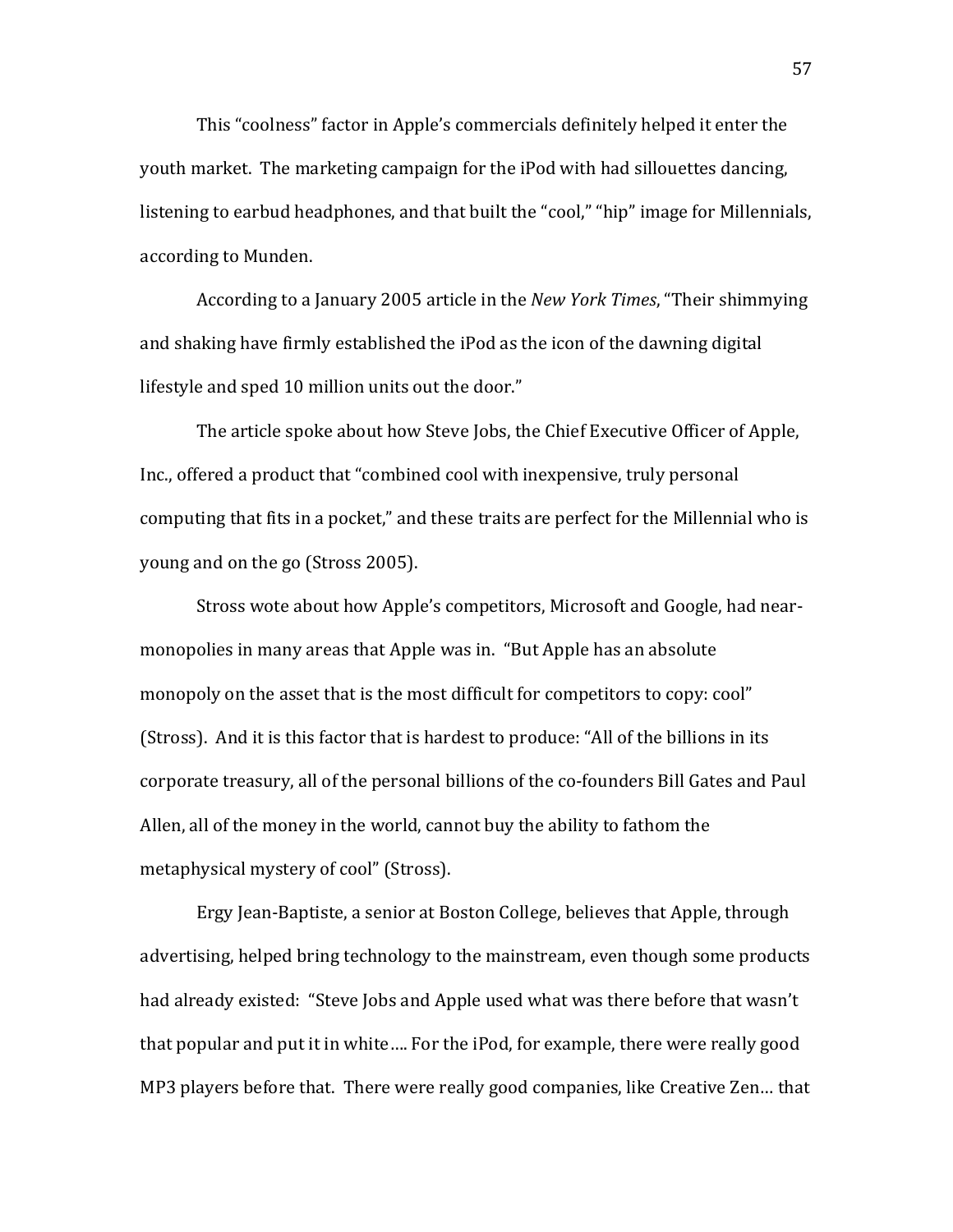played MP3s—that played all sorts of formats.... And Apple said, 'Well, I like this. This looks cool.' They just put in a small screen and a click wheel."

"They just pretty much used what other companies were doing," Jean-Baptiste said, "but 'We're going to make it look pretty and give it to people.'... They took something that was there, but it really wasn't out there [to the general public]."

While MP3 players existed prior to the release of the iPod, the iPod truly cemented the idea of a portable digital music device. By the end of the decade, over 200 million units were sold (Alvarez 2010).

The iPod, particularly, spoke to Millennials, garnering 16 people to say that it made one of the biggest impacts on their generation during the Millennial Decade. Leander Kahney even wrote a book titled "The Cult of iPod" in 2005, where he discussed how revolutionary the iPod was: "The iPod is to the 21<sup>st</sup> century what the big band was to the '20s, the radio to the '40s, or the jukebox to the '50s—the signature technology that defines the musical culture of the era.... Inside Apple's little white box is magic, pure magic, in the guise of music" (Kahney).

"The iPod is changing the music industry—not just how music is played and enjoyed, but how it is distributed and, maybe soon, how it is made. The iPod has usurped the album as the key product of the music industry, replacing it with the playlist" (Kahney). And since music is an important aspect of youth culture, it has undoubted changed young people's relationship to the music they listen to.

One of the ways that Jean-Baptiste sees the iPod as affecting Millennials is how listening to music can preoccupy time that otherwise would be idle: "On the train [people] just sit there. They look ahead. They don't really make eye contact.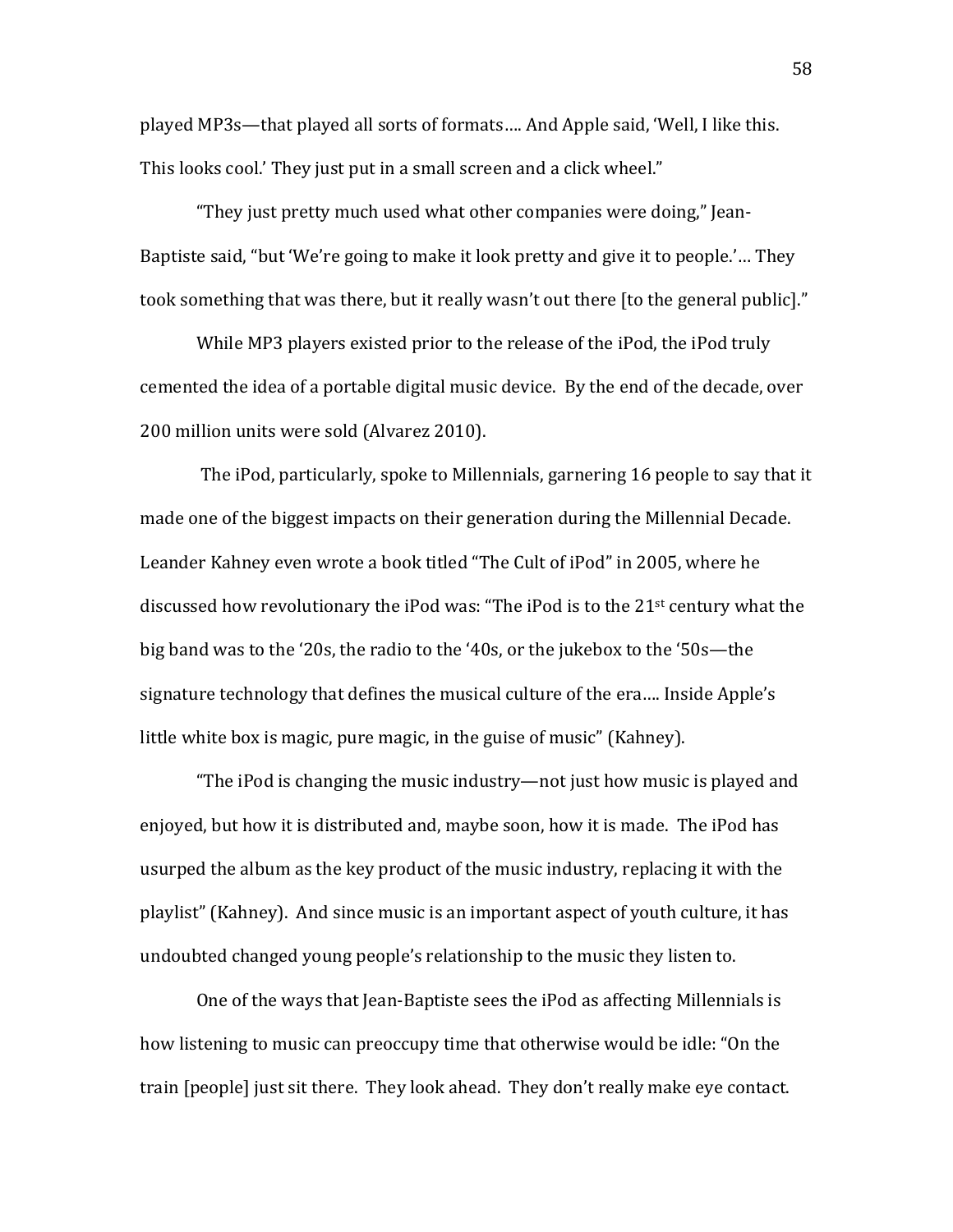They're not really communicating with anyone else. But having headphones on and enjoying music or listening to an audio book ... at least you're not feeling bored."

But he also sees iPods as barriers between people, whether they want the device to be or not. Jean-Baptiste would put on the headphones, even though he would not be listening to music to not be bothered. "It does make people more isolated," he said.

Not only was the iPod on Millennials' minds, but also was the iPhone. Apple made the smart phone accessible to the everyday person: "So many people my age have iPhones or some sort of smart phone device," Munden said. "Because in the past, smart phones were really just limited to business people. So it was really Apple pushing ... the iPhone to a more mainstream, young demographic."

With the iPhone, many tools are in a person's hands, including various applications and the Internet. While this has helped with constant communication, the smart phone has made it harder to differentiate work time from leisure time, according to Gabrielle Chwazik-Gee, a senior at Boston College: "These forms of communication do allow us to accomplish more in a short amount of time than has previously been possible. This has resulted in increased busyness, multi-tasking and stress."

While Apple may be simply another company, the fact that it has grabbed the attention of Millennials with such a firm grip does say some things, both negative and positive about the Generation.

"I think it's made our generation a bit simple—simple-minded," Jean-Baptiste said. "People don't really look for, 'Does this do this and that?' They say, 'Alright,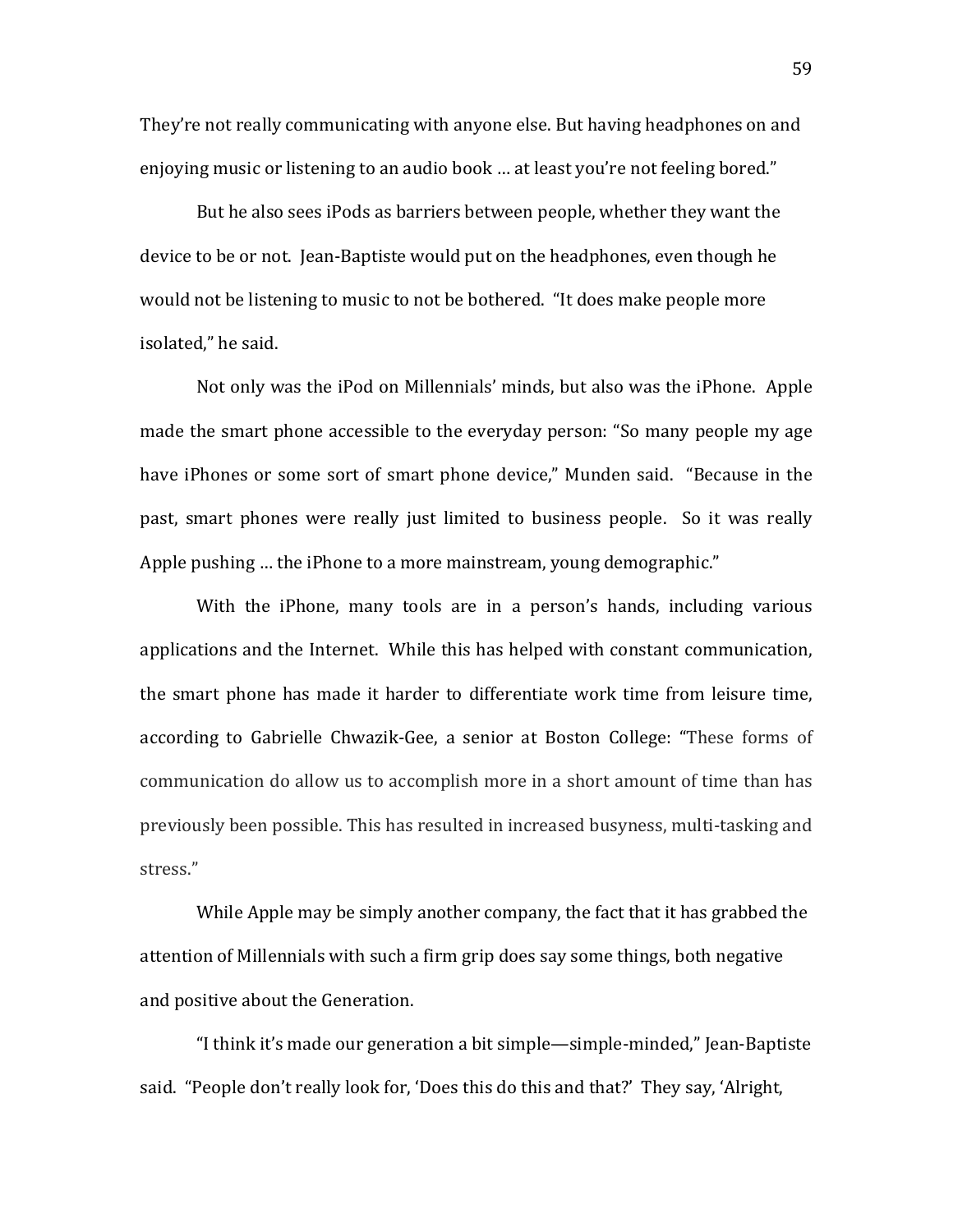this does this,' and they go for it. They don't really do the research anymore. They just stick to one company or one thing and they say, 'I'll just go with Apple because they're probably going the best way with that.""

Jean-Baptiste also spoke about the Apple fanboys who unquestioningly support Apple products, and people who go to Apple for a product usually will not go to other companies' products.: "I wish it weren't that way. But I can understand because they made things pretty much just simple. They made things look nice... and everybody who's not a techie [can use the various products easily]."

"But there are still people out there who look for other things," he said. "Research and say, 'Okay, maybe Apple is not the best,' and find other companies."

Jean-Baptiste said that many in this generation choose form over function, and that is why Apple has become a standard for many consumers. But he does believe that Apple produces a solid product for the everyday person, including Jesse Francois.

Francois became an Apple user later and was sold: "I had a Windows [computer] and an MP3 player—both of them are gone. Then I got an Apple and an iPod and suddenly my electronic life got so much better because I'm so horrible with computers. But Mac makes it so that everything is so easy to use."

To Francois, this has some lasting effects: "What it does to our generation is that, one: everything is so simple to use.... We're always on the move—fast paced. We don't like anything that's going to keep us struggling for too long to use it.

"Two: [Apple] is just going to keep on making us want to buy more and more things. If you notice that Apple keeps putting out new products ever so often, so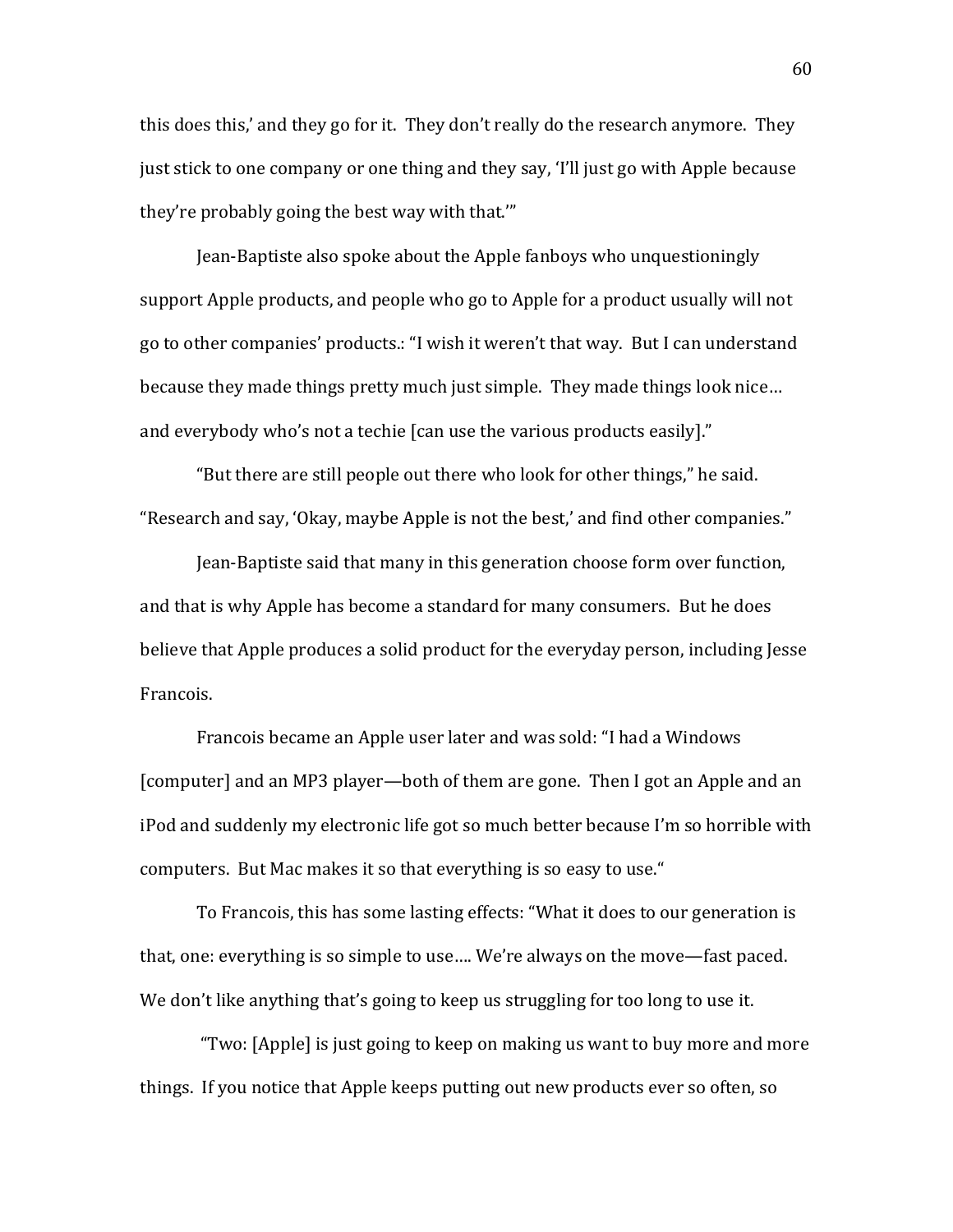that if you bought the old product, you need to be hip and get the new one now. A lot the products are very useful, but at the same time, it makes our generation a bit more materialistic."

Munden and Jean-Baptiste also believe that Apple has either made their generation materialistic or is utilizing that trait well, especially because they release a new version of their products almost every year: "Right now, they're pretty much pushing out the same product every year," Jean-Baptiste said, "and they're still making [money] just because people want the latest Apple product."

People also seem hungry for new Apple products: "From time to time, I follow the technology blogs," Munden said, "and people are always wondering what Apple is going to come up with next. And obviously, everyone wants Apple's next big thing."

Another trait Munden can see about his generation through Apple and its products is the desire to belong to a group: "It definitely shows that we want to conform," Munden said. "Because aside from the fact that everyone wants something new and shiny, we also want something that everybody else has. For me, for example, what first prompted me to look into the iPod was the fact that my friend had the iPod. Then after I bought the iPod, a lot of my other friends wanted to get the iPod, as well. So it definitely is very conformist in that sense." Which is counterintuitive to some people, since this younger generation wants what everyone else has, rather than try to go against the mainstream.

Munden sees a bigger picture of what Apple reveals about Millennials, which is in line with the other ways this generation operates: "I think it goes along with the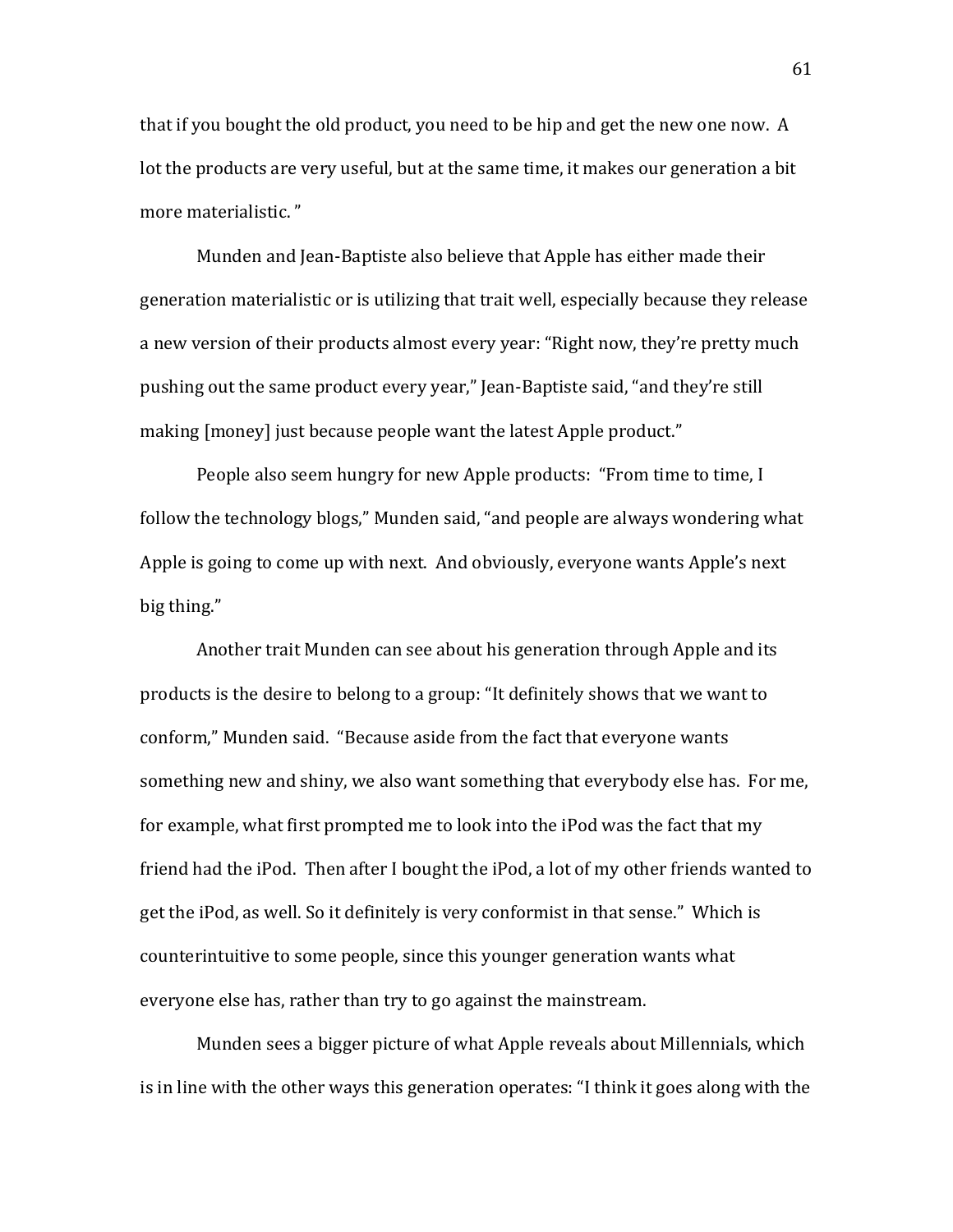great sense of democratization that has been going along with society that we've been seeing, especially with our generation," he said. "By making these products for the mass public and targeting the mass public ... it really emphasizes the fact that our generation is interested in greater democratization."

Apple products have really evolved during the Millennial Decade and beyond, and it is affecting the habits of Millennials, according to Munden. If it can continue to evolve, then Apple will be hard to compete with in the future.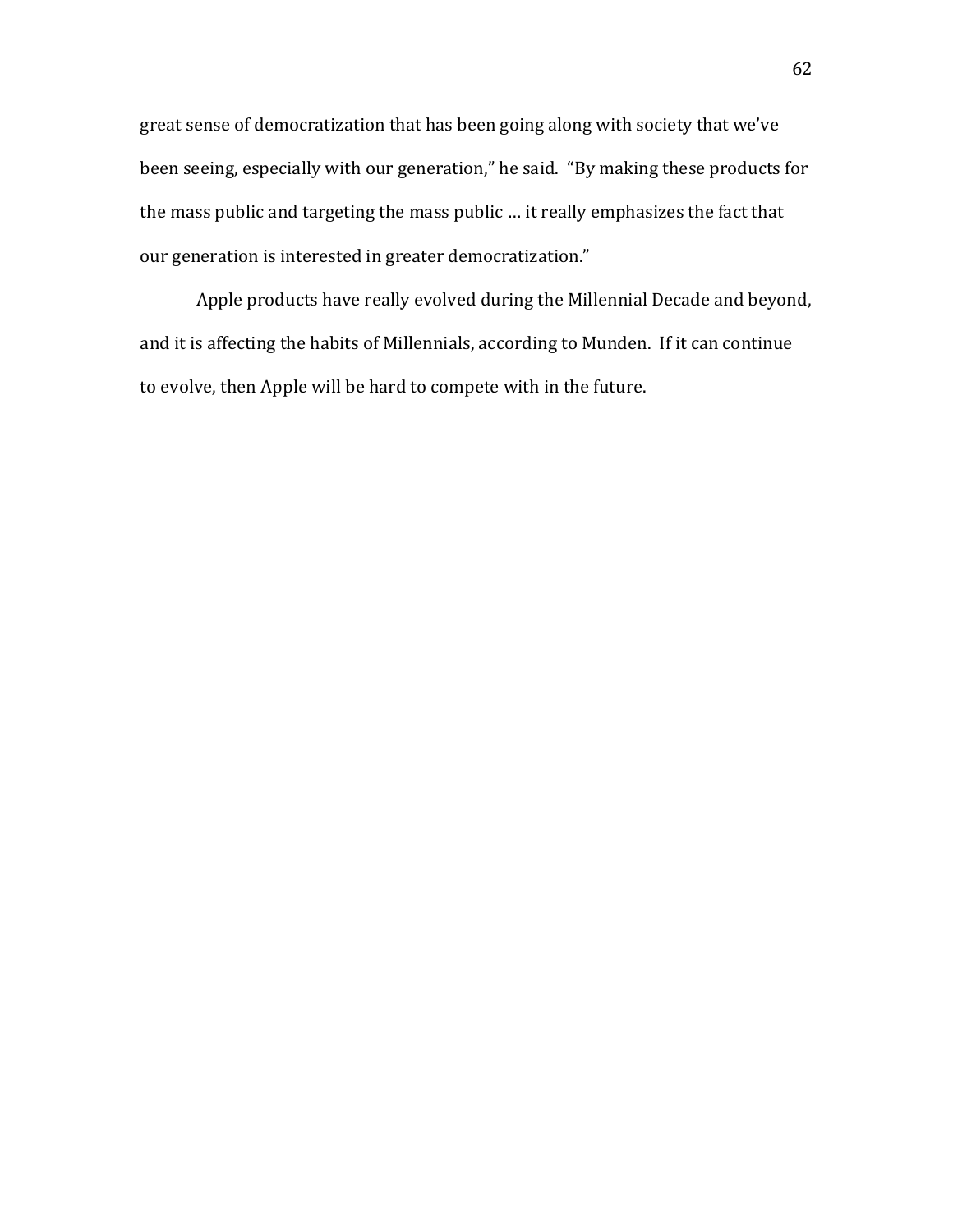## **Chapter Eight: Economic Crisis**

Mary Brinkopf from St. Louis, Missouri, spent sleepless nights, worrying about obtaining a job for after graduation. But since the recession started around 2007, Brinkopf had to deal with its consequences even before looking for a job:

"It started even last year," Brinkopf said, who is now a senior at Boston College. "I probably sent out 30-40 applications to get an internship, and it was very surprising just to see how many companies had the cut back, not in a hiring position, and just how competitive the field was" (personal communication, April 3, 2011).

Even in 2011, an event that occurred during the Millennial Decade still had lingering effects with an end that is not clearly defined yet. For the Millennial Generation, many recently started out in the real world or are terrified to enter it during a time of uncertainty.

The severity of the situation continued to surprise Brinkopf when she started looking for a job: "I'm a believer that the unemployment rate is actually higher than typically we're told. But even going in and looking for a job this past semester and even this semester, I'm just astounded by how few places are hiring."

Those Millennials who are looking for jobs in this economic climate have the recession in the back of their minds. Twenty-nine of the respondents of the survey noted that the Economic Crisis was one of the five most significant events during the Millennial Decade for this generation.

Ergy Jean-Baptiste, who will graduate from Boston College in December 2011, says that he is worried about his job prospects, even years after the recession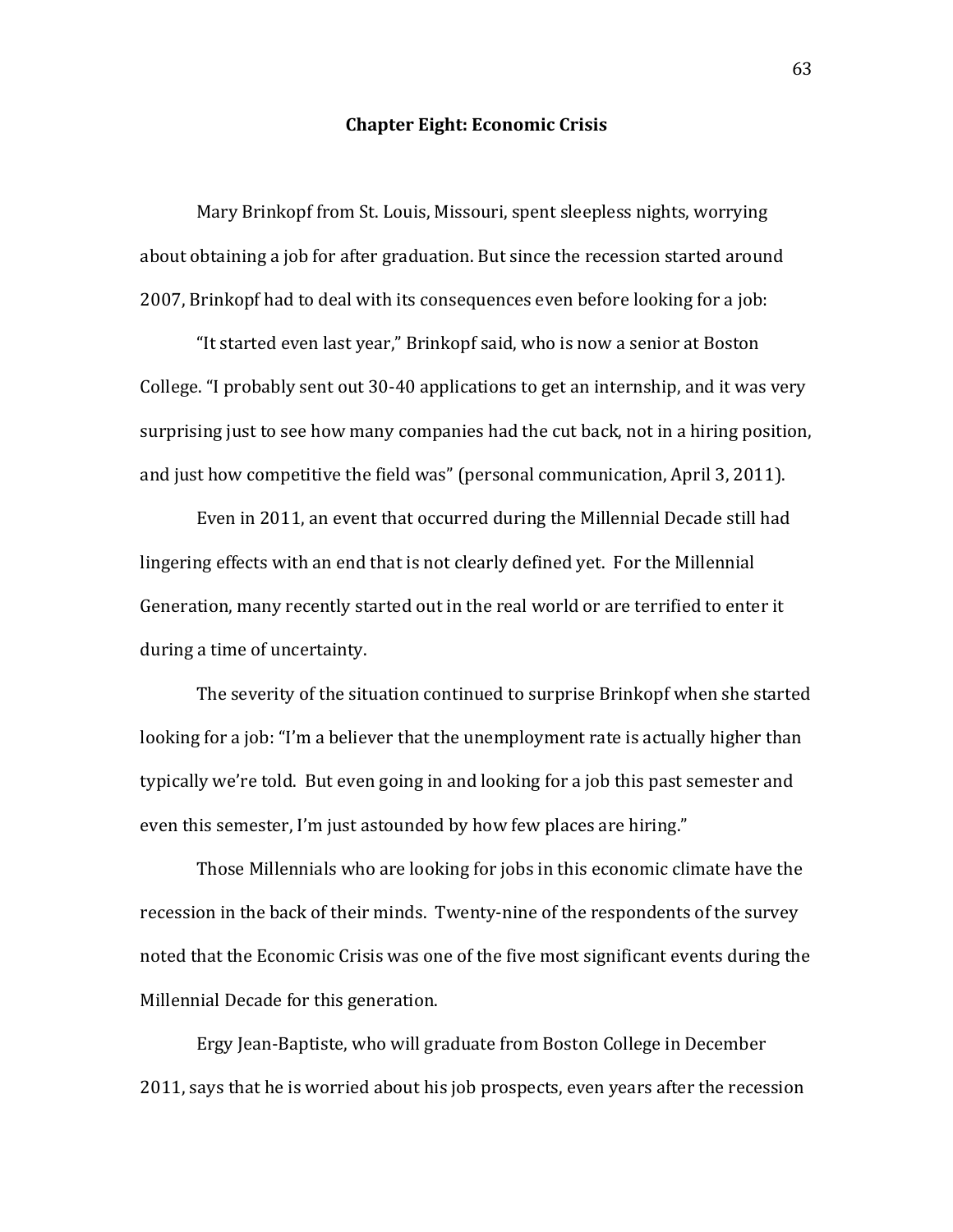officially hit: "I'm still scared. Just the fact that I don't want to get out of college and stay at my house, not being about to do anything for six months... With a four-year degree—a Bachelors—the thought that it [could be] meaningless is kind of scary" (personal communication, April 4, 2011).

Andrew Slade also believes that the recession impacted Millennials: "I think it's had a obvious financial impact on our generation. People are unable to maintain lifestyles to which they have become accustomed. A lot of people have lost their jobs, have lost their homes, have been unable to go to college or do things that they expected just a few years ago" (personal communication, March 23, 2011).

But Slade thinks that not only has the recession affected lifestyle, it has also affected morale and the way his generation views education: "I think that it's discouraging for a lot of people. We fear being unable to find jobs when we graduate. We feel like we need to stay in school longer—that we need advanced degrees if we want to compete, even as graduates of top-tier schools ... that we're not going to be competitive in the job market. Companies just aren't hiring. Many of us will be burdened with debt beyond graduation that we won't be able to pay off. There's a dichotomy between people who feel like they need to stay in school longer if they hope to make money and people who feel that school is, itself, out of reach because of financial constraints and that it's not worth it—the long-run benefits won't outweigh the short-run costs of education."

One example of this is of Brinkopf's friends who graduated last year. She was expecting to have a starting salary of about \$65 thousand, which would slowly help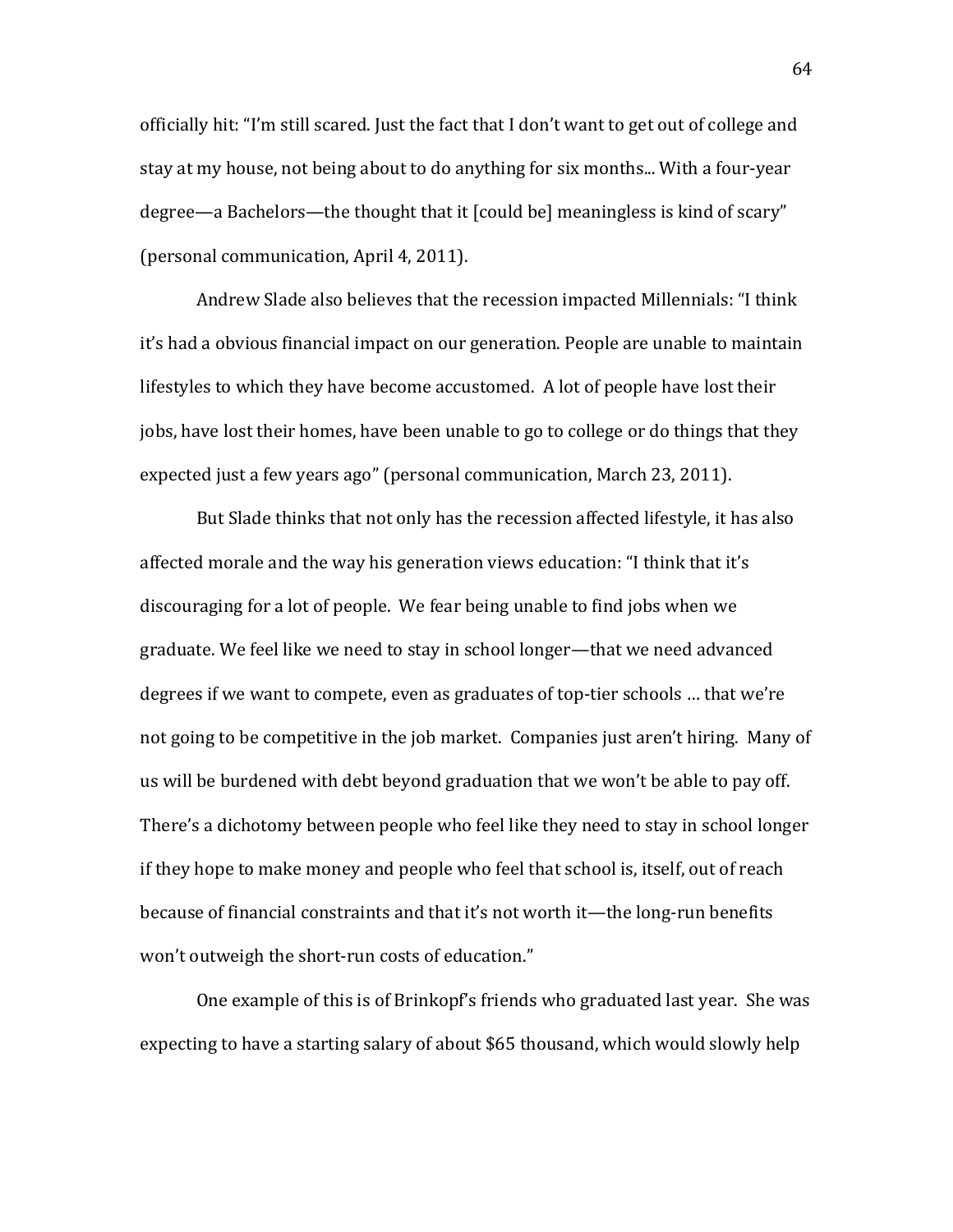her pay off the debt of going to a private university. But the first job that she was able to get, after three months of unemployment, was around \$35-\$40 thousand.

But not only does the debt seem insurmountable, to Brinkopf, this also affects the power shifting from employees to employers: "I think that shows me just how the recession has impacted [us]. Employers think that they can drop the amount of money they are paying to entry-level positions."

From her friends' experiences, Brinkopf believes that people who graduate during a recession tend to have lower starting salaries and that a trend may develop where their earning potential will be much less than those who graduate during economically stable or booming times.

"It just shows that our generation will have to work a bit harder to make up that difference that's now occurred," she said. "It's going to take a lot for our generation to get out of this recession."

There is yet to be a consensus of when exactly this generation ends, so Slade believes that the older people in this generation see this recession differently: "I think that a lot of people born in the early 80s are seeing it through a different lens, seeing that they're no longer, presumably, reliant on their parents for support they're independent, hopefully graduated and employed. Whereas for the younger members of this generation, there's a lot more uncertainty—things beyond their control. They don't know what to expect. They've never had or looked for a real job. They've been made subject to the circumstances around their parents finances."

While some might think that the older Millennials are more fortunate, Brinkopf sees that this issue spans across this whole generation: "We're all in the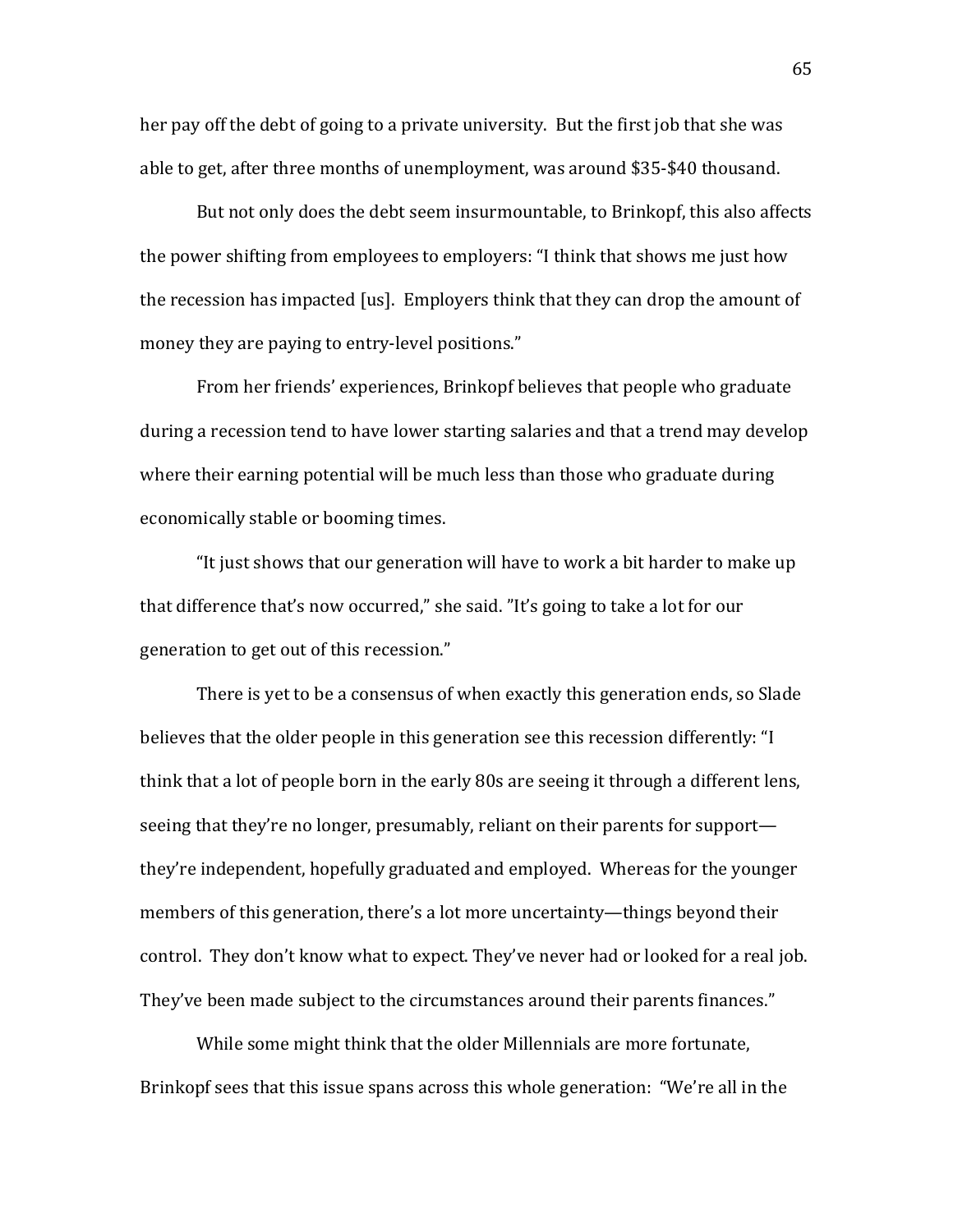same boat together.... Obviously, they finished college by the point we entered and already had a job. But one thing to not forget about is that when this recession hit, a lot of companies eliminated positions. And the people who got eliminated were usually the ones who just entered.

"A lot of my friends were telling me, when in 2008—people who had gotten jobs—their companies had actually paid them and told them that they wanted to defer at least a year or two before hiring them on.... I think this is very much affecting all [Millennials] from 1981 to our year and maybe even two years past us. I think we're all suffering in some way."

But with every defining moment, there are lessons that can be taken away from the experience: "I think it's making us very independent," Brinkopf said, with regard to their relationship to their employers. "People in our parents' generation are expected to hold three jobs [throughout their lifetime]. Our generation is expected to hold around eight to nine. That shows me that people in our generation simply do not have that much confidence in the companies they work for. They understand that when economic times get hard, they're going to be the first people laid off…. We have to be independent. We have to be ambitious. The company is not going to take care of us."

Brinkopf also sees how this recession shed light on how society operates: "I think it definitely exposed that spending had gone out of control and our generation, I hope, will be a little bit more frugal, more cognizant," she said. "My dad has a great saying about how the market is always driven by greed. And really when it busts, it's really an exposure of that greed and how much we've let things go.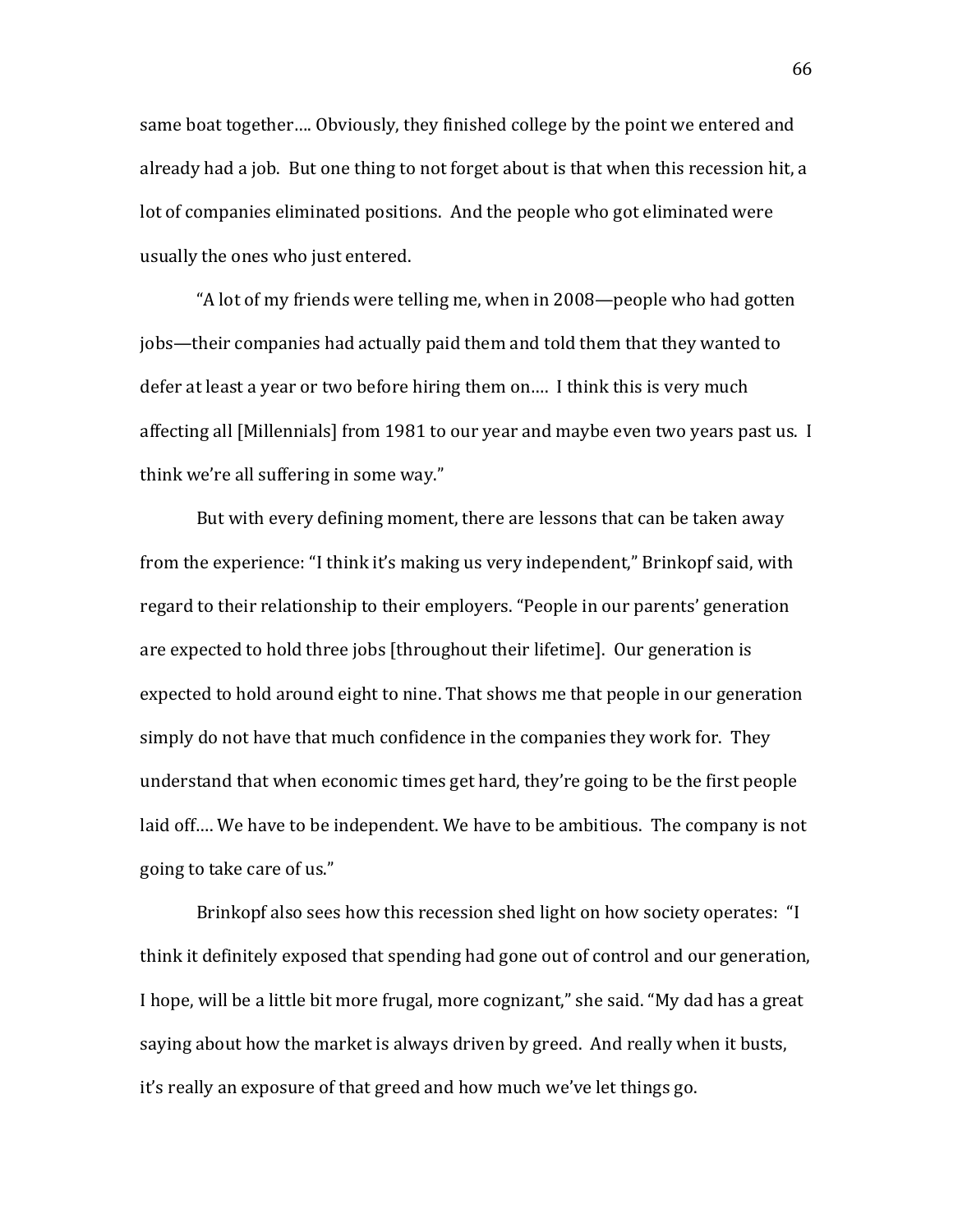"So I hope our generation will take that away and say, 'Look, this is what happens when everybody's in a boom and we start cutting corners. We need to be fiscally responsible.... We're going to have another boom, but we're also going to have another recession because we get sloppy. But I hope that the depth of the recession that we have will be less severe than the one we have right now," Brinkopf said.

But Jean-Baptiste believes that this generation will not take away many lessons from this recession: "It won't have as much of an effect [as the Great] Depression]. Even though a recession happened ... it wasn't as bad as when people were tons of people living in the streets.... It just seemed like, 'Yeah, the market crashed.' Yes, people were losing their jobs. They were losing their houses, they were still fighting, but it's not going to have as much of an effect on somebody's personality—to toughen up or something like that. People are still ... just running around with their iPods in their ears. We're so materialistic that we don't even notice anymore. It's not going to be inspiring. It's not going to change us in any way."

Munden feels the same way about this generation with regard to the lessons Millennials will take away from the recession: "I think it's a temporary effect.... It might've made us more cynical about big business in general, especially now that we see no one was prosecuted for their conduct.... So far we haven't done anything about it. And I don't know what our generation will do once we're the decision makers.... I think it shows that our generation is still very much stuck in its own world... We're really geared toward instant feedback that's geared towards us. So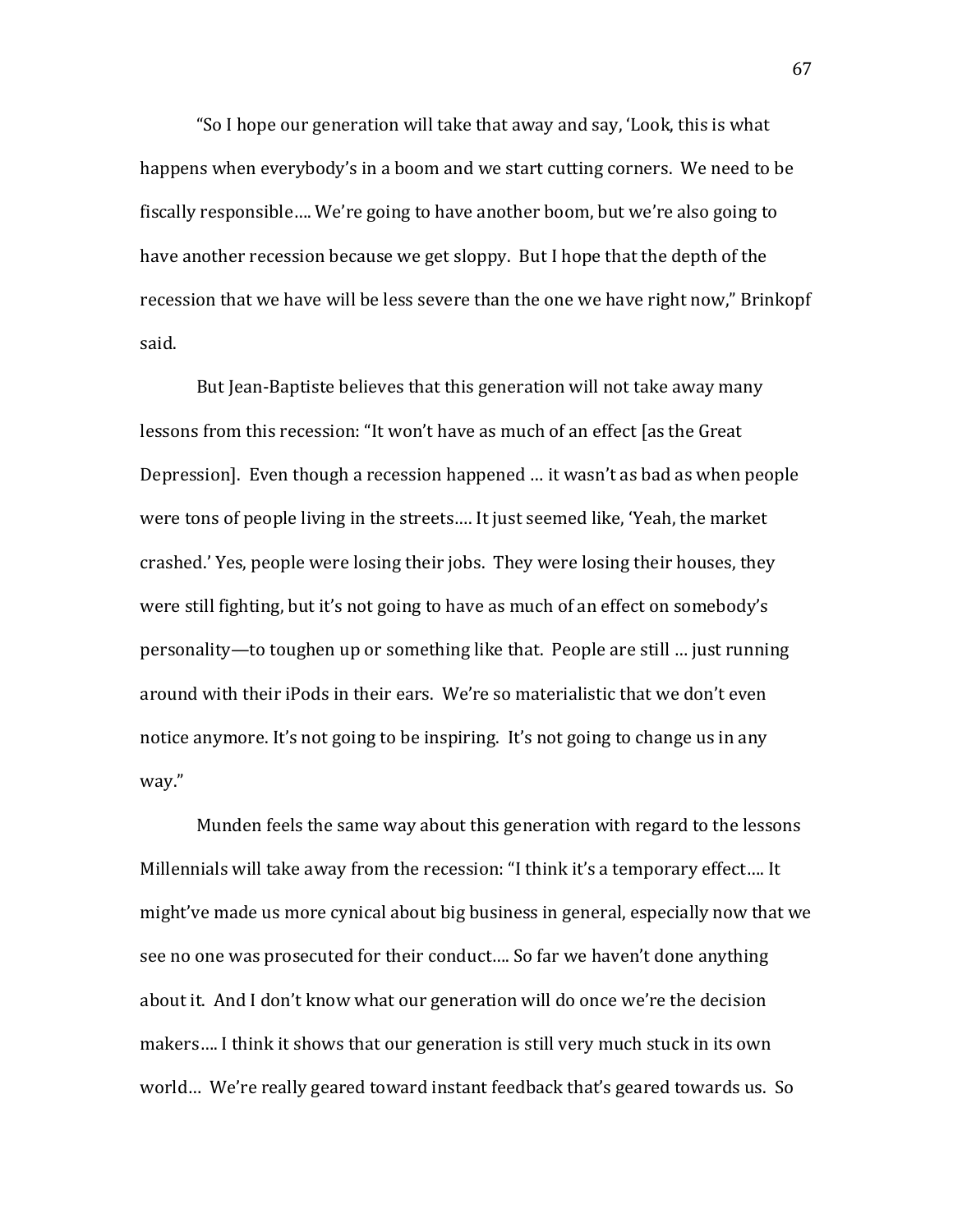as long as we turn out fine, it'll work out fine. Therefore, someone else will take care of it for us" (personal communication, April 7, 2011).

Slade thinks that this generation has learned a few lessons, including about greed: "The biggest thing to take from all this is the danger of greed. It's not just one group that's guilty of this." Slade mentions those who bought homes beyond their means and banks that lent the money to those who were riskier, hoping to collect higher interest rates. He also mentions financial institutions that were involved in subprime mortgage lending and dealt with derivatives that were not stable, causing people to lose their jobs and savings.... If you look at any industry, I think you can find examples of [greed]."

But Slade is unsure of whom and for how long this lesson will stick: "In general, people are pretty short sighted. In a few years, assuming that there is no serious double dip—that things don't digress in the near future—I'd be surprised if concerns about the recession or lessons taken from it remain salient. But I guess it depends on the people and how they were impacted individually."

Brinkopf, though, is cautiously optimistic about the future in general: "Going" through the process like I did back in the fall [of 2010], it's just terrible anxiety. But I think it makes you grow as a person. So we'll be able to learn from the recession and be able to come out ahead, actually."

"I want to have faith [in the Millennial Generation].... I think that greed is a very powerful weapon and that it will consume people and people will cut corners because of it.... I'd like to say that we can learn from this."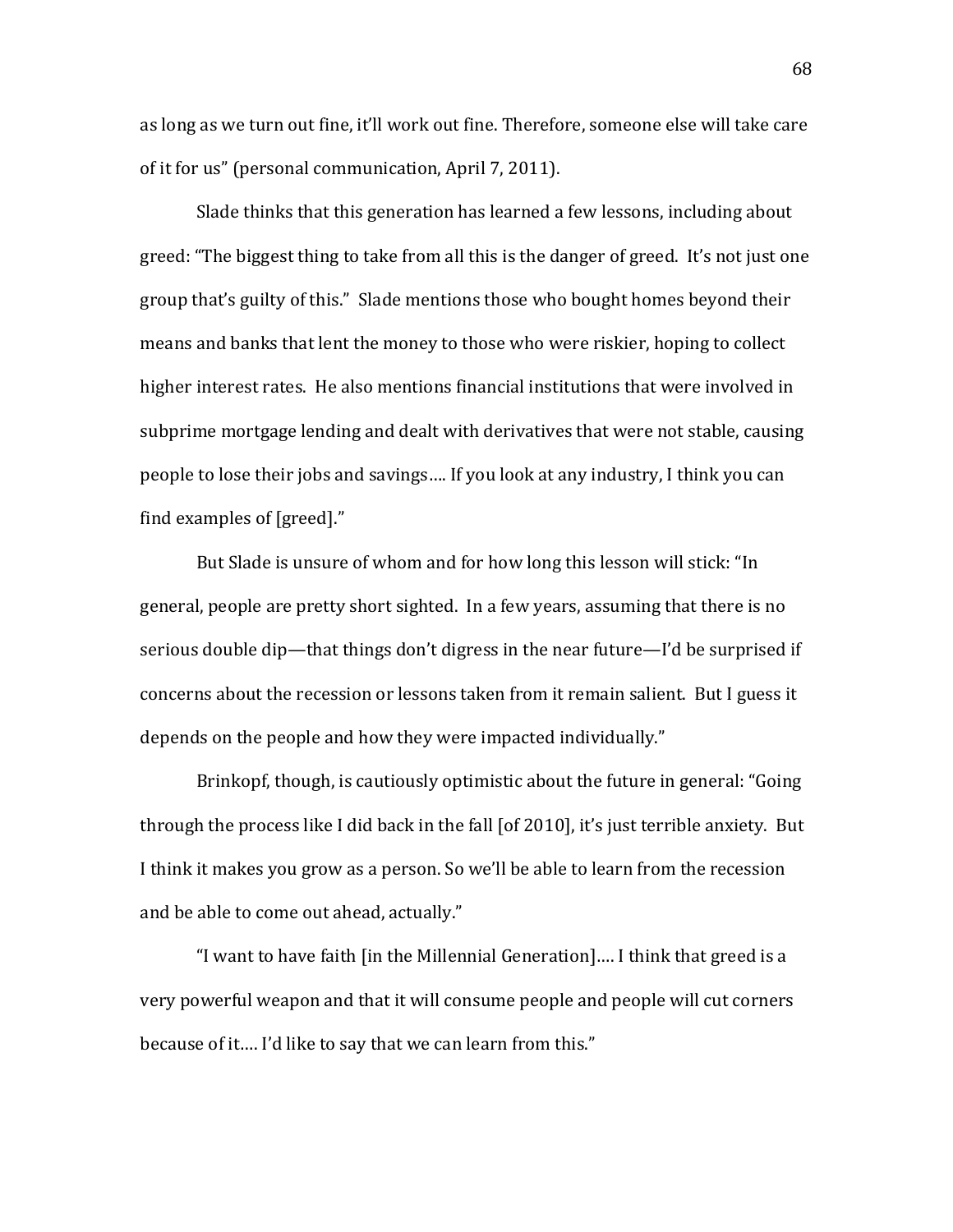But even if a lesson is learned, the recession may have already changed the a Millennials path in life, perhaps opting for something with more security, according to Talal Rojas: "I think it's overwhelming because you hear so much about the media saying how unemployment is 9.8% and you hear all these stories of people who don't have jobs. And you start to think, 'Well, I'm going to graduate right out of school. What's going to happen to me. Am I going to find one against people who already have experience and already had a job that they couldn't hold. So you start to get cautious. And I definitely was cautious at one point. But you start to think about some other alternatives. Maybe if your first choice in business is not hiring people, then you look to other things" (personal communication, March 14, 2011).

This sentiment is also echoed by Slade: "I think the biggest reaction I've seen from my peers has been fear—people taking more interest in the economy, making decisions in their academic lives that they hope will protect them from future economic harm... People aren't as idealistic. They might have grand ideas. Maybe it's risky. They are probably much less willing to do that now or to take that risk now than a few years ago."

So while this generation may remain idealistic in other ways, many are looking for security with their occupation. A hard lesson is learned when big dreams are given up in order to, hopefully, secure basic needs. But this also makes Millennials wiser about the choices they make in their lives, witnessing the repercussions of letting greed run rampant.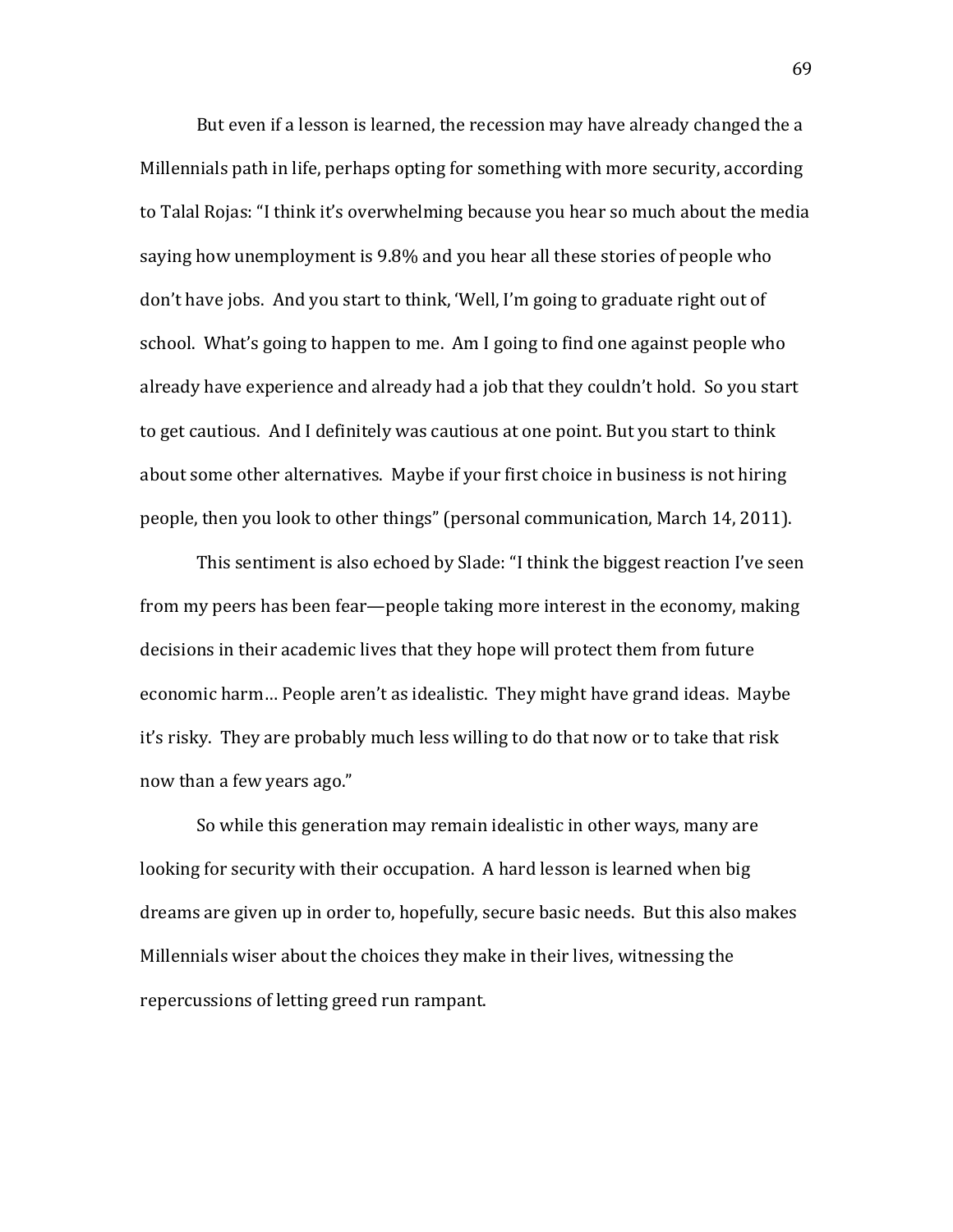## **Chapter 9: New Remedies**

With the oldest of the Millennial Generation only in their early 30s and the youngest still in elementary school, many believe that it is still too early to determine what this generation is about. In fact, currently, people disagree about when the generation ends, making it currently considered one of the longer generations. And with this large difference in age, it is hard to see trends.

Many say what defines a generation is how they come together to face a challenge, and the years between 2000 and 2009 definitely gave Millennials enough challenges to do so. While Millennials were still too young then to make concrete political policy changes or major economic decisions, their voices were very much present throughout the decade.

When September 11th occurred, this generation, like much of the United States, began opening its eyes to the rest of the world. But it was with a view open to other cultures—not xenophobic. This openness to the unfamiliar is one of the traits that Millennials seem proud of and are hoping that the trends will continue, even if Maddy Walsh does not believe this generation is definable vet.

"Our generation is becoming more accepting towards differences in minority," Walsh said. "It's not an ideal place still, but there have been strides in gay marriage and minorities in higher positions in our political system—we elected an African-American president... Latinos are becoming more involved [in the political system]. So there has been a lot of improvements of breaking down the stereotypes and accepting more people" (personal communication, March 14, 2011).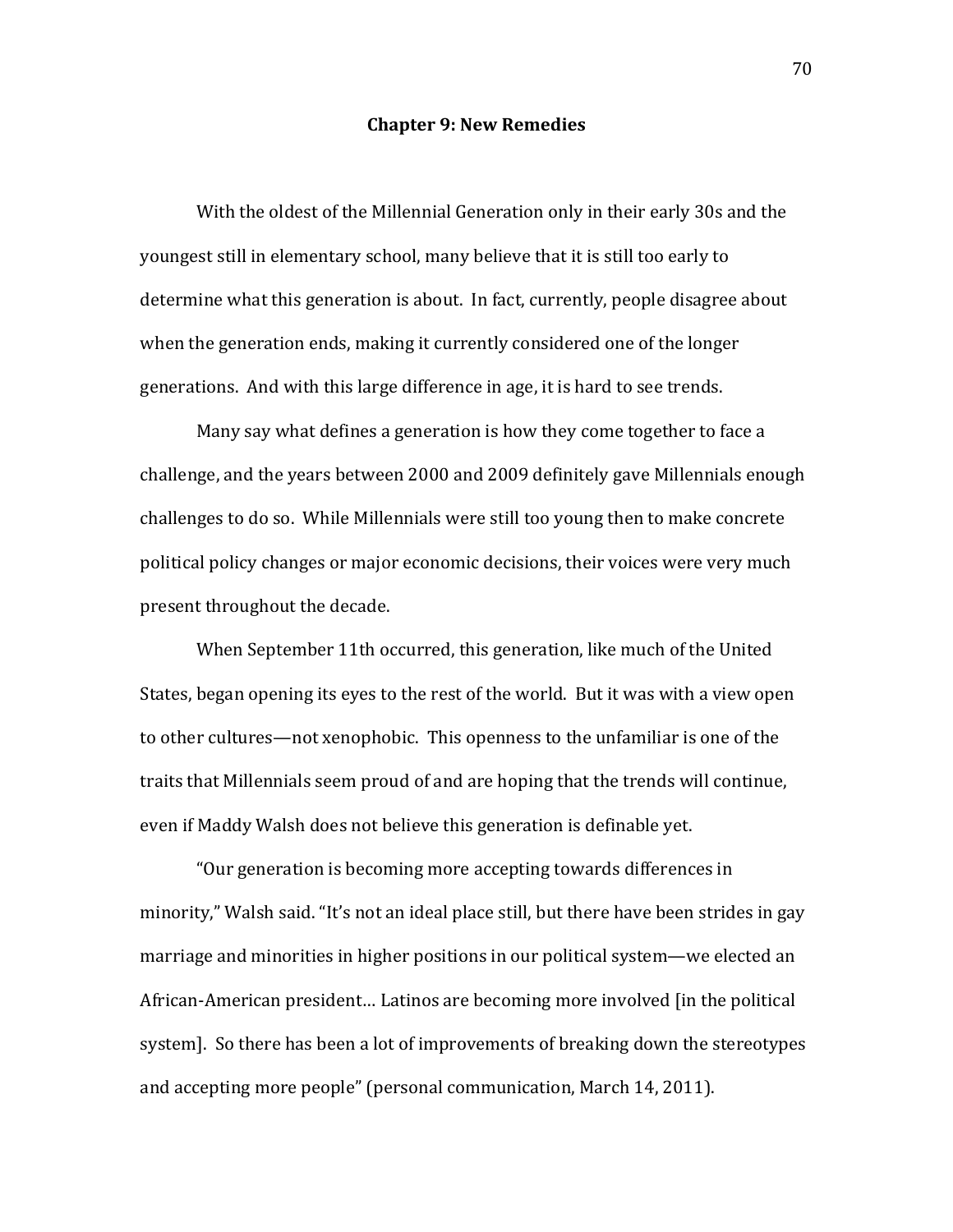And Kristoffer Munden wants his generation to further this: "I think and I hope that this generation can affect some sort of change that is going to lead to a fairer and more tolerant society. Some of the economic policies instituted by the generation previous to us might have made it more difficult to have a fair and more equal democratic society. So we're definitely going to affect those changes because looking at our generation's views on issues like gay marriage, health care, education—things like that" (personal communication, April 7, 2011).

While many things that occurred during the Millennial Decade could have made this generation more fearful about others and unfamiliar cultures, it seems as though Millennials realize that this world is only becoming a smaller place and the need to learn about and embrace differences is key to the continued success of human kind.

Perhaps the reason why Millennials seem bolder to explore differences is the proliferation of media—anyone can learn about almost anything on the Internet. And it is this new tool that has revolutionized this generation's development. Every generation is defined in part by the tools at its disposal, and this generation is no different. But the shift that the Internet sparked was no ordinary advancement, affecting almost every industry and part of society. While most new technologies are no more than modern conveniences, the Internet and existing in the cloud turned many core establishments into outdated relics.

The Internet also changed communication, for better and for worse, as many Millennials admit. The way people interact was totally changed for this generation, especially the younger members who do not remember many years without a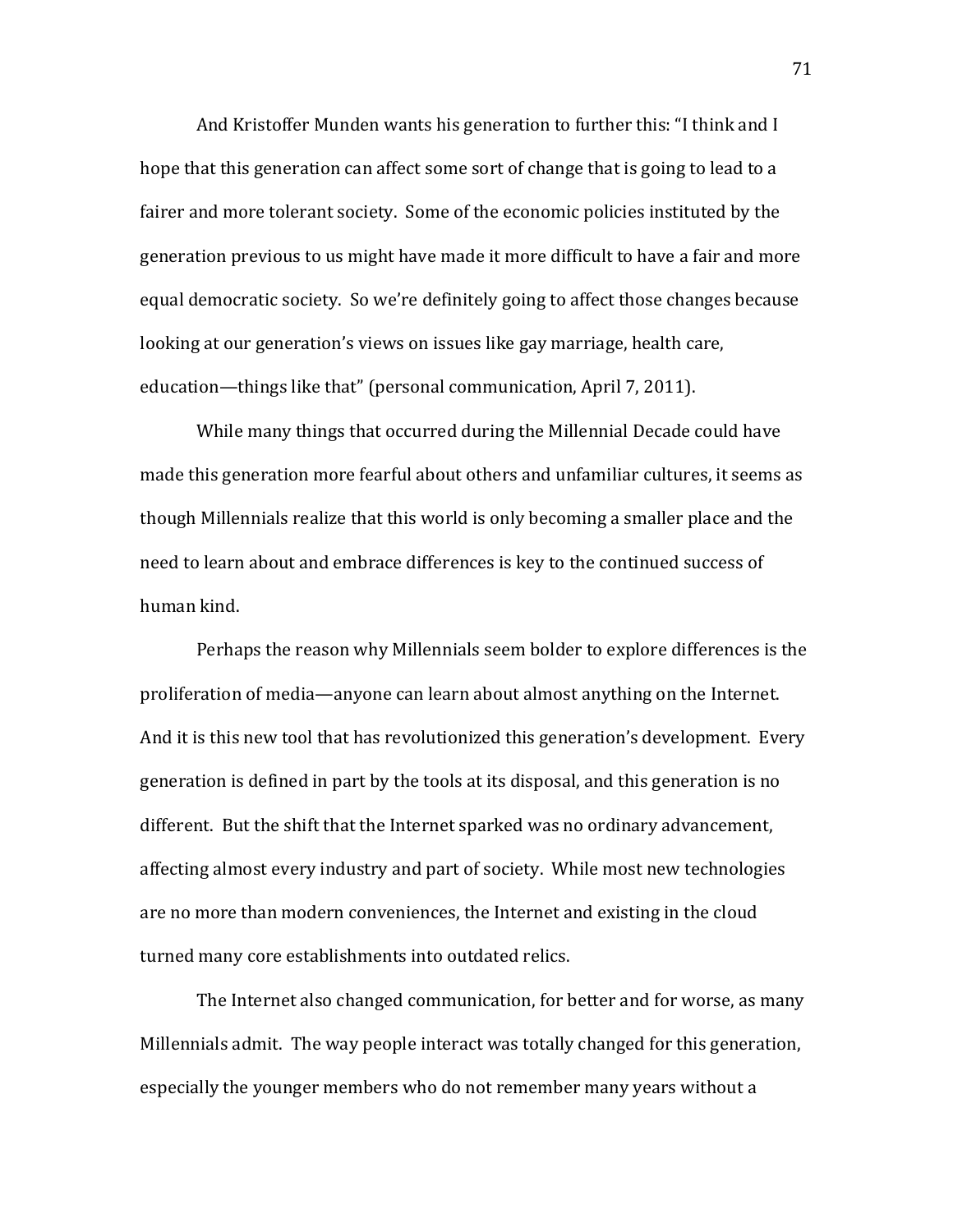cellular phone with texting or without a Facebook account. This generation is both the most connected and the least connected, communicating a lot at an often superficial level.

Ergy Jean-Baptiste also believes that this shallowness is affected in part by technology: "With all the electronics and the texting, it could become very impersonal. It's really what I worry about... As a generation, as a community, we have to remember not to lose touch with each other. We're all humans. With all these new technologies, it's easy to lose personal relationships. Nothing's like a conversation with a person face to face. Not a text, not even through a phone or a computer screen. It's just something to look out for. And technology is only going to get better" (personal communication, April 4, 2011).

Juliana Joseph believes the same thing: "I don't want us to lose control. I'll use technology as an example. I don't want it to consume us as much as it might in the future" (personal communication, March 24, 2011).

Joseph says that this generation will be the last generation to remember how it was like before the Internet became a fixture in life, and she is afraid that it may consume future generations.

But constant connection to others, especially through email and cellular phones, has allowed Millennials to have an excellent—if not obsessive—work ethic. David Brooks noted this scheduling phenomenon in his article, and the Millennials interviewed also admit to scheduling every part of their day and to having a dependency on scheduling tools such as their smart phones and Google calendars.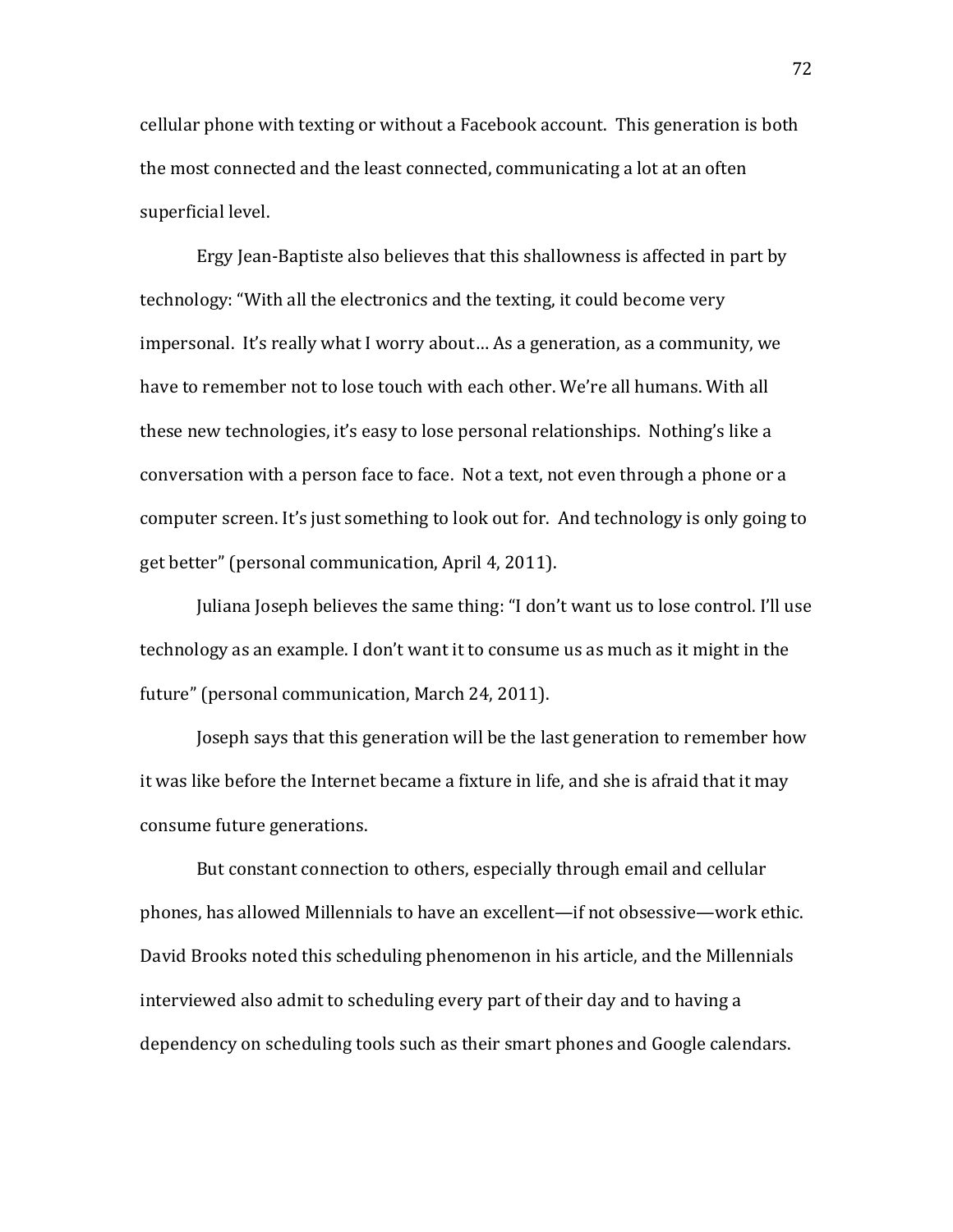It is because of tools at the tips of their fingers, and the information on the Internet, that Millennials are able to take the initiative and create their own organizations, as mentioned by Howe and Strauss. With the exception of the election of Barack Obama, perhaps society has been feeling the effects of Millennials on a more hyper-local scale than ever before. Past generations found success in banding together and protesting for a cause. This generation, however, is focused on handson volunteering and, dissatisfied with organizations already established, is creating its own service projects, among other things.

This drive to fight harder speaks wonders about the Millennial Generation's idealism, even after a decade that could have ended hopes of things getting better: "There's an interesting dichotomy between the cynicism and the idealism," Andrew Slade said. "This decade has been host to a number of terrible events and I think that it definitely probably hurts the spirit of our generation. But I think out of that for many comes the idea that they can make things better—that there will be progress. That the economy will recover. That our standing in the world will improve. That the wars will end. Things will generally be better in the future" (personal communication, March 23, 2011).

But of course, the problems Millennials face are complex and will take a lot of work to fix, according to Slade: "I think there are a lot of complex systemic challenges that America faces that we aren't necessarily seeing the full ramifications of them now. But there are things that we're going to be forced to deal with when we get older, when our kids are older. Economic issues, the federal budget and state budge deficits, the national debt. They are legitimate concerns. Social security and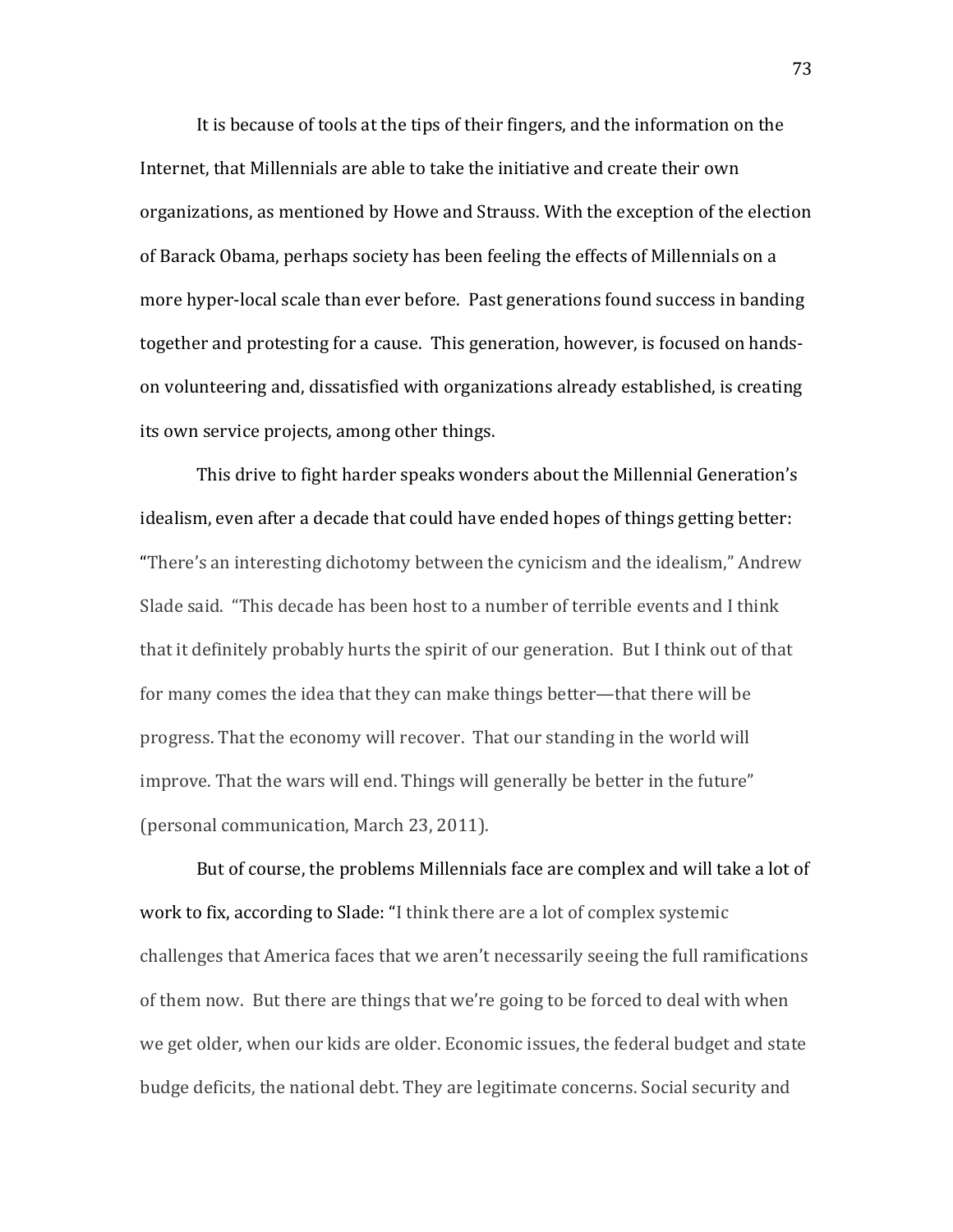Medicare—entitlement programs—are unsustainable in their present forms. Education, obviously we're falling behind globally. Environmentally, we need to care to find new sources of energy that are cleaner—to take real steps to address global warming, pollution, to preserve land. There are a lot of problems that I hope we're able to solve in my lifetime."

But lesse Francois believes that this generation more a part of a long-term struggle that has been fought for a long time: "I feel like the hopes of our generation has been the same as it's been for a long time for many other generations. All the 'isms,' basically," referring to subjects such as racism and sexism. Francois also mentioned the environment: "It's in to be green now, but how long will that last?

Francois is overall positive about this generation, though: "I don't lose sleep over it, so I must be feeling okay [about my generation]."

This general hopefulness is not unique to Francois, as the Millennials interviewed all felt that their generation will be able to fix the problems of the past, even with all their flaws. The election of Obama definitely proved that the youth voice is formidable, and if Millennials choose to use it, they can have a huge influence. In fact, two other topics in this thesis were also hugely shaped by the Millennial Generation—social networking and Apple. Communication that they are gravitating toward is where the world is moving, and the brands they identify with, such as Apple—cool and conforming—are doing well. Only two of the events they identified as the five major occurrences of the Millennial Decade-September 11th and the recession—were not influence this generation, and it seems they are adapting well to the circumstances brought on by these two tragic events.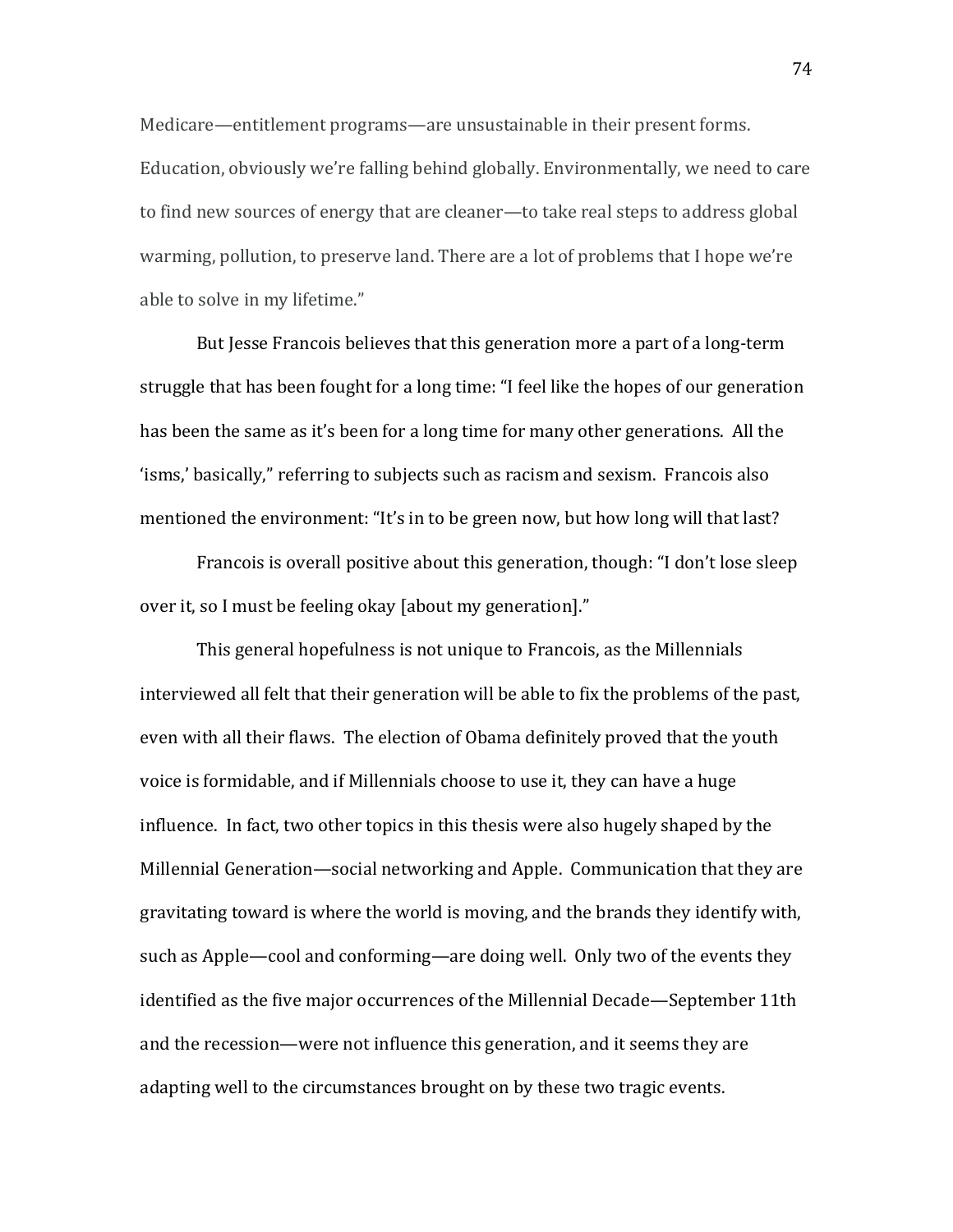Many older generations criticize Millennials for being too self-possessed, and many would agree to a certain degree. But because they realize they have a lot at their disposal, Millennials also feel the weight of the world on their shoulders, according to Munden: "We know we've been given a lot, and I feel like many in my generation feel compelled to tackle a lot of the big issues because of it."

While some may try to take on the larger problems, Slade sees many in this generation escaping from these problems: "The negative events that had transpired within the last 10 years or so have motivated a lot of people to find ways to cope that aren't—I'm not sure if they are solutions but rather band-aids. I think that social media, networking to an extent plays a part in that. You can see interactions manifested in text on your computer screen. You can spend hours and hours obsessing over the lives of people, many of whom you don't really know or care about. But it's a way to distract yourself. Things like reality television ... teen targeted literature, movies and TV shows, like Twilight and Harry Potter, as much as I enjoyed that series. The fantasy world that young people are drawn to."

But others would argue that escapism is another form of creativity, and Munden hopes that it is creativity—the ability to look at what is there and see other solutions—that will define this generation: "I think contrary what people might say, despite the conformity, I still think we're very innovative. It's a very creative generation. We're trying to think of new ways to solve old problems."

Overall, the Millennials interviewed are positive about the future, despite having lived through the "Decade from Hell." And while cynics may dismiss this as youthful ignorance, it also seems as though those in this generation who are ready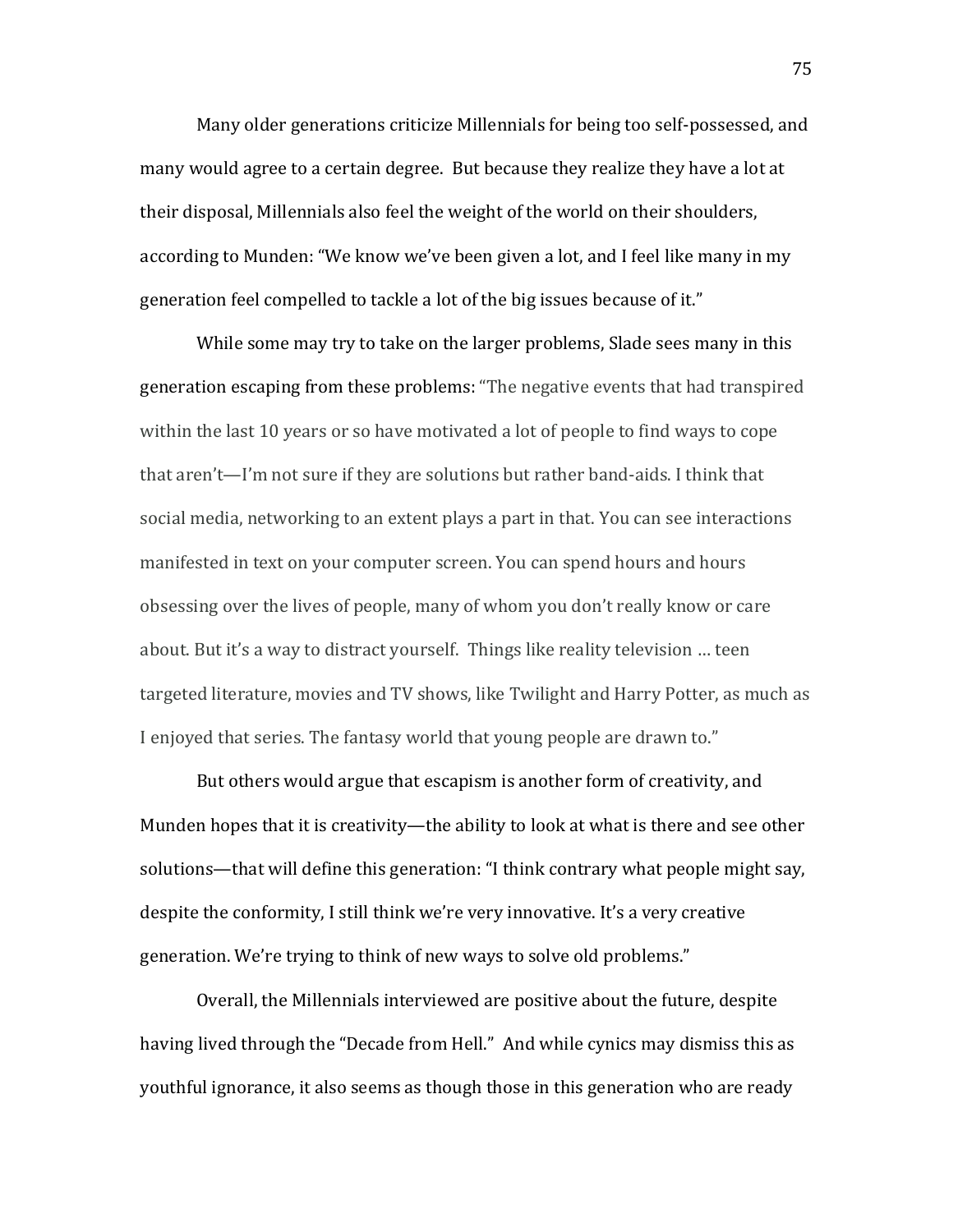to tackle the big issues also have an understanding of what the issues are. As one of the most cared for generations as children, it seems they know many are looking at them to figure out the solutions to large issues. Of course, the pressure to make the world and society a better place is essential for any upcoming generation to feel invested in their community. But instead of shying away or becoming disillusioned and paralyzed, this generation seems ready to take on these challenges.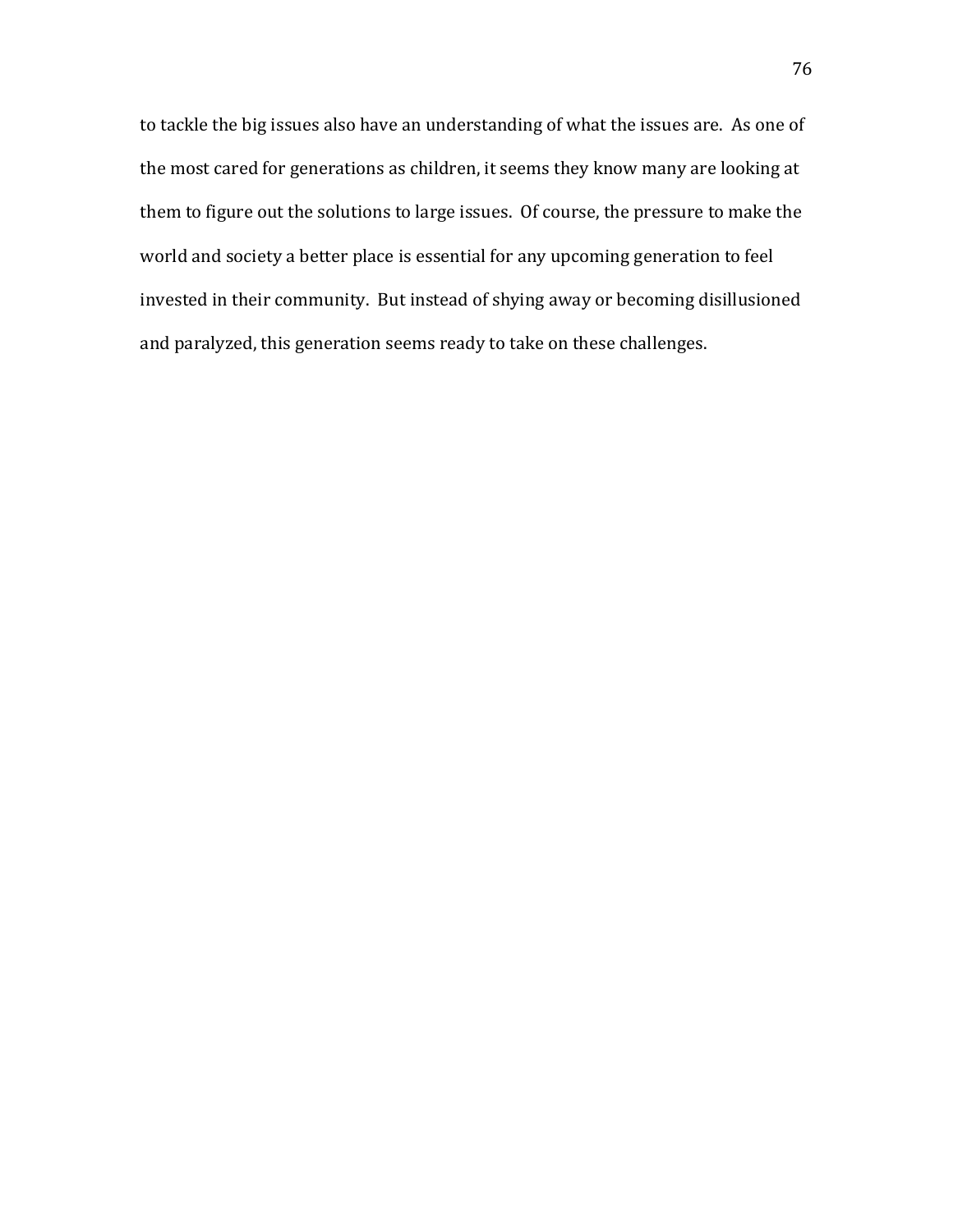## **Chapter 9: Conclusion**

This thesis found the Millennial Generation is very introspective, able to see both the positives and the negatives of their generation. They are also able to pinpoint some of the effects of the Millennial Decade, which presented many challenges to their generation.

While the Millennial Decade was deemed as the "Decade from Hell" by Newsweek, the Millennials are not disillusioned or putting the blame on another generation and waiting for the world to change. They are idealistic and are getting their hands dirty with these issues—they are truly taking a stake in the fate of the world.

The occurrences they highlighted—September 11th, the explosion of social networking, the election of Barack Obama, the rise of Apple, and the Economic Crisis—paint a picture of a generation that, while has witnessed traumatic events with widespread repercussions, is clearly steering what is going to be next. They understand the significance of events that people can underestimate.

With September 11th, the event caused Millennials to be reactive—it was a challenge that Millennials needed to rise to face. This generation, instead of isolating itself, realized how small the world is becoming and how people need to learn about other cultures. This shows that Millennials are open and not afraid of the unknown.

Social networking and Facebook prove how this generation is capable of creating its own tools and evolve them to fit future needs. This may also highlight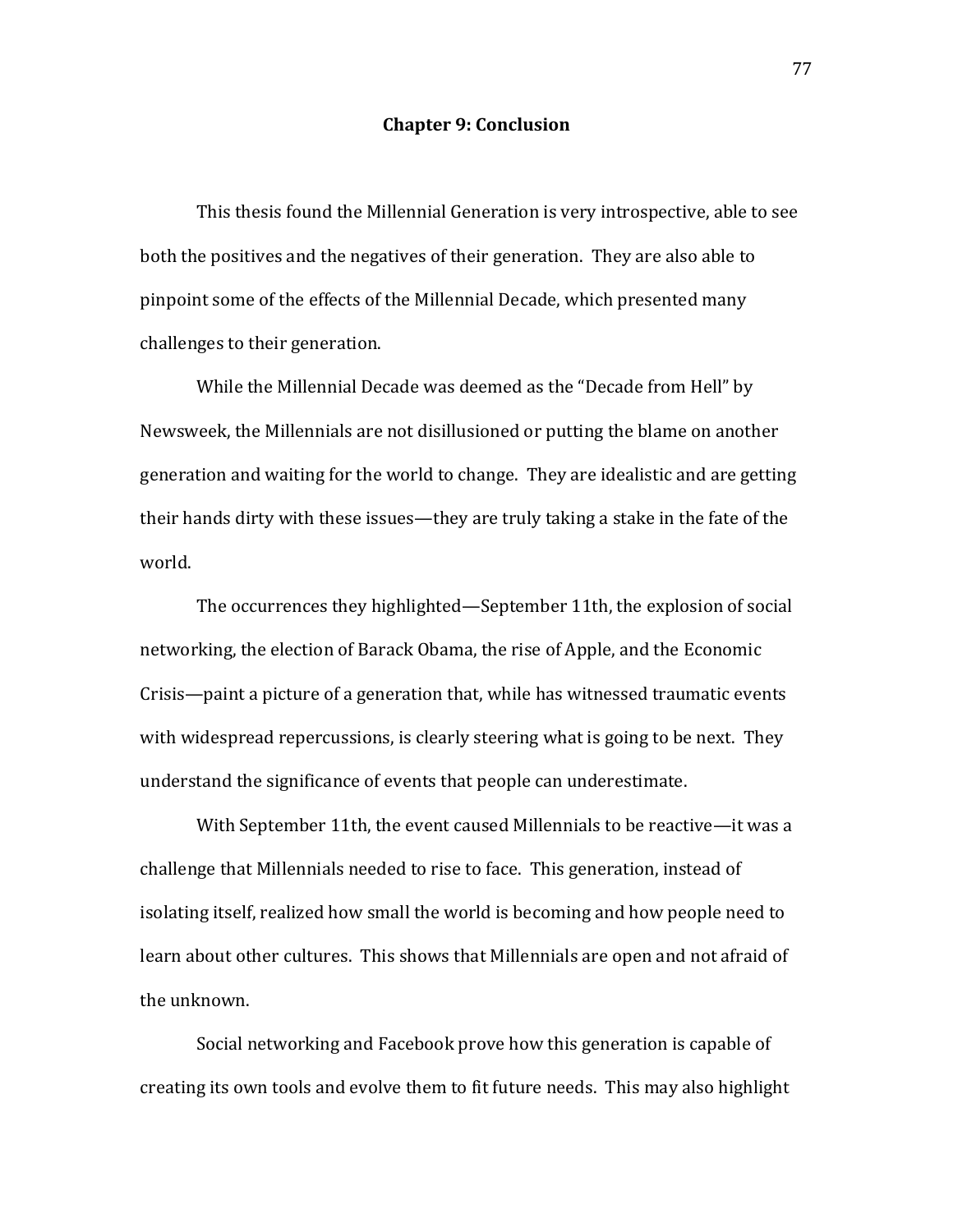how some can be superficial and self-important, depending how a Millennial chooses to use social networking. But the fact that some realize these traits also indicates that they are also careful to let social networking overtake human social connection.

The election of Obama was one of the first events that Millennials took charge and elected someone they felt were in line with their ideals. They campaigned and they voted, totally dispelling what others have said about this generation, such as being apathetic.

The rise of Apple says a few things about this generation, both negative and positive—and Millennials see those. Negatives include conformity and form over function at times. But it also shows the spending power of this generation whoever can get Millennials to buy will be a dominant company.

The Economic Crisis is another tragedy that has forced Millennials to react. However, this generation continues to prove how resilient it is, holding to its ideals in the face of a monumental challenge. After something like this, it would be reasonable to be disillusioned. But Millennials are, once again, rising up to the challenge.

Politics, consumer preferences, and the evolution of communication have already been affected by this generation at an early age, meaning that this generation will not go down in history as a quiet one. Obviously, priorities change as generations grow older. However, the trailblazing personality of Millennials will not, as this generation is open to new ideas and new ideals. They are not afraid of the unknown, and will find creative ways to solve issues.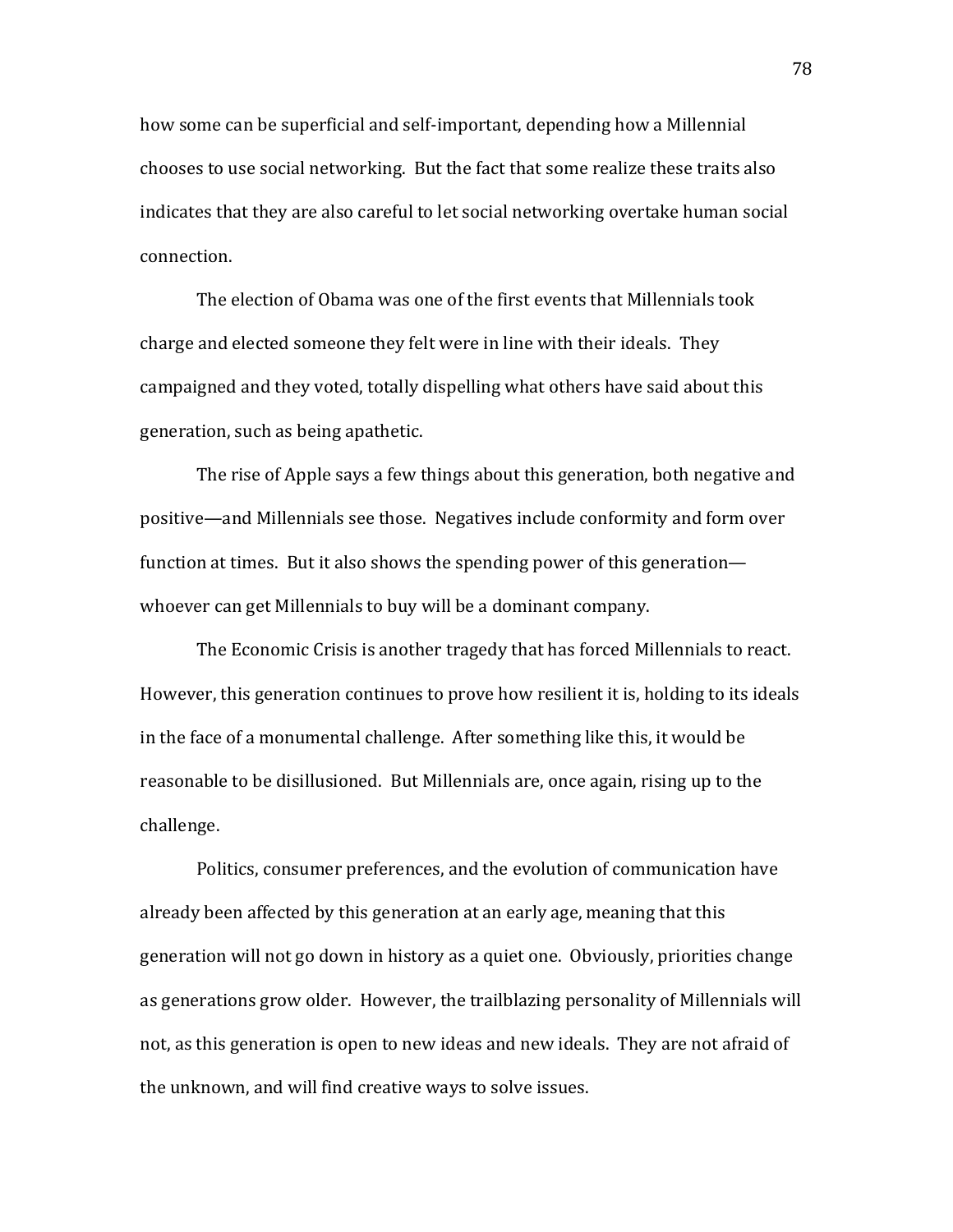Of course, there are characteristics of this generation that would be deemed "negative," such as its tendency to conform and to flock to what is cool, making it shallow. But for many, conformity is not totally a part of life, as Millennials have been creative, solving multiple issues utilizing new tools. Shallowness for some things does not mean for all, as demonstrated by all the service projects Howe and Strauss note in their book. Often overscheduled. Millennials still know what is important for society and take the time to make a difference.

Especially for Americans, the world today is unknown, as the United States' role in the world is evolving at a rapid pace. But American Millennials seem ready to tackle the challenge, instead of cowering, and figure out a better way for society, despite past hardships.

Overall, Howe and Strauss' analysis seem to be holding true. As the first generation to grow up with technology such as the Internet, Millennials will pave the way for the future. Even if it seems as though it is a daunting task, they seem ready.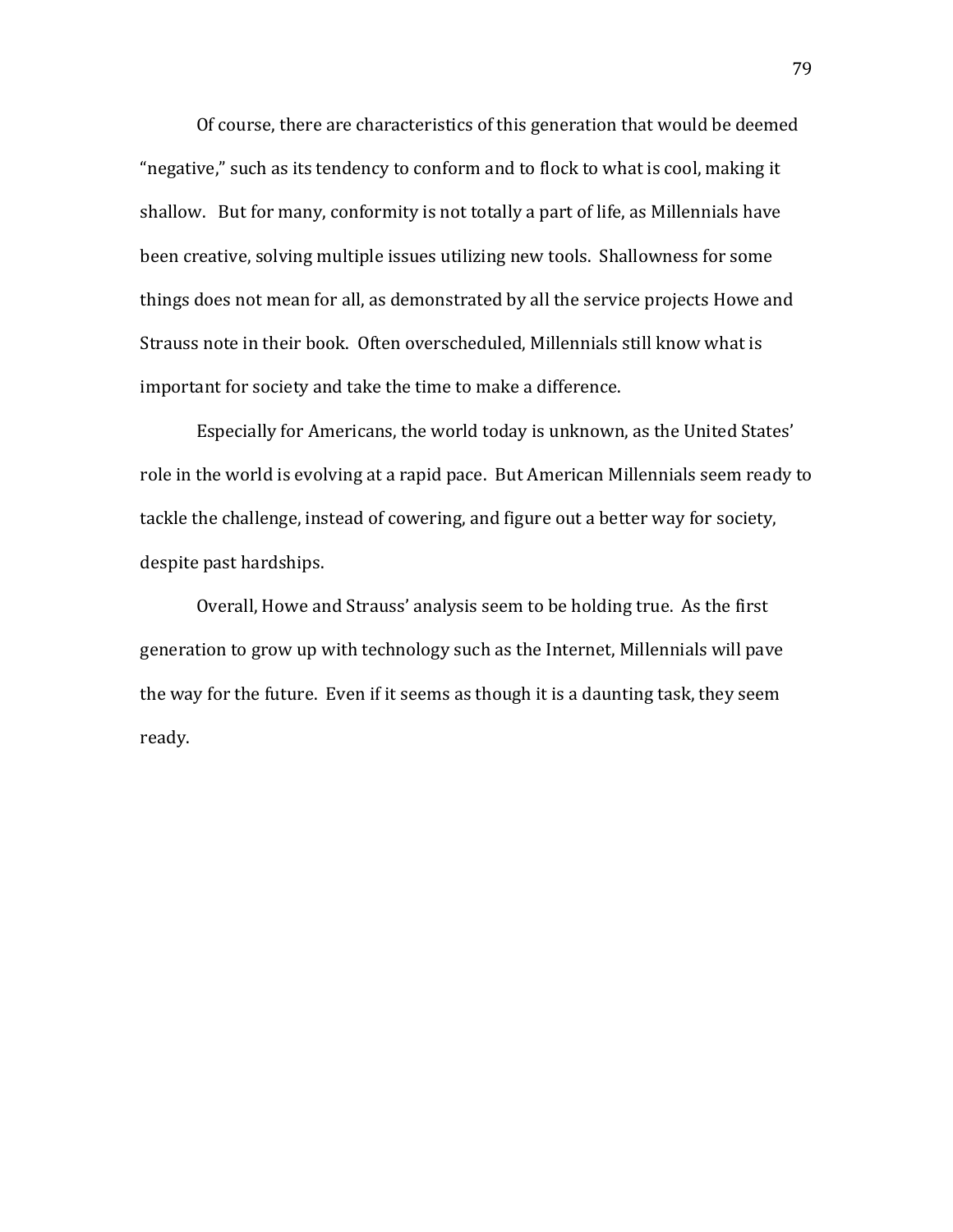## **References**

Acar, A. (2008). Antecedents and Consequences of Online Social Networking Behavior: The Case of Facebook. Journal of Website Promotion, 3(1/2), 62-83.

Alsop, R. (2008). *The Trophy Kids Grow Up: How the Millennial Generation Is Shaking up the Workplace*. San Francisco: Jossey-Bass Alvarez, A. (2010, May 14). The iPod Revolution. *Crenk*. LexisNexis

Bauerlein, M. (2008). *The Dumbest Generation: How the Digital Age Stupefies Young Americans and Jeopardizes Our Future (or, Don't Trust Anyone under 30).* New York, NY: Jeremy P. Tarcher/Penguin

Brooks, D. (2001, April). The Organization Kid. *The Atlantic Monthly*. 40-54 Coyle, C. L., & Vaughn, H. (2008). Social networking: Communication revolution or evolution?. Bell Labs Technical Journal, 13(2), 13-17.

Clark, N., Lee, S., & Boyer, L. (2007). A Place of Their Own: An Exploratory Study of College Students' Uses of Facebook. Conference Papers -- International Communication Association, 1. Retrieved from EBSCOhost.

Ellis, K. (2010). Be who you want to be: The philosophy of Facebook and the construction of identity. Screen Education, (58), 36-41. Retrieved from EBSCOhost.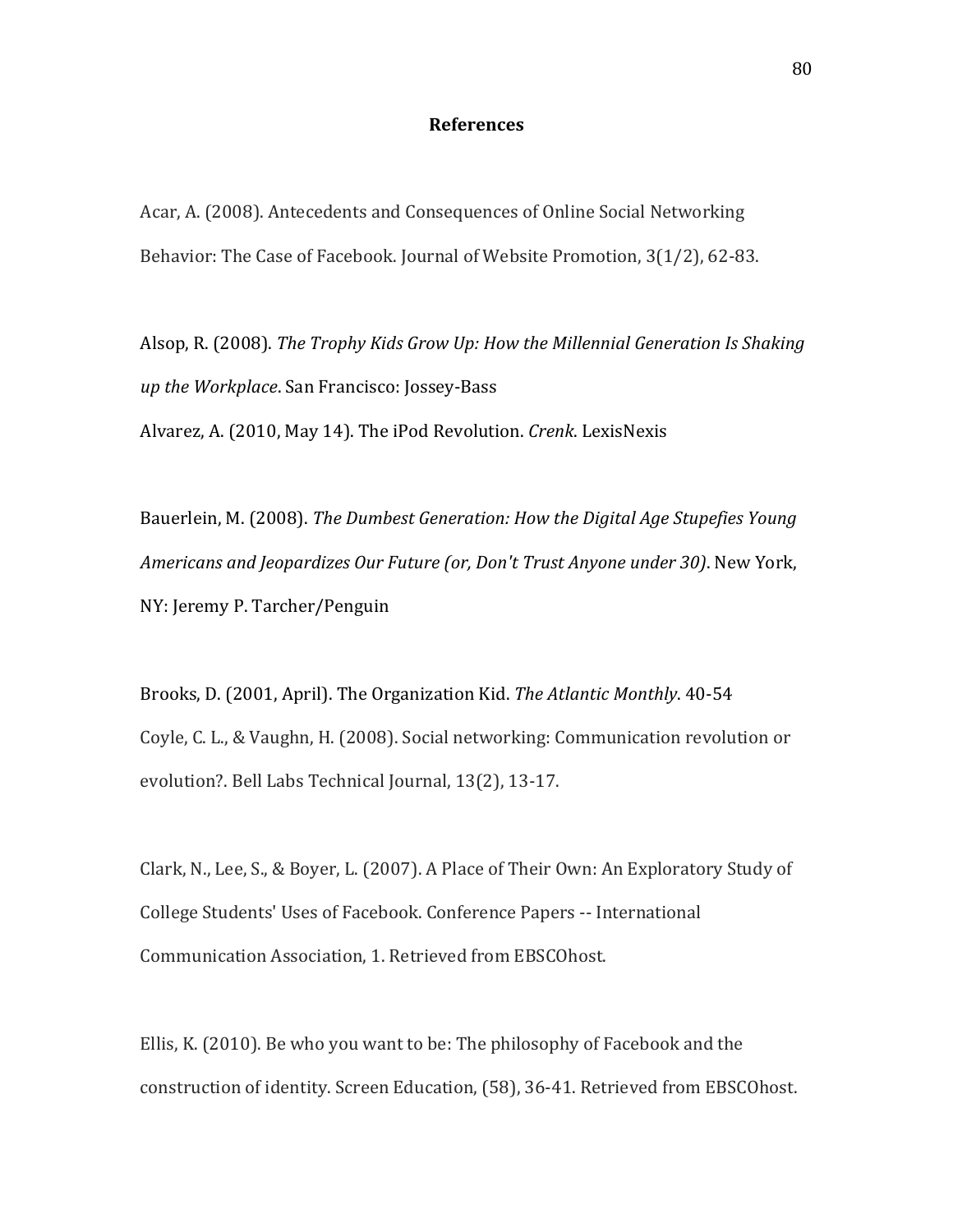Gibbs, N. (2000, November 20). Reversal of Fortune. *Time*, 156 (21), 31-45

Godsay, S. & Kirby, E. (2010). *Voter Turnout Among Young Women and Men in the* 2008 Presidential Election. Center for Information & Research on Civic Learning & Engagement.!EBSCOhost

Greenberg, E. H. & Weber, K. (2008). *Generation We: How Millennial Youth Are Taking over America and Changing Our World Forever*. Emeryville, CA: Pachatusan

Grossman, L. (2006, December 25). Person of the Year: You. *Time*, 168 (26), 40-41

Hayes, R. (2008). Providing What they Want and Need on their Own Turf: Social Networking, the Web, and Young Voters. Conference Papers -- National Communication Association, 1. Retrieved from EBSCOhost.

Haythornthwaite, C. (2005). Social networks and Internet connectivity effects. Information, Communication & Society, 8(2), 125-147. Retrieved from EBSCOhost.

Howe, N. & Strauss, W. (2000). *Millennials Rising: the next Great Generation /by Neil Howe and Bill Strauss; Cartoons by R.J. Matson. New York: Vintage*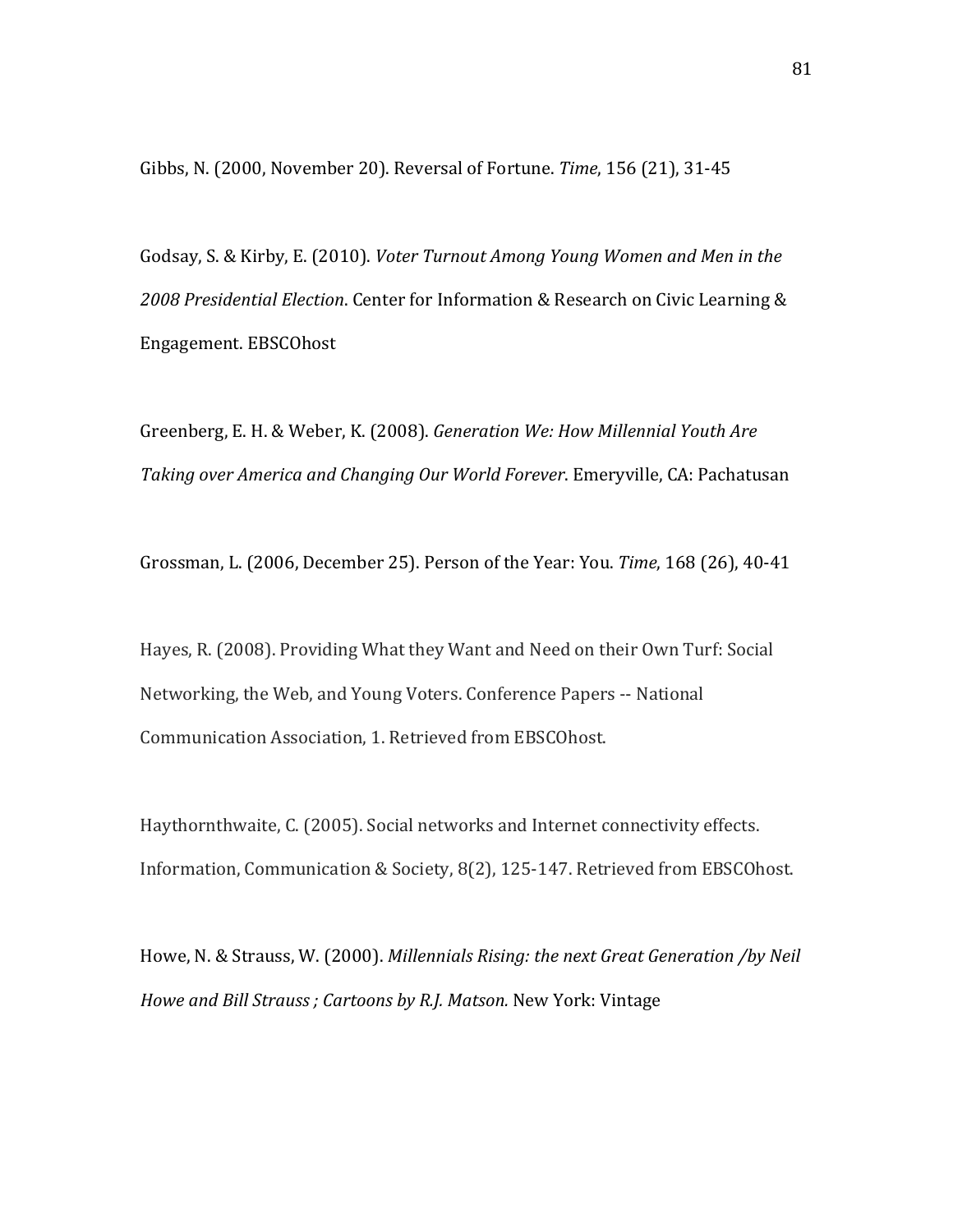Jordan, A. H., Monin, B., Dweck, C., Lovett, B. J., John, O. P., & Gross, J. J. (2011) Misery has more company than people think: underestimating the prevalence of others' negative emotions. Personality and Social Psychology Bulletin, 31(1), 120-35. Retrieved from Sage Journals Online.

Kahney, L. (2005). The Cult of iPod. San Francisco: No Starch Press

Kalb, C. (2009) Generation 9/11: Children who watched the tragedy unfold are now on the brink of adulthood. Newsweek. Retrieved from http://www.newsweek.com/2009/09/07/generation-9-11.html

Kantrowitz, B. & Naughton, K. (2001, November 12). Generation 9-11. Newsweek, 46-56

Lancaster, L. C. & Stillman, D. (2010). *The M-factor: How the Millennial Generation Is Rocking the Workplace*. New York: HarperBusiness

Lemonick, M. (2004, June 7). How We Grew So Big. Time, 163 (23), 57-69

Miller, R., Parsons, K., & Lifer, D. (2010). Students and social networking sites: the posting paradox. Behaviour & Information Technology, 29(4), 377-382.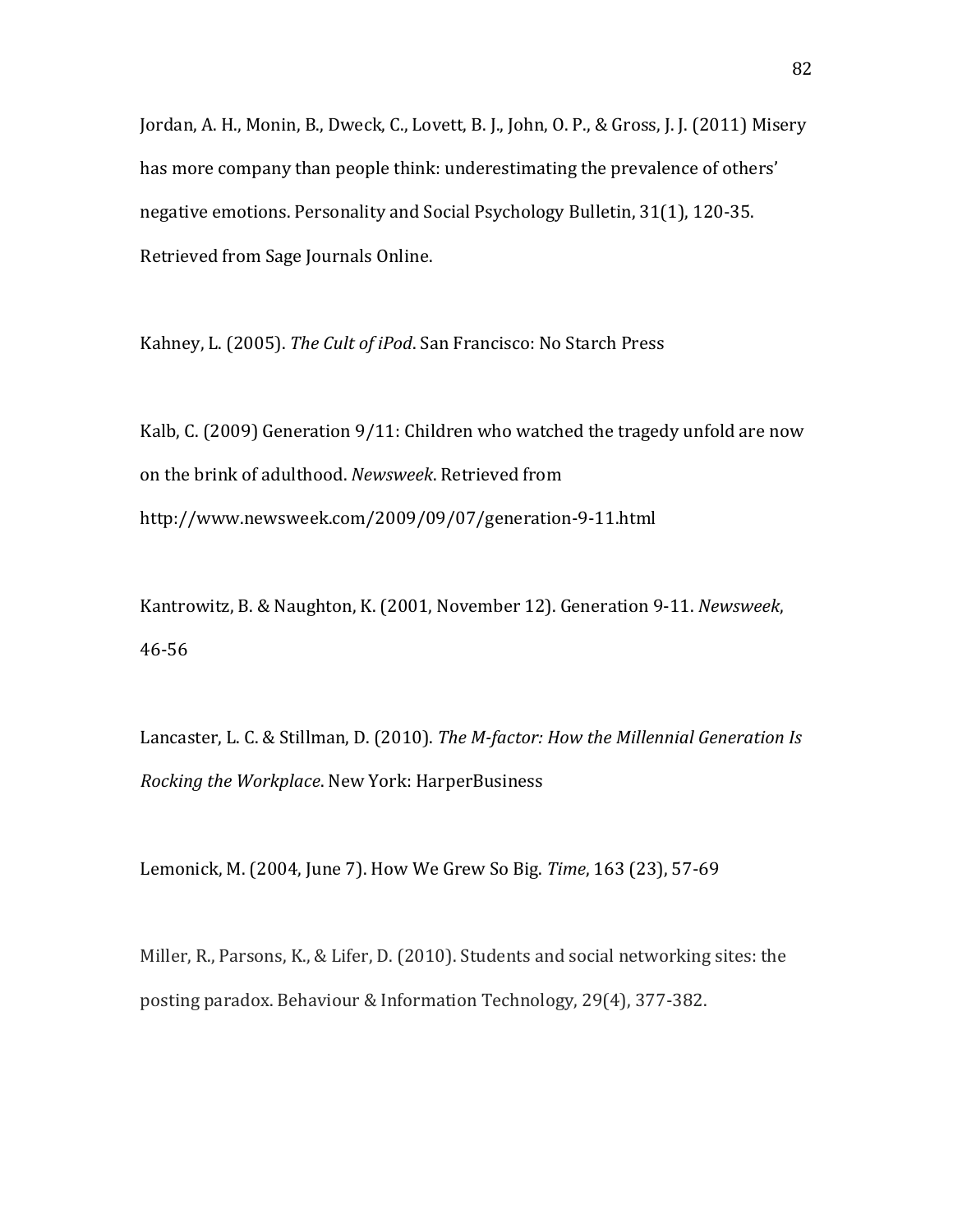Pooley, E. (2000, December 18). Election 2000: The War This Time. *Time*, 156 (25), 32-46

Ratnesar, R. (2003, March 17). His Lonely March. Time, 161 (11), 20-23

Serwer, A. (2009, December 7). The Decade from Hell. *Time*, 174 (22), 30-38

Serwer, A. & Sloan, A. (2008, September 29). The Price of Greed. *Time*, 172 (13), 32-37

Sloan, A. (2009, November 9). What's Still Wrong with Wall Street. Time, 174 (18), 24-29

Stevens Aubrey, J., Chattopadhyay, S., & Rill, L. (2008). Are Facebook Friends Like Face-to-Face Friends: Investigating Relations Between the Use of Social Networking Websites and Social Capital. Conference Papers -- International Communication Association, 1-33. Retrieved from EBSCOhost.

Stross, R. (2005, January 16). After 20 Years, Finally Capitalizing on Cool. *New York Times.* nytimes.com. LexisNexis

Tumulty, K. (2006, April 10). Should They Stay or Should They Go?. *Time*, 167 (15), 30-40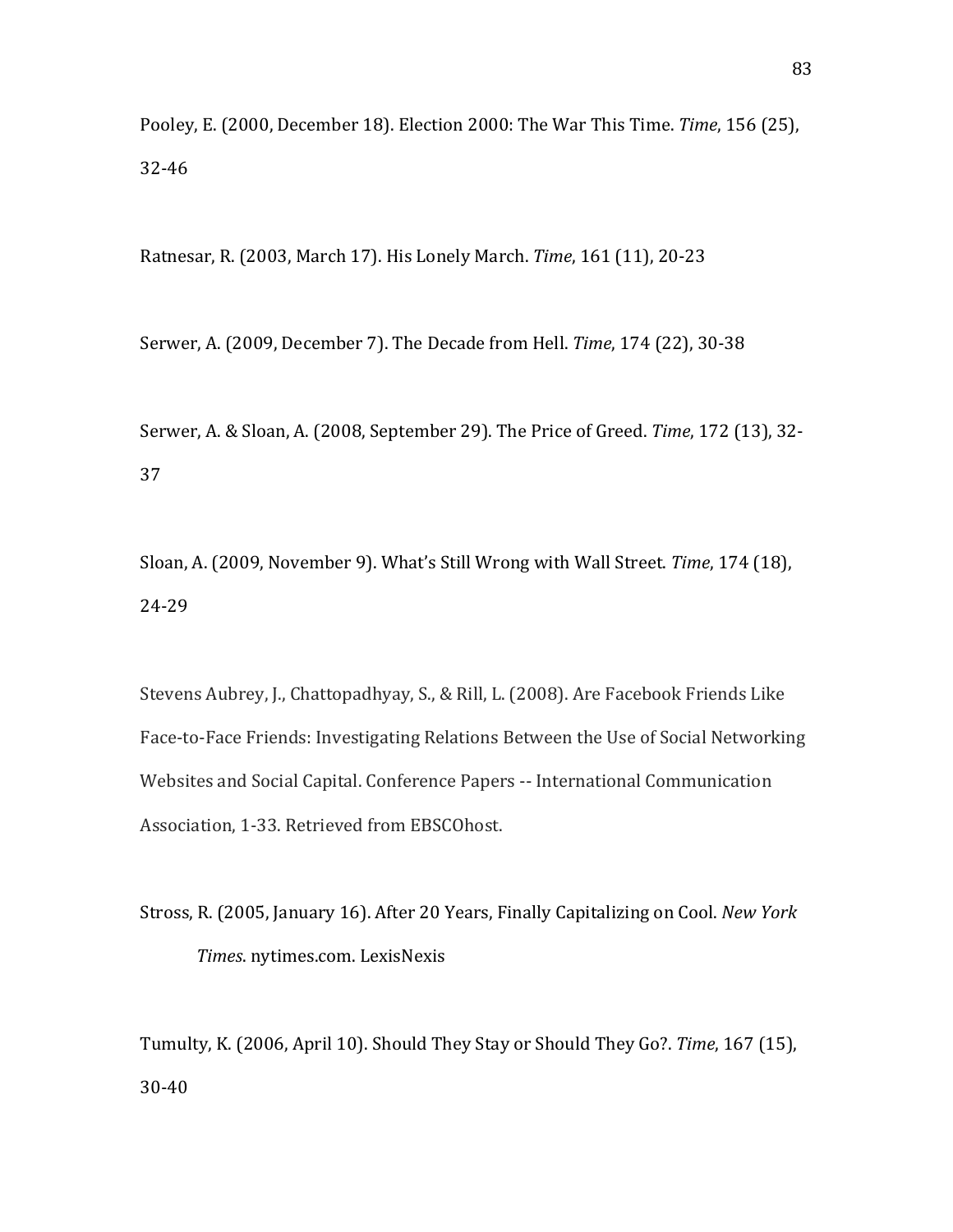Tumulty, K. (2009, August 10). Can Obama Find a Cure?. *Time*, 174 (5), 26-29

Twenge, J. M. & Campbell, W.K. (2010). *The Narcissism Epidemic: Living in the Age of Entitlement*. New York: Free

Twenge, J. M. (2006). Generation Me: Why Today's Young Americans Are More *Confident, Assertive, Entitled--and More Miserable than Ever before. New York: Free* 

Urista, M. A., Qingwen, D., & Day, K. D. (2008). Explaining Why Young Adults Use MySpace and Facebook Through Uses & Gratification Theory. Conference Papers --National Communication Association, 1. Retrieved from EBSCOhost.

Von Drehle, D. (2009, September 28). The Agitator. *Time*, 174 (12), 30-36

Von Drehle, D. & Newton-Small, J. (2009, July 20). Way Out on the Frontier. Time, 174 (2), 41-44

Williams, B. (2006, December 25). Enough About You. *Time*, 168 (26), 78

Wilson, J. K. (2008). *Barack Obama: This Improbable Quest*. Boulder: Paradigm Publishers